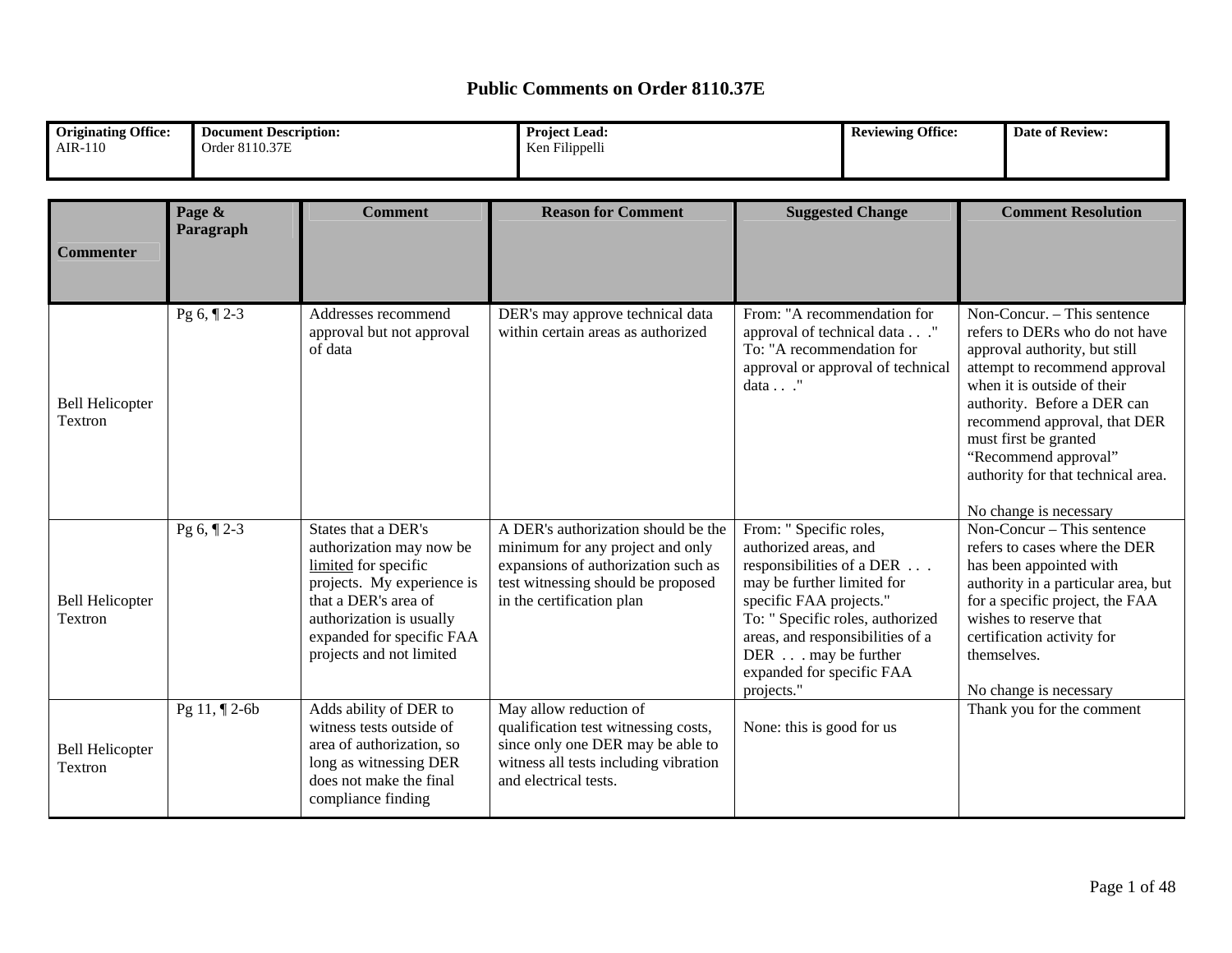|                                   | Page &<br>Paragraph      | <b>Comment</b>                                                                                                     | <b>Reason for Comment</b>                                                                                          | <b>Suggested Change</b>                                                                                                                                                                                                                                                                     | <b>Comment Resolution</b> |
|-----------------------------------|--------------------------|--------------------------------------------------------------------------------------------------------------------|--------------------------------------------------------------------------------------------------------------------|---------------------------------------------------------------------------------------------------------------------------------------------------------------------------------------------------------------------------------------------------------------------------------------------|---------------------------|
| <b>Commenter</b>                  |                          |                                                                                                                    |                                                                                                                    |                                                                                                                                                                                                                                                                                             |                           |
| <b>Bell Helicopter</b><br>Textron | Pg 11, $\P$ 2-6b(3)      | For data approval<br>authorization says to<br>provide certification plan                                           | Believe they certification plan<br>number & title since FAA should<br>already have a certification plan on<br>file | From: "For data approval,<br>provide the type of data,<br>certification plan, applicable<br>regulations, guidance material,<br>etc."<br>To: "For data approval, provide<br>the type of data, certification<br>plan number and title, applicable<br>regulations, guidance material,<br>etc." | Concur                    |
| <b>Bell Helicopter</b><br>Textron | Pg 15 ¶ 3-1d             | Adds the following: "A<br>DER should not sign an<br>8110-3 form before all<br>substantiating data is<br>available" | Believe this good practice and<br>welcome the addition. However, the<br>word "should" makes it optional.           | From: "A DER should not sign<br>an 8110-3 form before all<br>substantiating data is available<br>To: "A DER must not sign an<br>8110-3 form before all<br>substantiating data is available.                                                                                                 | Concur                    |
| <b>Bell Helicopter</b><br>Textron | Pg 16 ¶ 3-1J             | Abbreviation UM is not<br>defined in the document                                                                  |                                                                                                                    | From: "An ODA may identify<br>individuals who are DERs as<br>unit members"<br>To: "An ODA may identify<br>individuals who are DERs as<br>unit members (UM)"                                                                                                                                 | Concur                    |
| <b>Bell Helicopter</b><br>Textron | Pg $18 \sqrt{3} - 2e(2)$ | Missing words "and the"                                                                                            |                                                                                                                    | From: "The DER candidate then<br>submits Form 8110-3<br>accompanying data directly to<br>the ACO for review and<br>approval."<br>To: "The DER candidate then<br>submits Form 8110-3 and the<br>accompanying data directly to<br>the ACO for review and<br>approval."                        | Concur                    |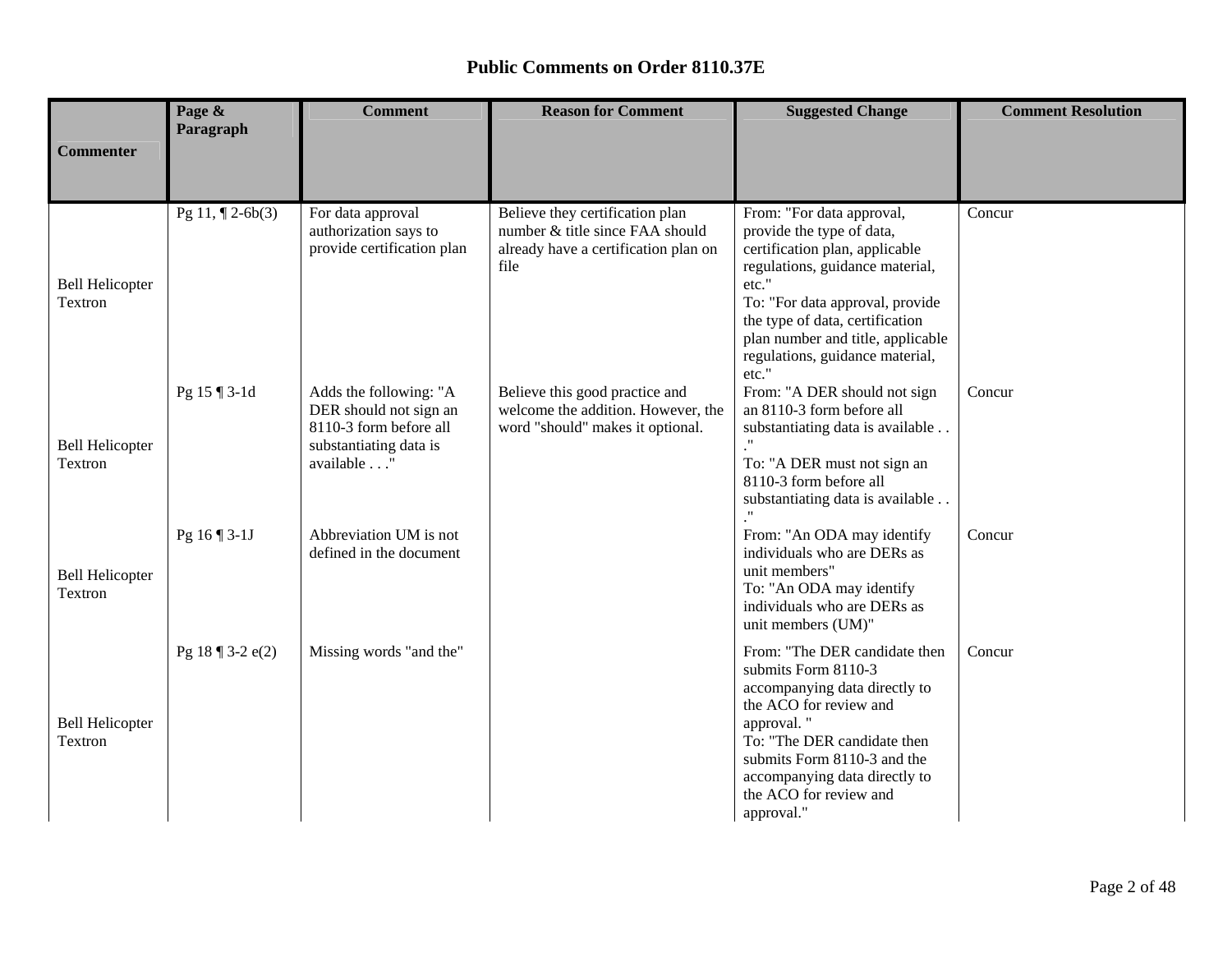|                                    | Page &<br>Paragraph | <b>Comment</b>                                                                                                                                                             | <b>Reason for Comment</b>                                                                                                           | <b>Suggested Change</b>                                                                                                                                                                              | <b>Comment Resolution</b>                                                                                                                                                                                                                                                                                                                                                                                                                                                                          |
|------------------------------------|---------------------|----------------------------------------------------------------------------------------------------------------------------------------------------------------------------|-------------------------------------------------------------------------------------------------------------------------------------|------------------------------------------------------------------------------------------------------------------------------------------------------------------------------------------------------|----------------------------------------------------------------------------------------------------------------------------------------------------------------------------------------------------------------------------------------------------------------------------------------------------------------------------------------------------------------------------------------------------------------------------------------------------------------------------------------------------|
| <b>Commenter</b>                   |                     |                                                                                                                                                                            |                                                                                                                                     |                                                                                                                                                                                                      |                                                                                                                                                                                                                                                                                                                                                                                                                                                                                                    |
| <b>Bell Helicopter</b><br>Textron  | Pg 18 ¶ 3-2 f       | Great time saver if we can<br>implement this at Bell                                                                                                                       | Adds electronic signatures for Form<br>8110-3                                                                                       |                                                                                                                                                                                                      | Thank you for the comment                                                                                                                                                                                                                                                                                                                                                                                                                                                                          |
| <b>Bell Helicopter</b><br>Textron  | $Pg C-1$            | 8110-3 form changes                                                                                                                                                        |                                                                                                                                     |                                                                                                                                                                                                      | Thank you for the comment                                                                                                                                                                                                                                                                                                                                                                                                                                                                          |
| <b>Bell Helicopter</b><br>Textron  | $3-1$ .j            | DERs should be aware that<br>work they perform as an<br>ODA unit member can not<br>be considered as the sole<br>source of data submitted to<br>the ACO for DER<br>renewal. |                                                                                                                                     | The ACO should accept and<br>consider the work performed as<br>an ODA unit member, that meet<br>the DER's authorization, as a<br>parallel source of renewal data<br>equivalent to training activity. | Thank you for the comment. -<br>Appointment as a DER must be<br>advantageous for the FAA.<br>Although work for an ODA may<br>be performing the same<br>functions, the ODA is managing<br>the UM at the time, and not the<br>FAA. Only work performed as a<br>DER can be justification for the<br>need for the FAA to continue to<br>manage the DER. ODA work<br>can be used as proof of technical<br>qualifications for application as a<br>DER, but not as justification for<br>renewal as a DER. |
| Garmin<br>International<br>(Martz) | Page 1<br>$1-5.c$   | Incorporate definition of<br>ICA and FSIMS acronyms<br>into their first use.                                                                                               | Good practice is to define acronyms<br>at first use. However, I wouldn't<br>remove the definition from the body<br>of the document. | <b>Instructions for Continued</b><br>Airworthiness (ICA)<br><b>Flight Standards Information</b><br>Management System (FSIMS)                                                                         | Concur                                                                                                                                                                                                                                                                                                                                                                                                                                                                                             |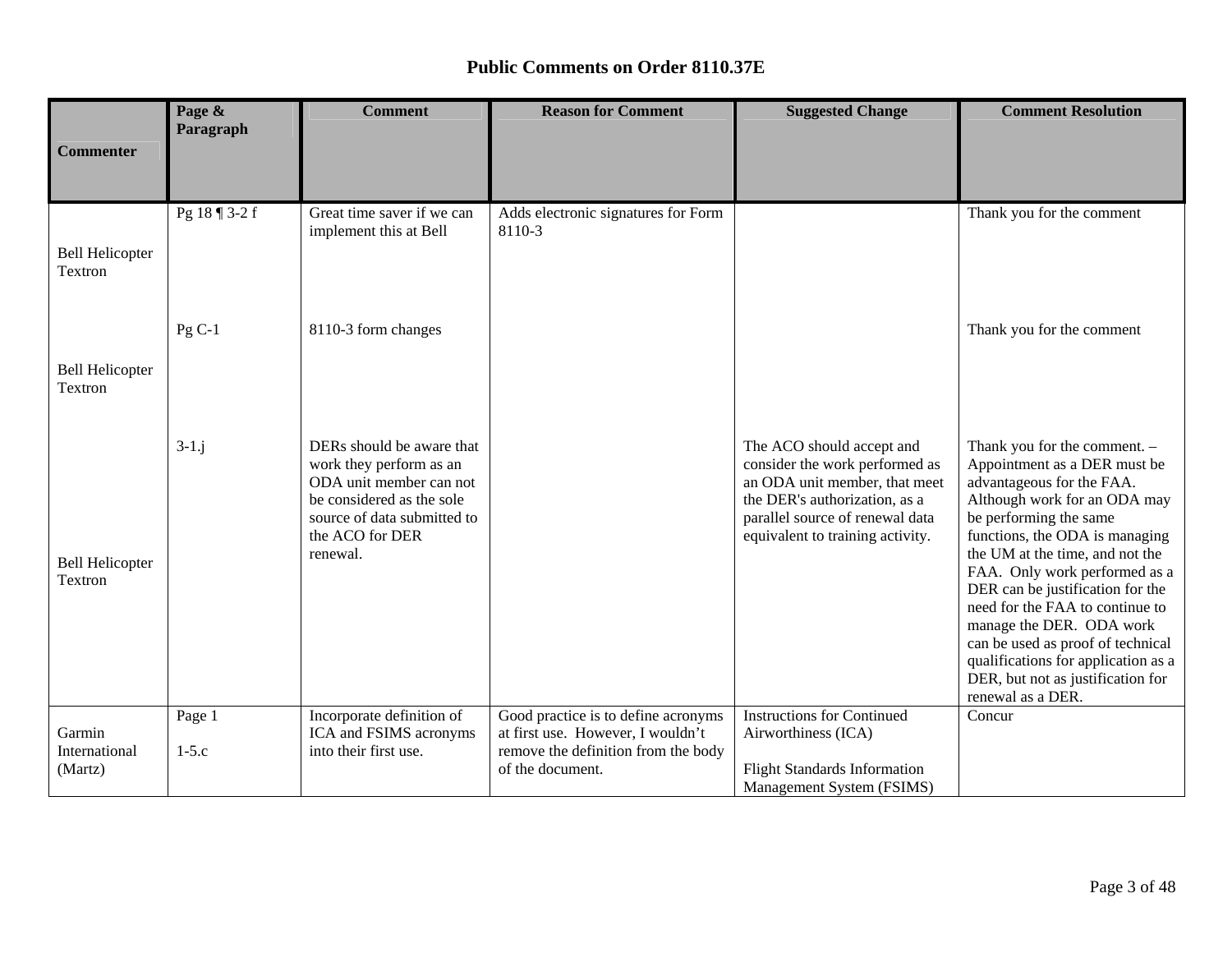|                                    | Page &              | <b>Comment</b>                                                    | <b>Reason for Comment</b>                                                                                                                                                                                                                                                                                                                                                                                                                                 | <b>Suggested Change</b>                                                                                                                                                                                              | <b>Comment Resolution</b>                                                     |
|------------------------------------|---------------------|-------------------------------------------------------------------|-----------------------------------------------------------------------------------------------------------------------------------------------------------------------------------------------------------------------------------------------------------------------------------------------------------------------------------------------------------------------------------------------------------------------------------------------------------|----------------------------------------------------------------------------------------------------------------------------------------------------------------------------------------------------------------------|-------------------------------------------------------------------------------|
| <b>Commenter</b>                   | Paragraph           |                                                                   |                                                                                                                                                                                                                                                                                                                                                                                                                                                           |                                                                                                                                                                                                                      |                                                                               |
| Garmin<br>International<br>(Martz) | Page 2<br>$1 - 5.i$ | This statement/explanation<br>is too terse and is<br>misleading.  | Readers are likely to misinterpret<br>this summary of the change and<br>believe that DERs are to have no<br>authority whatsoever in the TSOA<br>process. The general word<br>"authority" has corporate<br>connotations.<br>Draft 8110.37E clearly states in 2-<br>$6.c(5)(a)$ that DERs may help ACOs<br>in two ways. This help will be of<br>little true value if the DERs are not<br>provided FAA-monitored corporate<br>authority in the TSOA process. | Change item i. to:<br>"Removed FAA approval<br>delegation of software DERs for<br>approvals done under the<br>technical standard order<br>authorization (TSOA) process.<br>$(2-6, 2-7,$ samples in appendix<br>$C$ " | Concur                                                                        |
| Garmin<br>International<br>(Smith) | Page 2<br>$1 - 5.1$ | Timing could be better<br>with the upcoming change<br>to DO-178C. | With the change to DO-178C<br>coming in the near future, it will be<br>important to have an established<br>approval structure to determine<br>compliance methods. Dissolving<br>this established approval system<br>before the transition will leave it to<br>individual opinions to determine<br>how to comply with the new<br>requirements of DO-178C.                                                                                                  | Recommend waiting until after<br>DO-178C has been<br>implemented, and used for a<br>time, before implementing a<br>change.                                                                                           | Non-Concur. Delegation of SW<br>DER approvals for TSOA is not<br>appropriate. |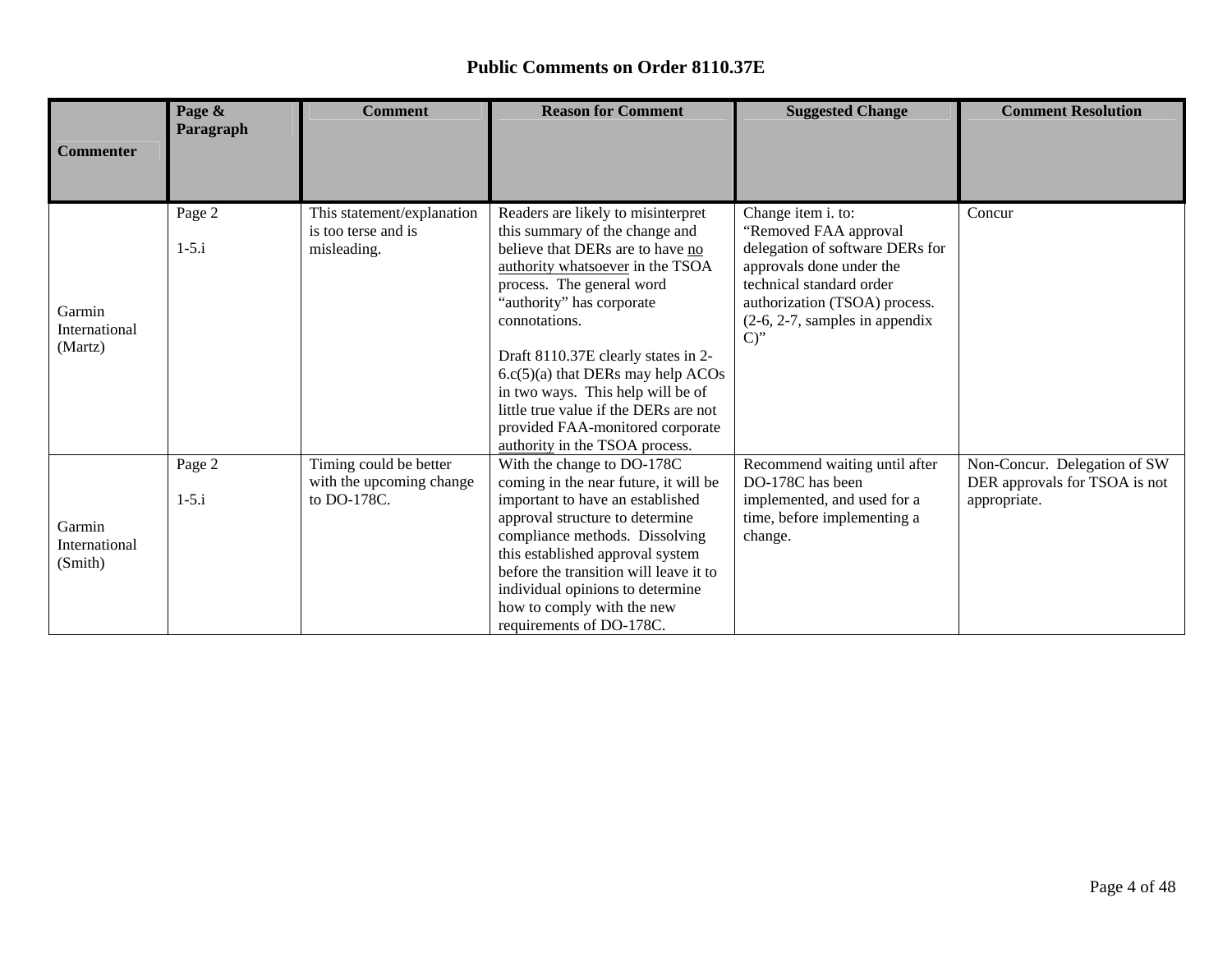| <b>Commenter</b>                   | Page &<br>Paragraph  | <b>Comment</b>                                                                                                                            | <b>Reason for Comment</b>                                                                                                                                                                                                                                                                                                                                                                   | <b>Suggested Change</b>                                                                                                                                                                                                                                                                                                                                                                                                                                                                                                                                                  | <b>Comment Resolution</b>                                                            |
|------------------------------------|----------------------|-------------------------------------------------------------------------------------------------------------------------------------------|---------------------------------------------------------------------------------------------------------------------------------------------------------------------------------------------------------------------------------------------------------------------------------------------------------------------------------------------------------------------------------------------|--------------------------------------------------------------------------------------------------------------------------------------------------------------------------------------------------------------------------------------------------------------------------------------------------------------------------------------------------------------------------------------------------------------------------------------------------------------------------------------------------------------------------------------------------------------------------|--------------------------------------------------------------------------------------|
|                                    |                      |                                                                                                                                           |                                                                                                                                                                                                                                                                                                                                                                                             |                                                                                                                                                                                                                                                                                                                                                                                                                                                                                                                                                                          |                                                                                      |
| Garmin<br>International<br>(Smith) | Page 2<br>$1 - 5.i$  | Removing the<br>Software/CEH DERs will<br>likely increase the cost for<br>equipment suppliers and<br>those installing their<br>equipment. | Since there are no coordinated plans<br>to increase oversight by the FAA or<br>provide consistency on<br>organizational delegations,<br>oversight by those installing the<br>components will likely be required<br>to increase. Disjointed certification<br>direction from multiple sources will<br>increase cost for both the equipment<br>manufacturers and those providing<br>oversight. | Since the size and complexity of<br>software and CEH continues to<br>increase and it appears that there<br>is not a legitimate method to<br>write compliance to 14 CFR Part<br>21 for Software and CEH,<br>recommend keeping the DERs<br>and having them perform<br>component level approvals on<br>the software for all $(23, 25, 27,$<br>29, etc.) xx.1301 and xx.1309<br>Parts the component could be<br>installed on. Compliance to DO-<br>178B is not aircraft specific, and<br>could be written with the<br>limitation that it is not an<br>installation approval. | Non-Concur. Component level<br>approvals must be done as part<br>of an installation. |
| Garmin<br>International<br>(Martz) | Page 2<br>$1-5.k$    | "Compliance" misspelled                                                                                                                   | Spelling                                                                                                                                                                                                                                                                                                                                                                                    | Compliance                                                                                                                                                                                                                                                                                                                                                                                                                                                                                                                                                               | Concur                                                                               |
| Garmin<br>International<br>(Martz) | Page 2<br>$1-5.k$    | Incorporate definition of<br>AEG acronym into first<br>use.                                                                               | Good practice is to define acronyms<br>at first use. However, I wouldn't<br>remove the definition from the body<br>of the document.                                                                                                                                                                                                                                                         | <b>Aircraft Evaluation Group</b><br>(AEG)                                                                                                                                                                                                                                                                                                                                                                                                                                                                                                                                | Concur                                                                               |
| Garmin<br>International<br>(Martz) | Page 2<br>$1 - 5. s$ | Incorporate definition of<br>NACIP acronym into first<br>use.                                                                             | Good practice is to define acronyms<br>at first use. However, I wouldn't<br>remove the definition from the body<br>of the document.                                                                                                                                                                                                                                                         | National Automated Conformity<br><b>Inspection Process (NACIP)</b>                                                                                                                                                                                                                                                                                                                                                                                                                                                                                                       | Concur                                                                               |
| Garmin<br>International<br>(Martz) | Page 3<br>$1 - 5.11$ | Should be consistent in<br>using the term "airborne<br>electronic hardware". The<br>current text uses "airborne<br>electric hardware".    | Consistency                                                                                                                                                                                                                                                                                                                                                                                 | Change "electric" to "electronic"                                                                                                                                                                                                                                                                                                                                                                                                                                                                                                                                        | Concur                                                                               |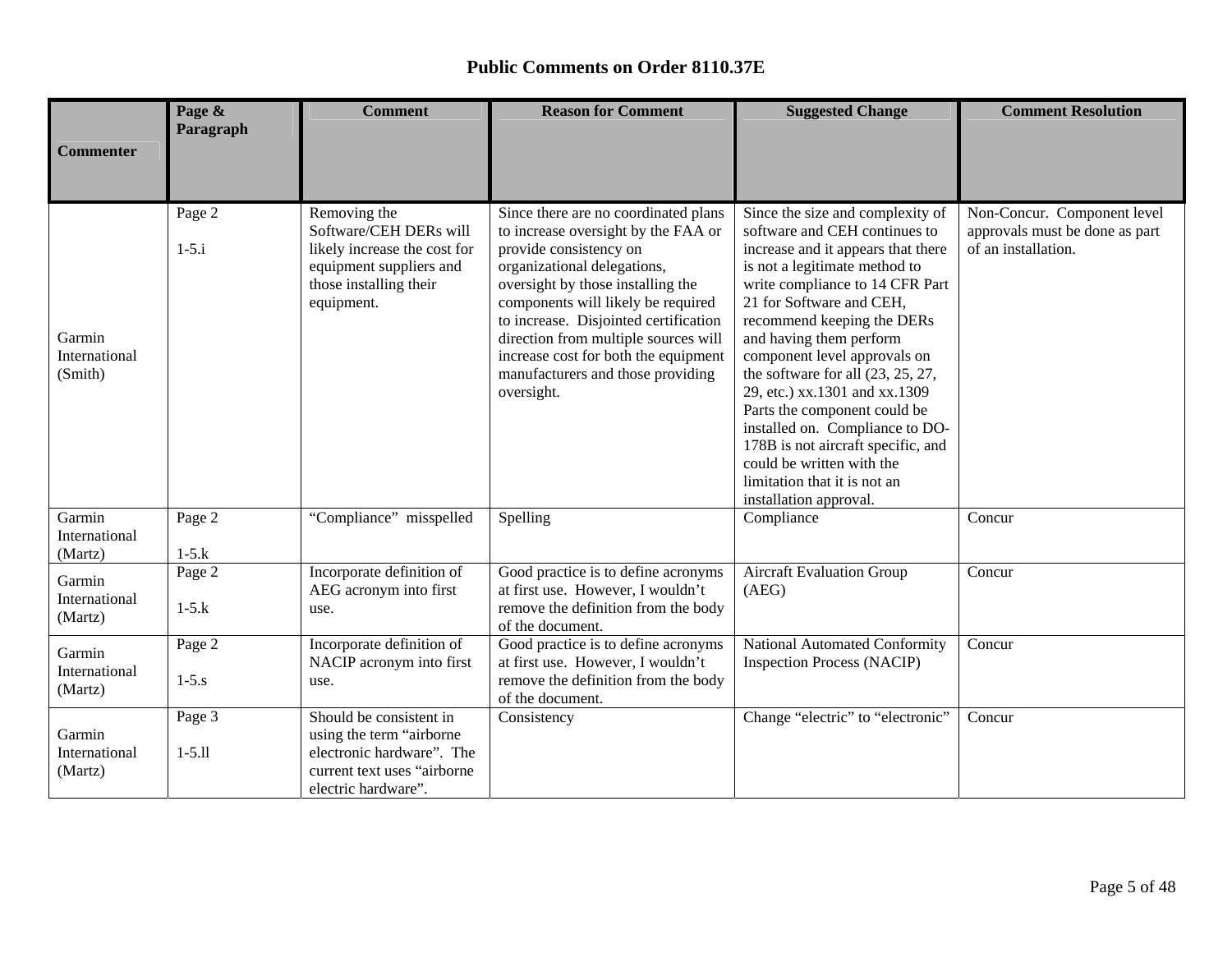| <b>Commenter</b>                   | Page &<br>Paragraph                                 | <b>Comment</b>                                                                                                                                                                                           | <b>Reason for Comment</b>                                                                                                                                                                                                                                                                                                                                                                                                                                | <b>Suggested Change</b>                                                                                | <b>Comment Resolution</b>                                         |
|------------------------------------|-----------------------------------------------------|----------------------------------------------------------------------------------------------------------------------------------------------------------------------------------------------------------|----------------------------------------------------------------------------------------------------------------------------------------------------------------------------------------------------------------------------------------------------------------------------------------------------------------------------------------------------------------------------------------------------------------------------------------------------------|--------------------------------------------------------------------------------------------------------|-------------------------------------------------------------------|
|                                    |                                                     |                                                                                                                                                                                                          |                                                                                                                                                                                                                                                                                                                                                                                                                                                          |                                                                                                        |                                                                   |
| Garmin<br>International<br>(Martz) | Page 4<br>$1-5$ .pp                                 | There is no appendix C3                                                                                                                                                                                  | Reference error                                                                                                                                                                                                                                                                                                                                                                                                                                          | Change "C3" to "C" or change<br>reference to "appendix C, page<br>$C-3$ ".                             | Concur                                                            |
| Garmin<br>International<br>(Martz) | Page 8<br>$2-5.e(2)$                                | Inconsistent numbered list<br>format                                                                                                                                                                     | Consistency                                                                                                                                                                                                                                                                                                                                                                                                                                              | Change item (2) to read:<br>"Drawings, and"                                                            | Concur                                                            |
| Garmin<br>International<br>(Martz) | Page 10<br>$2-6.a(2)$                               | List items $(a)$ , $(b)$ and $(c)$<br>appear to be underlined.<br>This is inconsistent with<br>other numbered list<br>formats.                                                                           | Consistency                                                                                                                                                                                                                                                                                                                                                                                                                                              | Remove underline format from<br>items $(a)$ , $(b)$ and $(c)$ .                                        | Concur                                                            |
| Garmin<br>International<br>(Martz) | Page 10<br>$2-6.a(3)$                               | Incorporate definition of<br>DAH acronym into first<br>use.                                                                                                                                              | Good practice is to define acronyms<br>at first use.                                                                                                                                                                                                                                                                                                                                                                                                     | Design Approval Authority<br>(DAH)                                                                     | Concur                                                            |
| Garmin<br>International<br>(Martz) | Page 11<br>Removal of<br>8110.37.D<br>$2 - 6. a(4)$ | This removal, coupled with<br>the deletion of 8110.37D<br>$2-7.\text{c}(5)$ bullet 2, has the<br>issue associated with<br>objective, independent help<br>being provided the FAA<br>for the TSOA process. | The issue is described in the<br>comment against the removal of the<br>8110.37D 2-7.c(5) bullet 2 text<br>elsewhere in this comment sheet.<br>The comments are made to point out<br>that 8110.37E text effectively pulls<br>back all objective, independent<br>software review and approval tasks<br>into the FAA. In today's paradigm<br>of reduced FAA resources and<br>policy to offload approval<br>processes, such a tactic seems<br>inappropriate. | This removal is acceptable if the<br>text of 8110.37D 2-7.c(5) bullet<br>2 is re-instated.             | Non-Concur. Delegation of<br>TSOA software is not<br>appropriate. |
| Garmin<br>International<br>(Martz) | Page 11<br>$2-6.a(4)$ Note:                         | Punctuation improvement<br>suggestion.                                                                                                                                                                   | MS Word suggested the<br>improvement and I concur.                                                                                                                                                                                                                                                                                                                                                                                                       | Replace comma with a<br>semicolon in the phrase "TSO is<br>not a regulation; therefore<br>finding of " | Concur                                                            |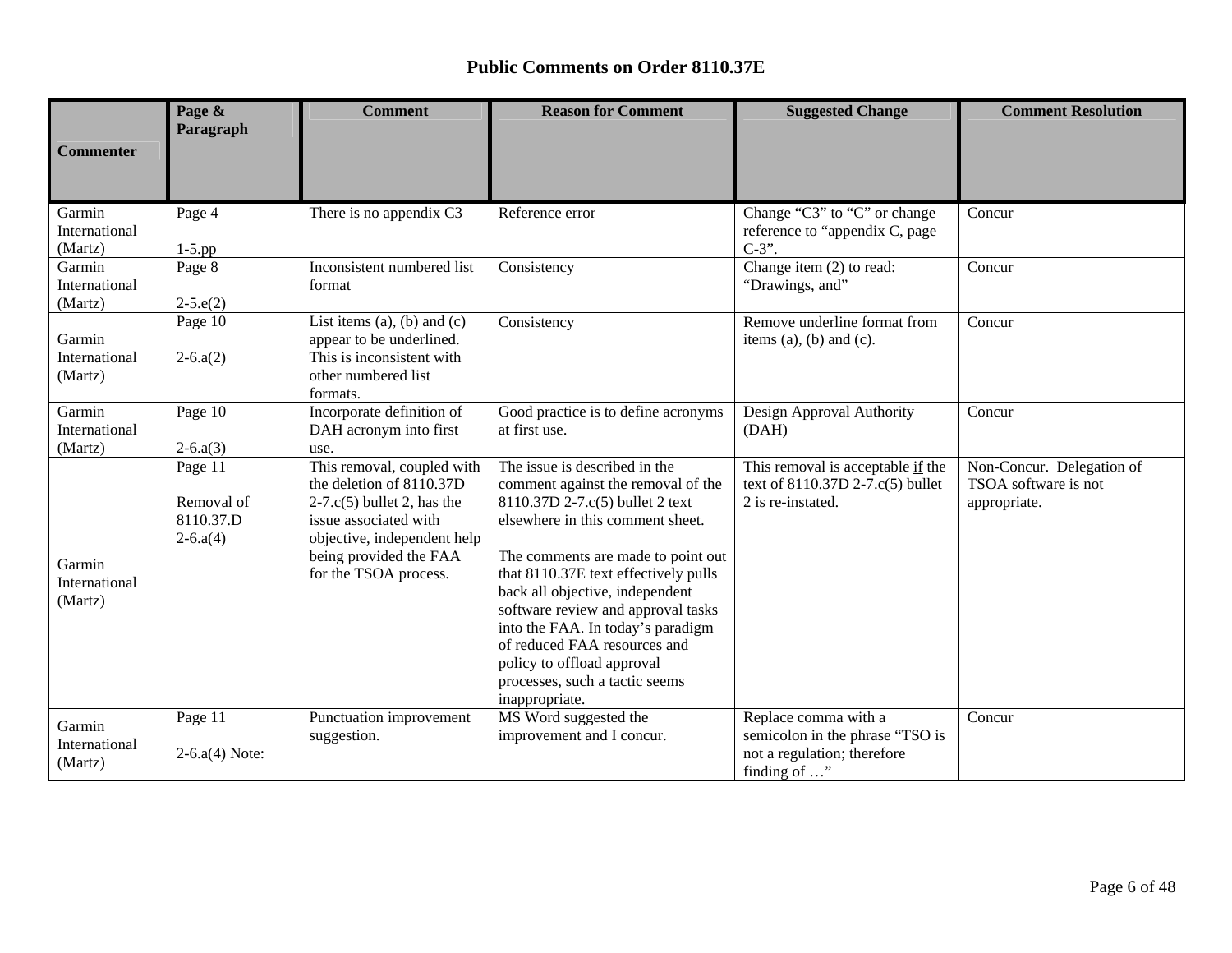|                  | Page &                 | <b>Comment</b>                                        | <b>Reason for Comment</b>                                            | <b>Suggested Change</b>                                           | <b>Comment Resolution</b>                                  |
|------------------|------------------------|-------------------------------------------------------|----------------------------------------------------------------------|-------------------------------------------------------------------|------------------------------------------------------------|
|                  | Paragraph              |                                                       |                                                                      |                                                                   |                                                            |
| <b>Commenter</b> |                        |                                                       |                                                                      |                                                                   |                                                            |
|                  |                        |                                                       |                                                                      |                                                                   |                                                            |
|                  | Page 11                | Paragraph 4-15 points to                              | Order 8150.1B paragraph 9.d is in                                    | Consult Order 8150.1B                                             | Concur. Order 8150.1 will be                               |
|                  |                        | Order 8150.1B, Technical                              | conflict with the new Order                                          | paragraph 9.d and resolve                                         | changed to reflect this policy at                          |
|                  | Note under             | Standard Order Program.                               | 8110.37E paragraph 4-15 which                                        | disagreement with new wording                                     | the next revision.                                         |
|                  | $2-6.a(4)$             | Order 8150.1B paragraph<br>9.d states that the use of | says that DERs will not be                                           | in 8110.37E paragraph 4-15.                                       |                                                            |
|                  | <b>AND</b>             | DERs in a TSOA capacity                               | delegated for TSOA purposes.                                         |                                                                   |                                                            |
|                  |                        | will be allowed at the                                |                                                                      |                                                                   |                                                            |
|                  | Page 35                | discretion of the ACO.                                |                                                                      |                                                                   |                                                            |
|                  |                        | Order 8150.1B paragraph                               |                                                                      |                                                                   |                                                            |
| Garmin           | Section 4-15           | 9.d appears to be in                                  |                                                                      |                                                                   |                                                            |
| International    | <b>TSOA Procedures</b> | conflict with the removal                             |                                                                      |                                                                   |                                                            |
| (Maher)          |                        | of DERs from the TSOA                                 |                                                                      |                                                                   |                                                            |
|                  |                        | process in Order                                      |                                                                      |                                                                   |                                                            |
|                  |                        | 8110.37E. The text inside                             |                                                                      |                                                                   |                                                            |
|                  |                        | Order 8150.1B says in                                 |                                                                      |                                                                   |                                                            |
|                  |                        | part: "To be considered,                              |                                                                      |                                                                   |                                                            |
|                  |                        | the DER must have an                                  |                                                                      |                                                                   |                                                            |
|                  |                        | appropriate delegation to                             |                                                                      |                                                                   |                                                            |
|                  |                        | make findings of                                      |                                                                      |                                                                   |                                                            |
|                  |                        | compliance to a TSO."<br>This section used to be      |                                                                      |                                                                   |                                                            |
|                  | Page 11                | titled "TSO Software" as a                            | The note is misplaced as it has<br>nothing to do with the section in | It would be more appropriate to<br>put the DER/TSO prohibition in | Concur. Note was misplaced.<br>Moved note to $2-7.c.(5)$ . |
|                  | $2-6.a(4)$ and new     | DER delegation; now 2-                                | which it is contained.                                               | section 2-7 DER Limitations.                                      |                                                            |
|                  | Note:                  | $6.a(4)$ is titled "AMOC                              |                                                                      |                                                                   |                                                            |
|                  |                        | with AD"This newly                                    |                                                                      |                                                                   |                                                            |
| Garmin           |                        | titled $2-6.a(4)$ which is                            |                                                                      |                                                                   |                                                            |
| International    |                        | obviously not about TSO                               |                                                                      |                                                                   |                                                            |
| (Maher)          |                        | Software delegation now                               |                                                                      |                                                                   |                                                            |
|                  |                        | has a Note: saying that                               |                                                                      |                                                                   |                                                            |
|                  |                        | DERs cannot find                                      |                                                                      |                                                                   |                                                            |
|                  |                        | compliance to any TSO                                 |                                                                      |                                                                   |                                                            |
|                  |                        | requirement                                           |                                                                      |                                                                   |                                                            |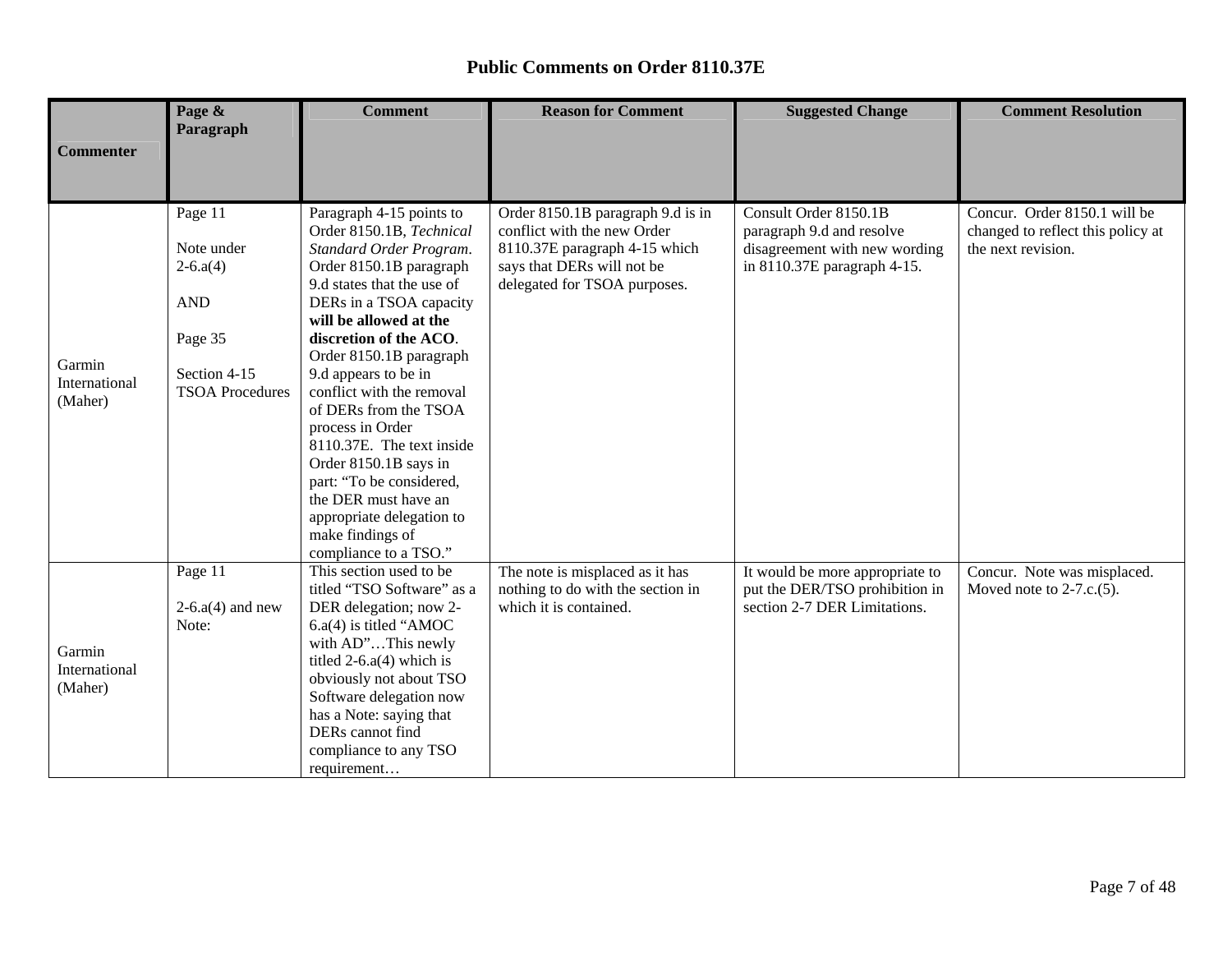| <b>Commenter</b>                   | Page &<br>Paragraph              | <b>Comment</b>                                                                                                                                                                                                                                                                                                                                                                          | <b>Reason for Comment</b>                                                                                                                                                                | <b>Suggested Change</b>                                                                                                                                                                                                                                                                                                                                 | <b>Comment Resolution</b>                                                                                                                                                                                                                 |
|------------------------------------|----------------------------------|-----------------------------------------------------------------------------------------------------------------------------------------------------------------------------------------------------------------------------------------------------------------------------------------------------------------------------------------------------------------------------------------|------------------------------------------------------------------------------------------------------------------------------------------------------------------------------------------|---------------------------------------------------------------------------------------------------------------------------------------------------------------------------------------------------------------------------------------------------------------------------------------------------------------------------------------------------------|-------------------------------------------------------------------------------------------------------------------------------------------------------------------------------------------------------------------------------------------|
| Garmin<br>International<br>(Martz) | Page 13<br>$2 - 7 \cdot c(5)(a)$ | The text states that a DER<br>may help an ACO in the<br>TSO process by - "Prepare"<br>and submit data or conduct<br>tests on behalf of a TSO<br>applicant, but not use Form<br>8110-3 to approve data."<br>While the text makes it<br>clear how not to provide<br>the help, it makes no<br>suggestion as to how the<br>DER is to formally use<br>their DER position to help<br>the ACO. | If they are not to use their FAA-<br>delegated DER authority via an<br>approval then what mechanism<br>could/should be used to distinguish<br>their help from the help of a non-<br>DER? | Add text to paragraph $2-7$ .c(5)(a)<br>that supports use of the DER<br>number in submission of data.<br>Such text would also have to be.<br>added to 3-1.i. which describes<br>when a DER can use their DER<br>number. Additionally, such data<br>submissions should be classified<br>as supporting a DERs evidence<br>of activity for DER Recurrency. | Non-Concur. It is up to each<br>applicant to describe their<br>process for reviewing and<br>submitting data and the<br>individuals involved in that<br>process.<br>Paragraph was updated to further<br>clarify DER's role in the process. |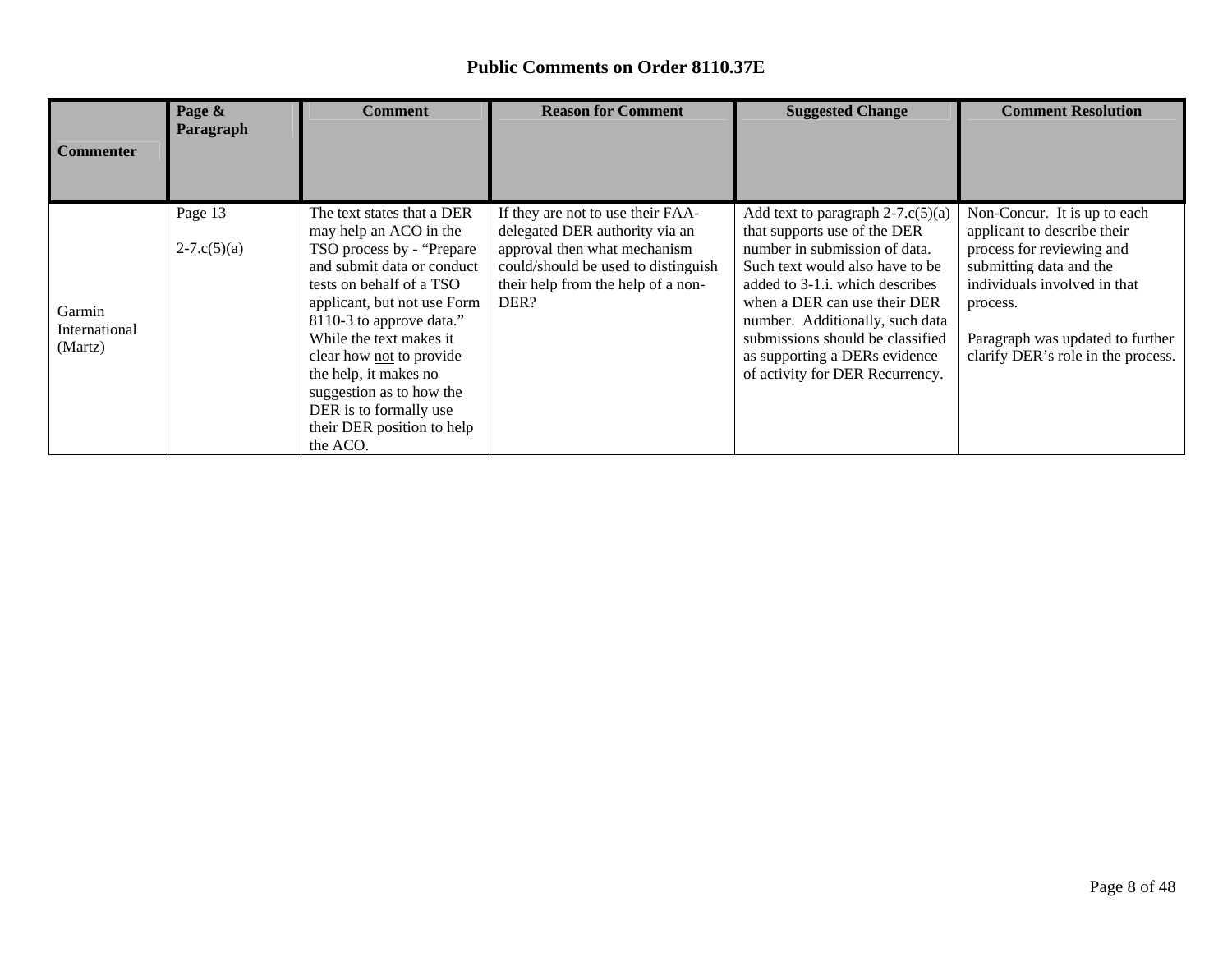|                                    | Page &                                                   | <b>Comment</b>                                                                                                                                                                                                                                                                                | <b>Reason for Comment</b>                                                                                                                                                                                                                                                                                                                                                                                                                                                                                                                                                                                                                                                                                                                                                                                                                                                                                                                                                                        | <b>Suggested Change</b>                                                                         | <b>Comment Resolution</b>                                         |
|------------------------------------|----------------------------------------------------------|-----------------------------------------------------------------------------------------------------------------------------------------------------------------------------------------------------------------------------------------------------------------------------------------------|--------------------------------------------------------------------------------------------------------------------------------------------------------------------------------------------------------------------------------------------------------------------------------------------------------------------------------------------------------------------------------------------------------------------------------------------------------------------------------------------------------------------------------------------------------------------------------------------------------------------------------------------------------------------------------------------------------------------------------------------------------------------------------------------------------------------------------------------------------------------------------------------------------------------------------------------------------------------------------------------------|-------------------------------------------------------------------------------------------------|-------------------------------------------------------------------|
| <b>Commenter</b>                   | Paragraph                                                |                                                                                                                                                                                                                                                                                               |                                                                                                                                                                                                                                                                                                                                                                                                                                                                                                                                                                                                                                                                                                                                                                                                                                                                                                                                                                                                  |                                                                                                 |                                                                   |
|                                    |                                                          |                                                                                                                                                                                                                                                                                               |                                                                                                                                                                                                                                                                                                                                                                                                                                                                                                                                                                                                                                                                                                                                                                                                                                                                                                                                                                                                  |                                                                                                 |                                                                   |
| Garmin<br>International<br>(Martz) | Page 14<br>Removal of<br>8110.37D<br>$2-7.c(5)$ bullet 2 | For companies that<br>currently use software<br>DERs to approve software<br>data used in TSOA, the<br>removal of 8110.37D 2-<br>$7.c(5)$ bullet 2 from draft<br>8110.37E appears to<br>eliminate the ability of the<br>software DER to use their<br>FAA-granted authority to<br>help the FAA. | Any alternative to data approval<br>cannot be used to support a DER's<br>activity evidence and thus the DER<br>will quickly lose their DER status<br>due to a lack of activity and/or lack<br>of demonstrated need. Thus, even<br>though they are the same person,<br>with the same qualifications they<br>will no longer be a "DER helping<br>the ACO". Upon loss of DER<br>appointment, all individual<br>accountability to the FAA will also<br>be lost and safety-related decisions<br>made by that individual are<br>potentially compromised. (ref. 3-<br>1.k.) Correspondingly, the ACO<br>will undoubtedly have cause to<br>question the independent objectivity<br>of the help provided by the former<br>DER and thus be forced to spend<br>more time reviewing TSOA data.<br>Surely this will be more time spent<br>than was ever spent in administering<br>the DER's appointment. The<br>additional time spent by the FAA<br>could result in delays in granting of<br>TSOA by the FAA. | Restore the removed section and<br>appropriate form samples in the<br>appendices from 8110.37D. | Non-Concur. Delegation of<br>TSOA software is not<br>appropriate. |
|                                    | Page 14                                                  | This removal will generate<br>quite a bit of costly effort                                                                                                                                                                                                                                    | For companies that currently use<br>software DERs to approve software                                                                                                                                                                                                                                                                                                                                                                                                                                                                                                                                                                                                                                                                                                                                                                                                                                                                                                                            | Restore the removed section and<br>appropriate form samples in the                              | Non-Concur. Delegation of<br>TSOA software is not                 |
| Garmin<br>International            | Removal of<br>8110.37D                                   | in process change on<br>behalf of TSOA                                                                                                                                                                                                                                                        | data used in TSOA, the removal of<br>8110.37D 2-7.c(5) bullet 2 from                                                                                                                                                                                                                                                                                                                                                                                                                                                                                                                                                                                                                                                                                                                                                                                                                                                                                                                             | appendices from 8110.37D.                                                                       | appropriate.                                                      |
| (Martz)                            | $2-7.c(5)$ bullet 2                                      | companies.                                                                                                                                                                                                                                                                                    | draft 8110.37E will cause                                                                                                                                                                                                                                                                                                                                                                                                                                                                                                                                                                                                                                                                                                                                                                                                                                                                                                                                                                        |                                                                                                 |                                                                   |
|                                    |                                                          |                                                                                                                                                                                                                                                                                               | considerable effort in the alteration                                                                                                                                                                                                                                                                                                                                                                                                                                                                                                                                                                                                                                                                                                                                                                                                                                                                                                                                                            |                                                                                                 |                                                                   |
|                                    |                                                          |                                                                                                                                                                                                                                                                                               | of documented company processes.                                                                                                                                                                                                                                                                                                                                                                                                                                                                                                                                                                                                                                                                                                                                                                                                                                                                                                                                                                 |                                                                                                 |                                                                   |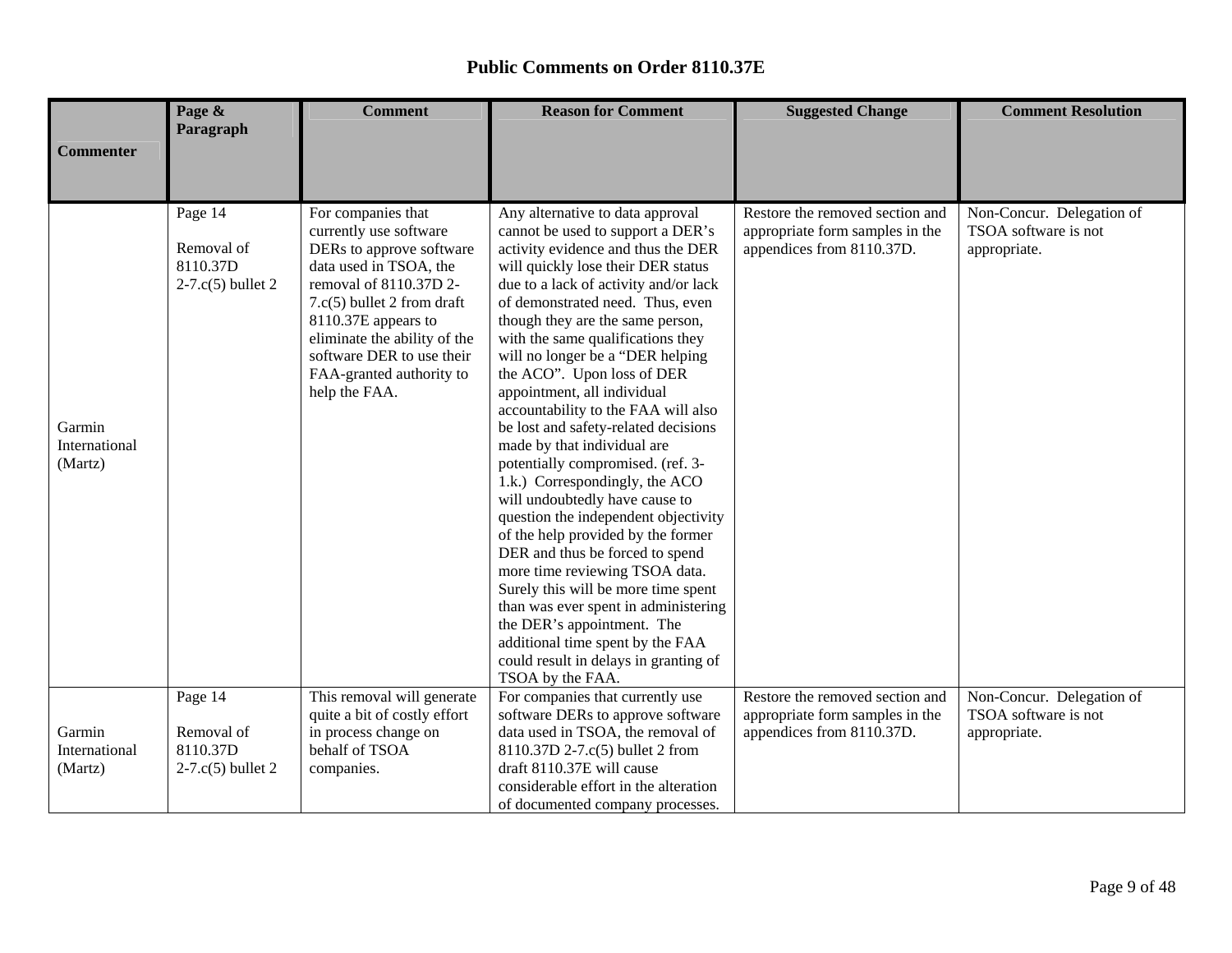|                                     | Page &<br>Paragraph                          | <b>Comment</b>                                                                                                                                                                                                                                                                                                                                                                                                         | <b>Reason for Comment</b>                                                                                                                                                                                                                                                                                                                                                     | <b>Suggested Change</b>                                                                                                                                        | <b>Comment Resolution</b>                                                                                                                                                                                                                                                                                                                                                               |
|-------------------------------------|----------------------------------------------|------------------------------------------------------------------------------------------------------------------------------------------------------------------------------------------------------------------------------------------------------------------------------------------------------------------------------------------------------------------------------------------------------------------------|-------------------------------------------------------------------------------------------------------------------------------------------------------------------------------------------------------------------------------------------------------------------------------------------------------------------------------------------------------------------------------|----------------------------------------------------------------------------------------------------------------------------------------------------------------|-----------------------------------------------------------------------------------------------------------------------------------------------------------------------------------------------------------------------------------------------------------------------------------------------------------------------------------------------------------------------------------------|
| <b>Commenter</b>                    |                                              |                                                                                                                                                                                                                                                                                                                                                                                                                        |                                                                                                                                                                                                                                                                                                                                                                               |                                                                                                                                                                |                                                                                                                                                                                                                                                                                                                                                                                         |
| Garmin<br>International<br>(Martz)  | Page 22<br>$4-1.h$                           | The statement forbidding<br>use of an 8110-3 for<br>conformity appears to be at<br>odds with Order 8110.49<br>Chapter 4                                                                                                                                                                                                                                                                                                | <b>Consistency of FAA Orders</b>                                                                                                                                                                                                                                                                                                                                              | Consult 8110.49 Chapter 4<br>reference to the use of 8110-3<br>for conformity and resolve any<br>disagreement.                                                 | No Action. - No conflict exists.<br>Order 8110.49, Paragraph 4-<br>$3.a.(1)$ specifies the use of form<br>8110-3 only to approve a<br>software baseline, ie. the<br>engineering data, that will be<br>used for testing. The request for<br>comformity, form 8120-10 still<br>must list the specific item to be<br>conformed, including the<br>software that was approved via<br>8110-3. |
| Garmin<br>International<br>(Maher)  | Page 35<br>$4 - 15$                          | New section 4-15 TSOA<br>Procedures (was 4-14<br>TSOA Procedures in Order<br>8110.37D): The text states<br>the negative of the Order<br>8110.37D text without<br>offering a replacement<br>process. The Order<br>8110.37D text discussed<br>findings of compliance to<br>DO-178 $(x)$ and how DERs<br>could support such<br>findings. However the<br>new text does not address<br>compliance to $DO-178(x)$<br>at all. | The removal of guidance about DO-<br>178B compliance in TSO process<br>without replacement guidance sends<br>an unclear message. Applicants<br>won't be sure how best to change<br>their processes because there is a<br>void in addressing the issue of DO-<br>178B compliance in TSO projects.<br>This could result in varying levels<br>of quality in software submittals. | Add replacement guidance for<br>finding compliance to DO-178B<br>Clarify intent so applicants can<br>best steer their resources to<br>support the FAA's goals. | Non-Concur. Guidance for TSO<br>process is not appropriate in the<br>DER handbook, but can be found<br>in the TSO order, 8150.1.                                                                                                                                                                                                                                                        |
| Garmin<br>International<br>(Barber) | Pages A-1<br>through A-5<br>Appendix A title | The title text "Appendix<br>A. Limitations on DER<br><b>Functions (Continued)"</b><br>appears toward the bottom<br>of each of these pages.                                                                                                                                                                                                                                                                             | The title text should be at the top of<br>the following page for each of these<br>pages.                                                                                                                                                                                                                                                                                      | Move the title text so that it<br>appears in the correct location on<br>pages A-2 through A-6.                                                                 | No Action. - This may be a<br>format issue with the browser.<br>Titles appear correctly on the<br>official copy. Once issued, this<br>revision will appear in .pdf, and<br>the formatting concerns should<br>be eliminated                                                                                                                                                              |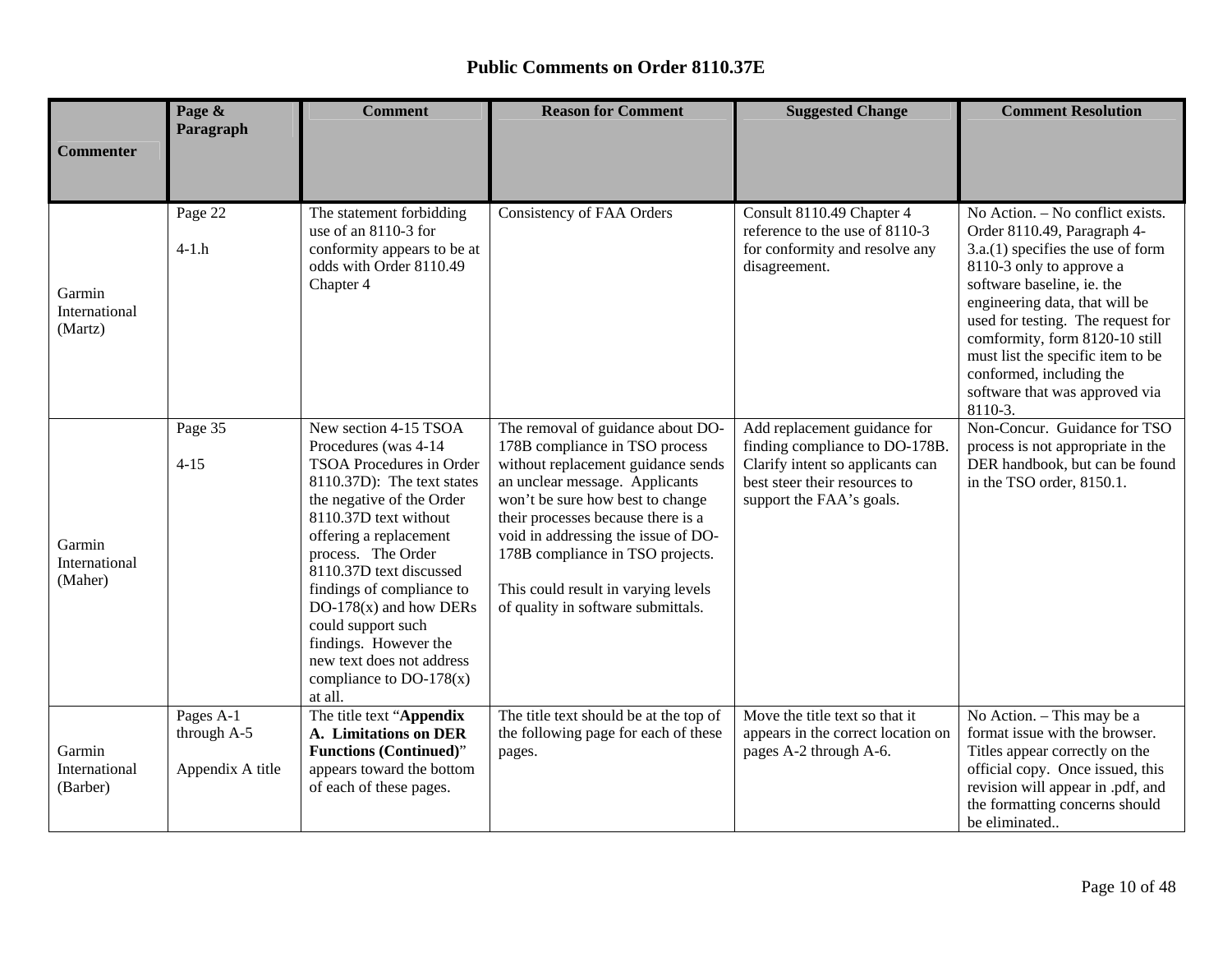|                                         | Page &<br>Paragraph                                                      | <b>Comment</b>                                    | <b>Reason for Comment</b>                                                                                                                                                                                                                                                                                                                                                                                                                                                                                                                                                                                                                                                                                                                                                                                                                     | <b>Suggested Change</b>                                                                                                                                                                                                                                                                                                                                                                                                                                                                                                                         | <b>Comment Resolution</b>                                                                                                                                                                                                  |
|-----------------------------------------|--------------------------------------------------------------------------|---------------------------------------------------|-----------------------------------------------------------------------------------------------------------------------------------------------------------------------------------------------------------------------------------------------------------------------------------------------------------------------------------------------------------------------------------------------------------------------------------------------------------------------------------------------------------------------------------------------------------------------------------------------------------------------------------------------------------------------------------------------------------------------------------------------------------------------------------------------------------------------------------------------|-------------------------------------------------------------------------------------------------------------------------------------------------------------------------------------------------------------------------------------------------------------------------------------------------------------------------------------------------------------------------------------------------------------------------------------------------------------------------------------------------------------------------------------------------|----------------------------------------------------------------------------------------------------------------------------------------------------------------------------------------------------------------------------|
| <b>Commenter</b>                        |                                                                          |                                                   |                                                                                                                                                                                                                                                                                                                                                                                                                                                                                                                                                                                                                                                                                                                                                                                                                                               |                                                                                                                                                                                                                                                                                                                                                                                                                                                                                                                                                 |                                                                                                                                                                                                                            |
| Garmin<br>International<br>(Smith)      | Page B-2 through<br>$B-7$<br>Appendix B,<br>Chart B, Chart E,<br>Chart F | Software delegation is<br>applied inconsistently. | Radios often contain software and<br>there is no delegation for software,<br>while the mechanical systems (C1)<br>has a delegation for software and a<br>mechanical device cannot contain<br>software without supporting<br>electronics that are usually<br>evaluated by electrical systems<br>(C2). The delegation is applied<br>differently at ACOs with some<br>requiring specific delegation in<br>every function and others only<br>allowing Chart C2 Software<br>delegation.<br>Also, software is a Verification<br>activity, not a Validation activity, so<br>extensive knowledge of the function<br>is not required. The work involved<br>in a finding of compliance for<br>software for a propeller controller is<br>virtually the same as a radio. A<br>DER that can do one, can do most<br>others without additional<br>knowledge. | Create Chart C3, Systems and<br>Equipment (Logical), with<br>Software, CEH, and possibly<br>Safety Analysis as the Delegated<br>Functions and Authorized areas<br>of Level A, Level B, Level C,<br>Level D, Component Data and<br>Aircraft Data, where Component<br>Data is for box level issues and<br>Aircraft Data is for aircraft level<br>issues and installation approval.<br>It would also help to have<br>specific regulations created to<br>clearly define the task instead of<br>implying the task is part of<br>xx.1301 and xx.1309. | Non-Concur. Out of scope for<br>this revision. This comment will<br>be resolved with the full<br>implementation of Delegation by<br>Rule. The new system will<br>eliminate charts altogether so no<br>new chart is needed. |
| Garmin<br>International<br>(Whittemore) | Page C-9<br>Appendix C<br>Figure 3 Block 4                               | "Engine" is misspelled as<br>"Encine"             | Editorial                                                                                                                                                                                                                                                                                                                                                                                                                                                                                                                                                                                                                                                                                                                                                                                                                                     | Replace "Encine" with "Engine"                                                                                                                                                                                                                                                                                                                                                                                                                                                                                                                  | Concur.                                                                                                                                                                                                                    |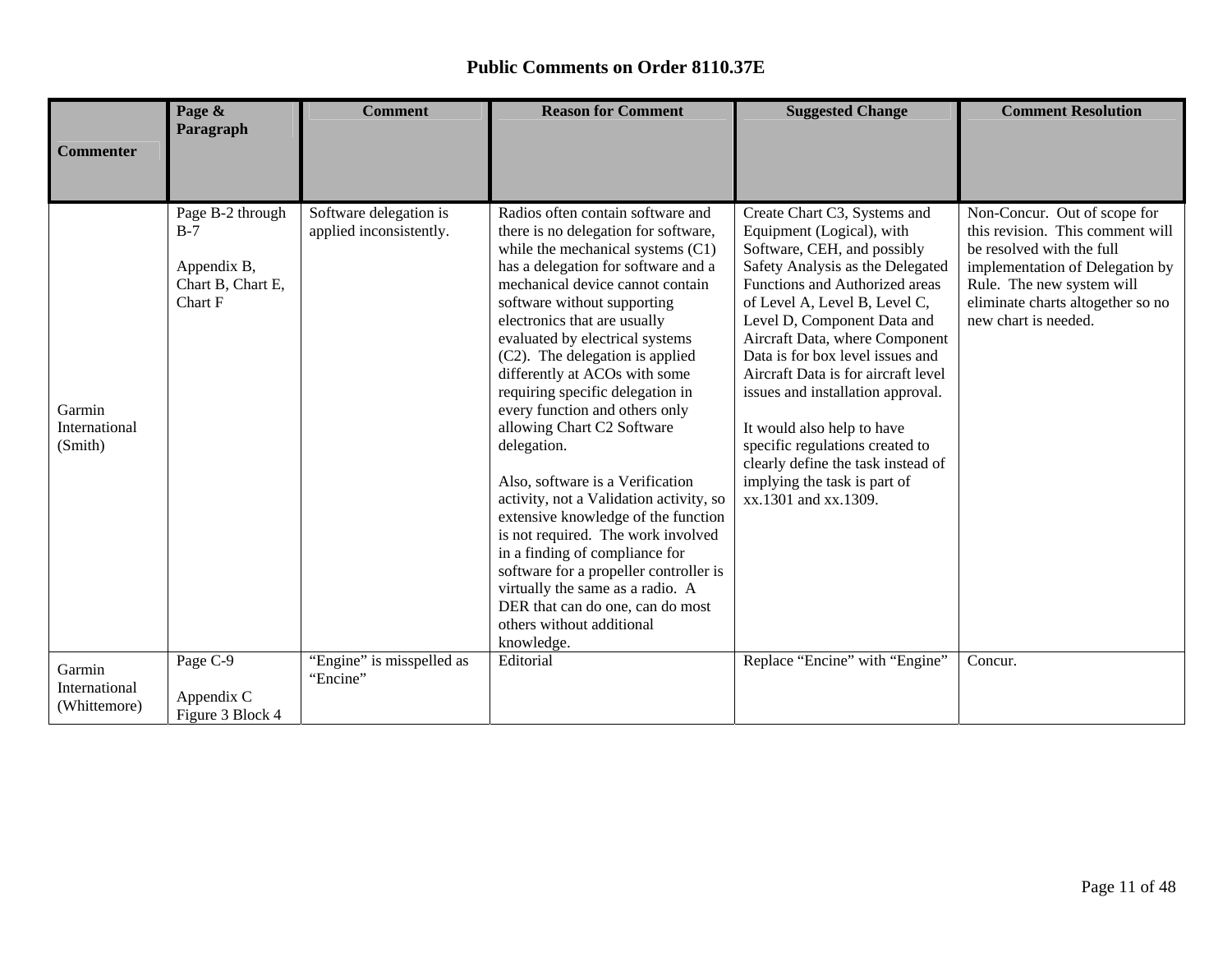|                                              | Page &<br>Paragraph      | <b>Comment</b>                                                                                                                                               | <b>Reason for Comment</b>                                                                                                                                                                                                                                                      | <b>Suggested Change</b>                                                                                                              | <b>Comment Resolution</b>                                                                                                                                                                                                                                                                                                                                                                                                                                                                                                                                                            |
|----------------------------------------------|--------------------------|--------------------------------------------------------------------------------------------------------------------------------------------------------------|--------------------------------------------------------------------------------------------------------------------------------------------------------------------------------------------------------------------------------------------------------------------------------|--------------------------------------------------------------------------------------------------------------------------------------|--------------------------------------------------------------------------------------------------------------------------------------------------------------------------------------------------------------------------------------------------------------------------------------------------------------------------------------------------------------------------------------------------------------------------------------------------------------------------------------------------------------------------------------------------------------------------------------|
| Commenter                                    |                          |                                                                                                                                                              |                                                                                                                                                                                                                                                                                |                                                                                                                                      |                                                                                                                                                                                                                                                                                                                                                                                                                                                                                                                                                                                      |
| Hawker<br>Beechcraft<br>Corporation<br>(HBC) | 3-1 j Note (page)<br>16) | It would benefit DERs if<br>they could use Engineering<br>UM activity to justify their<br>continued designee status<br>if their status benefits the<br>FAA.  | UMs who are also DERs may have<br>a difficult time showing adequate<br>activity depending on ODA unit<br>workload. The company may not<br>have adequate DER support when<br>required, thus forcing the company<br>to rely more heavily upon<br>consultant DERs and/or the FAA. | Add a sentence such as the<br>following:<br>"Each ACO will determine<br>acceptance of UM activity as<br>acceptable for DER renewal." | Partially Concur. - Intent<br>incorporated. Appointment as a<br>DER must be advantageous for<br>the FAA. Although work for an<br>ODA may be performing the<br>same functions, the ODA is<br>managing the UM at the time,<br>and not the FAA. Only work<br>performed as a DER can be<br>justification for the need for the<br>FAA to continue to manage the<br>DER. ODA work can be used as<br>proof of technical qualifications<br>for application as a DER, but not<br>as justification for renewal as a<br>DER.<br>Note in 3-1.j. allows for<br>discretion by the managing<br>ACO. |
| <b>HBC</b>                                   | $1-5$ q (page 1)         | Appendix 3 should be<br>called Appendix C                                                                                                                    | There is no Appendix 3, however,<br>there is an Appendix C                                                                                                                                                                                                                     | Replace Appendix 3 with<br>Appendix C                                                                                                | Concur                                                                                                                                                                                                                                                                                                                                                                                                                                                                                                                                                                               |
| <b>HBC</b>                                   | $1-5$ qq (page 4)        | Reference to Appendix D<br>should be corrected to<br>Appendix C                                                                                              | The Sample of Repair Specification<br>Title/Signature Page is located in<br>Appendix C                                                                                                                                                                                         | Replace Appendix D with<br>Appendix C                                                                                                | Concur                                                                                                                                                                                                                                                                                                                                                                                                                                                                                                                                                                               |
| <b>HBC</b>                                   | 4-16 (page 35)           | Need to clarify how<br>Human Factors will be<br>authorized. Will it be<br>added to an individual<br>DERs chart of authority as<br>a Special Delegation? Will | More clarification is required to<br>fully comply with the intent of the<br>Order statement.                                                                                                                                                                                   | Provide more information on<br>how a DER may obtain Human<br>Factors authority.                                                      | Concur. Clarified that there is<br>no Human Factors designation,<br>but DERs should discuss HF<br>issues with the ACO.                                                                                                                                                                                                                                                                                                                                                                                                                                                               |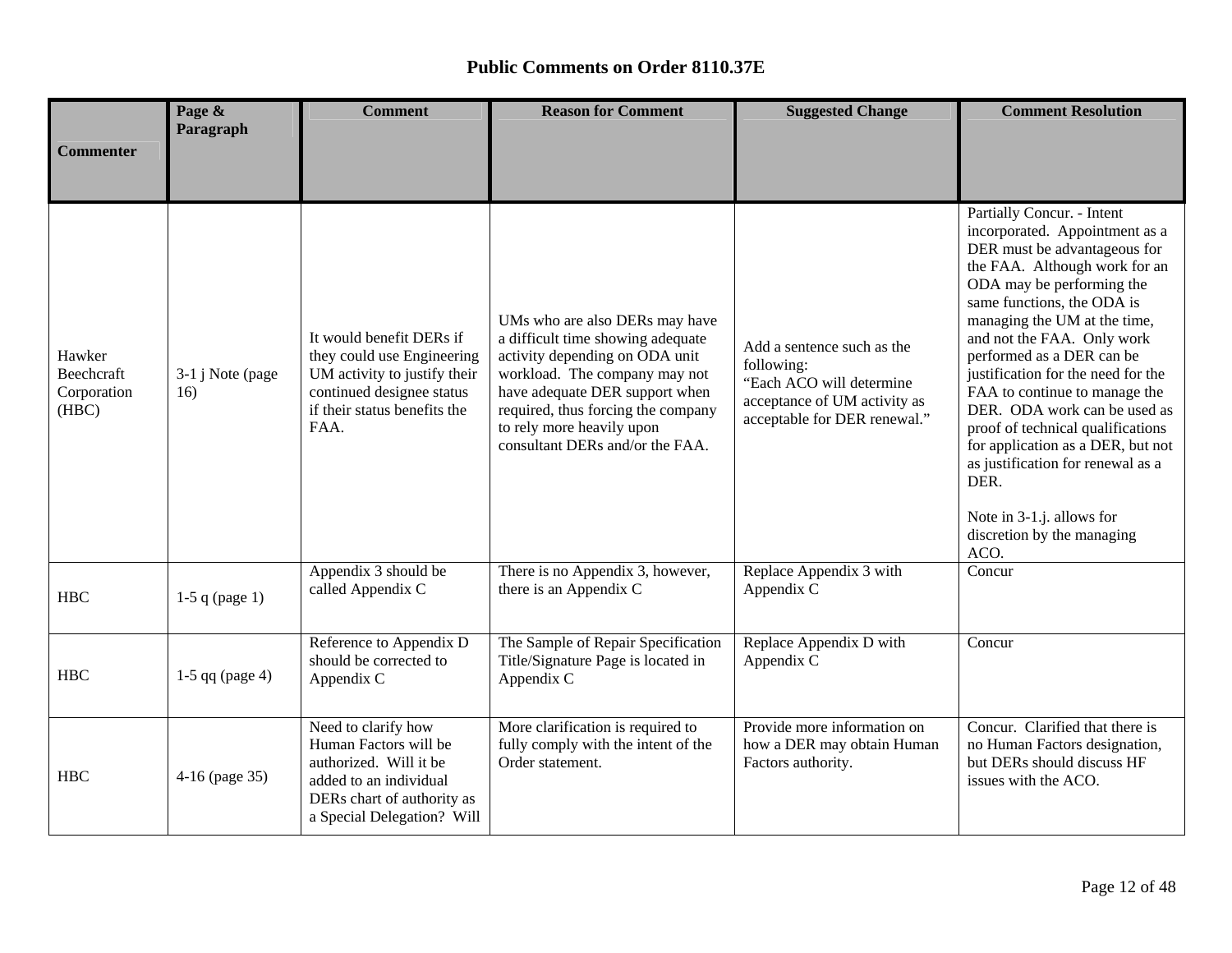| <b>Commenter</b> | Page &<br>Paragraph | <b>Comment</b>                                  | <b>Reason for Comment</b> | <b>Suggested Change</b> | <b>Comment Resolution</b> |
|------------------|---------------------|-------------------------------------------------|---------------------------|-------------------------|---------------------------|
|                  |                     | this authority be open to<br>any qualified DER? |                           |                         |                           |

| <b>Commenter</b> | Page &<br>Paragraph           | <b>Comment</b>                                                                 | <b>Reason for Comment</b>                                                                          | <b>Suggested Change</b>                                                                                                                                                                                                                                            | <b>Comment Resolution</b>                                            |
|------------------|-------------------------------|--------------------------------------------------------------------------------|----------------------------------------------------------------------------------------------------|--------------------------------------------------------------------------------------------------------------------------------------------------------------------------------------------------------------------------------------------------------------------|----------------------------------------------------------------------|
| Rolls-Royce      | Page 3, Section 1-<br>5 z.    | We believe that "do"<br>should instead be "to".                                | Suspect typographical.                                                                             | Change "do" to "to".                                                                                                                                                                                                                                               | Concur                                                               |
| Rolls-Royce      | Page 4, Section 1-<br>5 rr.   | We believe that it should<br>reference appendix "D"<br>instead of "E".         | Suspect typographical.                                                                             | Change appendix reference from<br>"E" to "D".                                                                                                                                                                                                                      | Concur.                                                              |
| Rolls-Royce      | Page 13, Section<br>2.7.c.(3) | We would recommend a<br>restructure of the<br>paragraph for further<br>clarity | Further clarity. Clarifies the<br>restriction on approval of service<br>documents related to AD's. | Suggested text "Although a<br>properly authorized DER can<br>normally approve engineering<br>aspects of service documents<br>(including revisions), if the FAA<br>has issued or intends to issue an<br>AD that addresses an unsafe<br>condition that is referenced | Concur. Incorporated the intent,<br>but not all of the exact wording |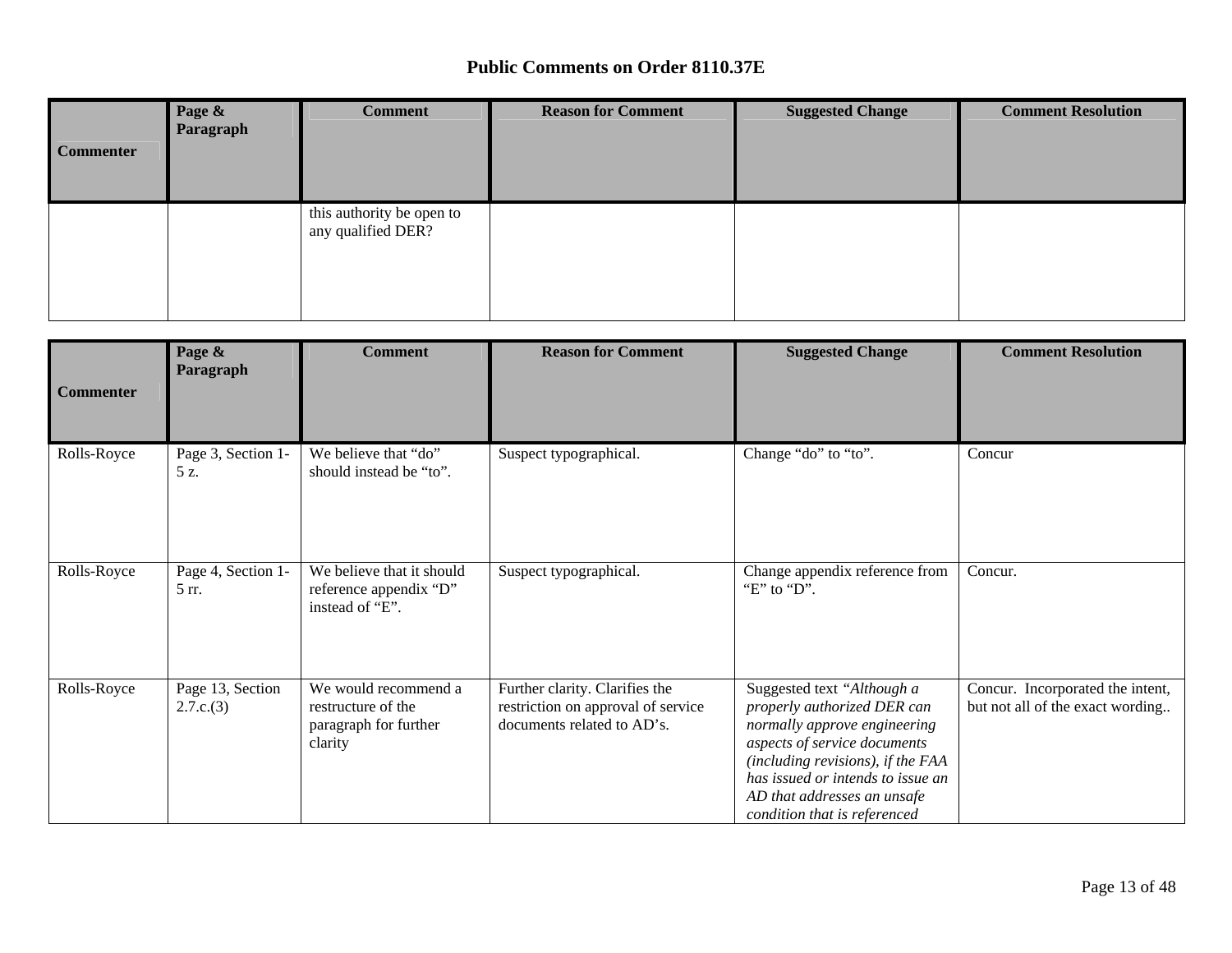|                  | Page &                               | <b>Comment</b>                                                                                                                                                                                                                                                                                                                                                | <b>Reason for Comment</b>                                                                                                                                                                                             | <b>Suggested Change</b>                                                                                                                                                                                                                                                          | <b>Comment Resolution</b>                                                                                                                                                                                                                                                                                                                                                                    |
|------------------|--------------------------------------|---------------------------------------------------------------------------------------------------------------------------------------------------------------------------------------------------------------------------------------------------------------------------------------------------------------------------------------------------------------|-----------------------------------------------------------------------------------------------------------------------------------------------------------------------------------------------------------------------|----------------------------------------------------------------------------------------------------------------------------------------------------------------------------------------------------------------------------------------------------------------------------------|----------------------------------------------------------------------------------------------------------------------------------------------------------------------------------------------------------------------------------------------------------------------------------------------------------------------------------------------------------------------------------------------|
| <b>Commenter</b> | Paragraph                            |                                                                                                                                                                                                                                                                                                                                                               |                                                                                                                                                                                                                       |                                                                                                                                                                                                                                                                                  |                                                                                                                                                                                                                                                                                                                                                                                              |
|                  |                                      |                                                                                                                                                                                                                                                                                                                                                               |                                                                                                                                                                                                                       |                                                                                                                                                                                                                                                                                  |                                                                                                                                                                                                                                                                                                                                                                                              |
|                  |                                      |                                                                                                                                                                                                                                                                                                                                                               |                                                                                                                                                                                                                       | within the service document,<br>then a DER must coordinate<br>with the project ACO and obtain<br>concurrence prior to approving<br>the engineering aspects of the<br>service document. The FAA<br>may reserve the approval of<br>AD-related service documents<br>and revisions." |                                                                                                                                                                                                                                                                                                                                                                                              |
| Rolls-Royce      | Page 14, Section<br>2.7. c.(6)       | Other than for the purpose<br>of creating more<br>paperwork, we do not<br>understand why this<br>delegation is limited to a<br>single aircraft when the<br>same AMOC may be<br>approved repeatedly on<br>separate 8110-3s for<br>multiple aircraft.                                                                                                           | If the data supporting the AMOC is<br>approvable for multiple aircraft,<br>then the generation of separate<br>8110-3s or limitations for single<br>aircraft appears to be inconsistent.                               | Choose one, either limit the<br>authority to one S/N aircraft, or<br>allow multiple aircraft if<br>appropriate. Otherwise the<br>issuance of multiple 8110-3's<br>creates the appearance of<br>circumventing a restriction.                                                      | Concur. Restrictions in this<br>paragraph have been eased by<br>the addition of authorization for<br>a DER to approve a global<br>AMOC when there is a pattern of<br>identical approvals. This<br>addition was the result of a<br>similar comment from the AD<br>ARC.                                                                                                                        |
| Rolls-Royce      | Page 14, Section<br>2.7. c. $(6)(b)$ | Although the language is<br>not new to Order 8110.37<br>Revision E, we are<br>perplexed by the apparent<br>safety gap set up by the<br>requirements that force the<br>durability of the temporary<br>repair to be greater than 18<br>months, and the<br>requirement for the<br>replacement with a<br>permanent repair to be<br>completed within 24<br>months. | Shouldn't the durability of the<br>temporary repair at least exceed the<br>time period before replacement by a<br>permanent repair, especially since<br>no interim inspection of the<br>temporary repair is intended? | Require the replacement of the<br>temporary repair with a<br>permanent repair within the<br>durability period established for<br>the temporary repair.                                                                                                                           | No action. Paragraph defines the<br>requirements as intended.<br>This section applies to the<br>delegation of AMOC approvals<br>and is only applicable to<br>company structures DERs who<br>have been specifically delegated<br>authority for AMOC.<br>Temporary repairs must be good<br>for twice the durability of the<br>most critical aspect, and good for<br>at least 18 months. The 24 |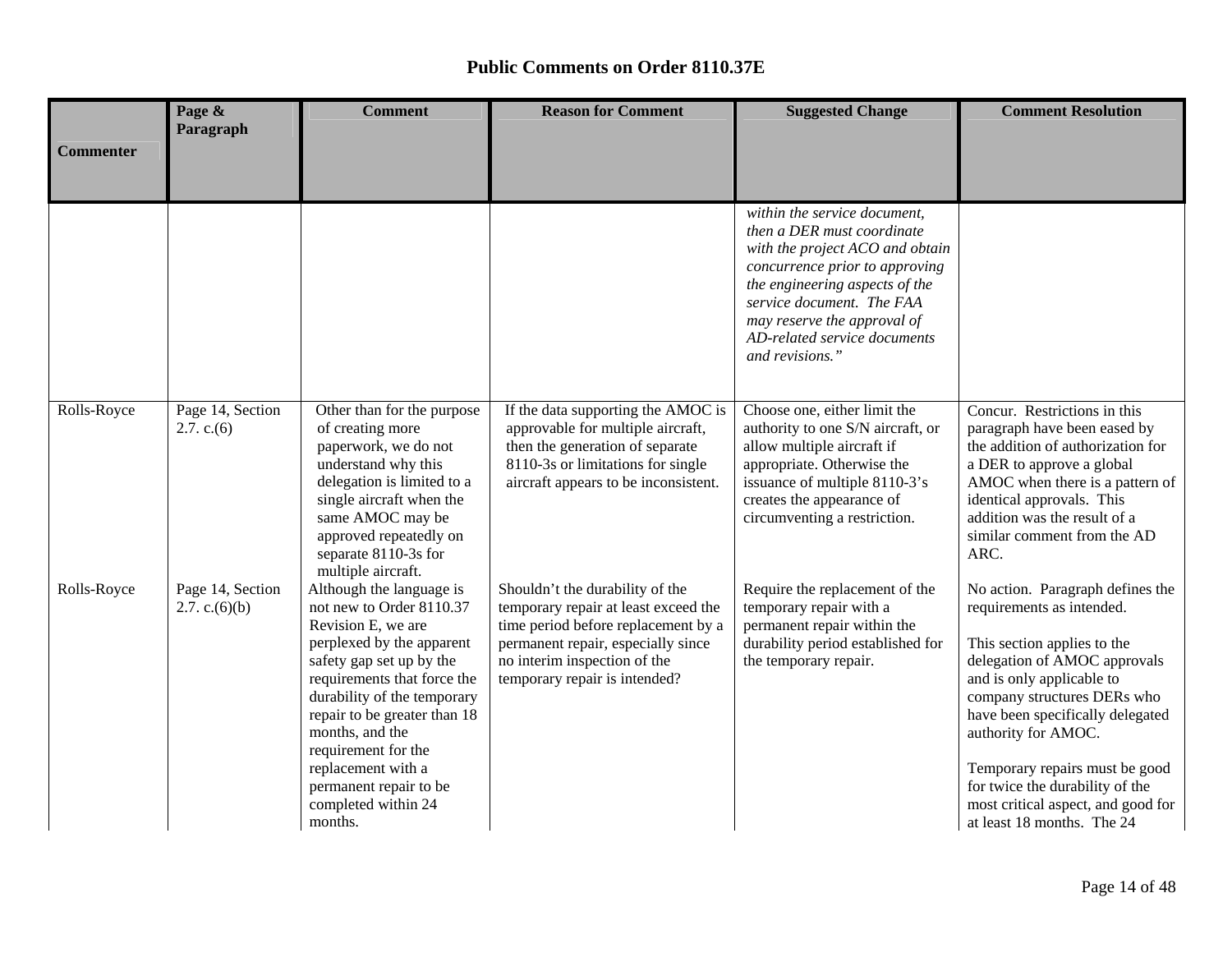|                                         | Page &<br>Paragraph                   | <b>Comment</b>                                                                                                                                                                                                                                                                                                                                                                                | <b>Reason for Comment</b>                                                                                                                                        | <b>Suggested Change</b>                                                                                                                                                                                                                                                                                                                                                                                                                                                                                                                       | <b>Comment Resolution</b>                                                                                                                                                                                                                                                                                                     |
|-----------------------------------------|---------------------------------------|-----------------------------------------------------------------------------------------------------------------------------------------------------------------------------------------------------------------------------------------------------------------------------------------------------------------------------------------------------------------------------------------------|------------------------------------------------------------------------------------------------------------------------------------------------------------------|-----------------------------------------------------------------------------------------------------------------------------------------------------------------------------------------------------------------------------------------------------------------------------------------------------------------------------------------------------------------------------------------------------------------------------------------------------------------------------------------------------------------------------------------------|-------------------------------------------------------------------------------------------------------------------------------------------------------------------------------------------------------------------------------------------------------------------------------------------------------------------------------|
| <b>Commenter</b>                        |                                       |                                                                                                                                                                                                                                                                                                                                                                                               |                                                                                                                                                                  |                                                                                                                                                                                                                                                                                                                                                                                                                                                                                                                                               |                                                                                                                                                                                                                                                                                                                               |
|                                         |                                       |                                                                                                                                                                                                                                                                                                                                                                                               |                                                                                                                                                                  |                                                                                                                                                                                                                                                                                                                                                                                                                                                                                                                                               | month time is the upper limit of<br>the temporary repair. Even if the<br>repair is good for 5 years, which<br>meets the 18 month minimum, it<br>must be replaced with a<br>permanent repair within 24<br>months anyway. This essentially<br>makes some repairs not so much<br>temporary repairs as a time<br>limited repairs. |
| Commenter                               | Page &<br>Paragraph                   | <b>Comment</b>                                                                                                                                                                                                                                                                                                                                                                                | <b>Reason for Comment</b>                                                                                                                                        | <b>Suggested Change</b>                                                                                                                                                                                                                                                                                                                                                                                                                                                                                                                       | <b>Comment Resolution</b>                                                                                                                                                                                                                                                                                                     |
| <b>Tom Knott</b><br>(Structural<br>DER) | Page 10, para<br>$2-6.a.(2)$ , note 4 | This paragraph says, "<br>DERs exercising their<br>authority for major<br>alterations may only<br>approve data consistent<br>with the category of<br>alterations listed in Order<br>8900.1, Volume 4, Chapter<br>9, Section 1." The problem<br>is, this Order is itself<br>inconsistent, not updated<br>frequently enough, and has<br>cause untold confusion in<br>the modification industry. | The referenced section of Order<br>8900.1 needs to be heavily modified<br>in order to be useful. There is also<br>some overlap with the recent draft<br>AC 21-93 | Delete the sentence until Order<br>8900.1 can be revised.<br>Alternatively, finish AC21-93<br>and reference that instead.<br>There are other documents such<br>as the Airworthiness Compliance<br>Check Sheets which have some<br>value. Outside the scope of this<br>effort, it would be helpful to<br>have a cumulative list of<br>modification projects which can<br>be approved as Major<br>Alterations, and the various<br>ACO's document such decisions<br>(could be informal - kind of like<br>the Transport Airplane Issues<br>List). | Non-Concur. FAA position is<br>that classification in the job aid<br>must be followed unless a<br>deviation is granted. Efforts are<br>ongoing to improve and update<br>8900.1 and this process to make<br>it more comprehensive, current,<br>and flexible.                                                                   |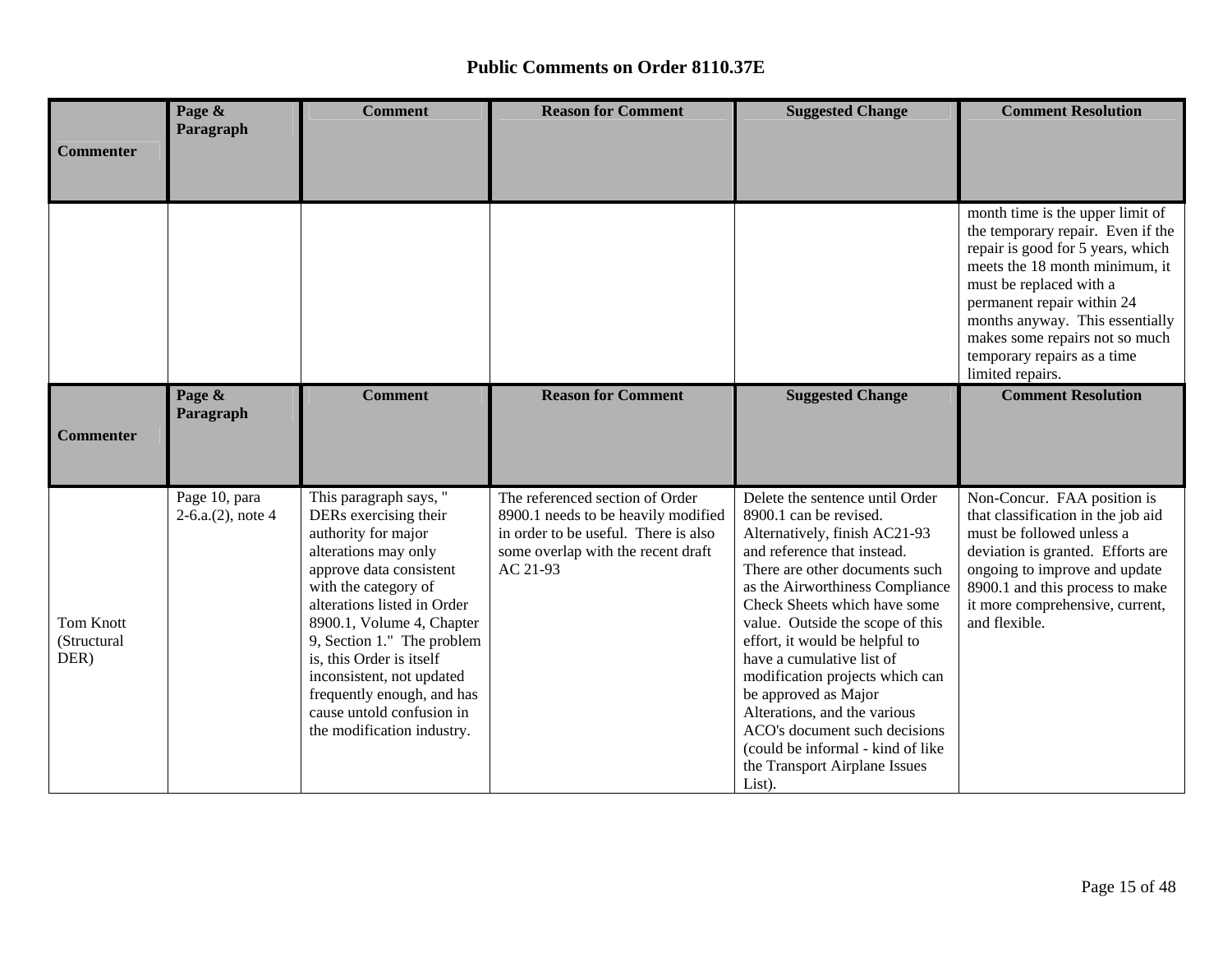|                                         | Page &                               | <b>Comment</b>                                                                                                                                                                                                                                                                                                                                                                                           | <b>Reason for Comment</b>                                                                                                                                                                                                                                                                                                                                                                                                                                                         | <b>Suggested Change</b>                                                                                                                                                     | <b>Comment Resolution</b>                                                                                                                                                                                                                                                                                                                                                                                                                                                                                                                                                            |
|-----------------------------------------|--------------------------------------|----------------------------------------------------------------------------------------------------------------------------------------------------------------------------------------------------------------------------------------------------------------------------------------------------------------------------------------------------------------------------------------------------------|-----------------------------------------------------------------------------------------------------------------------------------------------------------------------------------------------------------------------------------------------------------------------------------------------------------------------------------------------------------------------------------------------------------------------------------------------------------------------------------|-----------------------------------------------------------------------------------------------------------------------------------------------------------------------------|--------------------------------------------------------------------------------------------------------------------------------------------------------------------------------------------------------------------------------------------------------------------------------------------------------------------------------------------------------------------------------------------------------------------------------------------------------------------------------------------------------------------------------------------------------------------------------------|
| <b>Commenter</b>                        | Paragraph                            |                                                                                                                                                                                                                                                                                                                                                                                                          |                                                                                                                                                                                                                                                                                                                                                                                                                                                                                   |                                                                                                                                                                             |                                                                                                                                                                                                                                                                                                                                                                                                                                                                                                                                                                                      |
| <b>Tom Knott</b><br>(Structural<br>DER) | Page 16, para.<br>$3-1.j.,$ the note | This paragraph says,<br>"DERs should be aware<br>that the work they perform<br>as an ODA unit member<br>may not be considered for<br>DER renewal. In order to<br>show currency for their<br>DER certificate, they<br>should perform the<br>functions of a DER. Each<br>ACO will determine<br>acceptance of UM activity<br>as acceptable for DER<br>renewal."                                             | The first and last sentences seem to<br>be in conflict. DER work and ODA<br>UM work vary only slightly in<br>procedure and format; they have<br>great relevance to each other. The<br>experience of finding compliance to<br>the regulations is cumulative,<br>regardless of whether Form 8110-3<br>or $8100-9$ is signed.                                                                                                                                                        | Perhaps just leave the last<br>sentence "Each ACO will<br>determine acceptance of UM<br>activity as acceptable for DER<br>renewal"                                          | Partially Concur. - Intent<br>incorporated. Appointment as a<br>DER must be advantageous for<br>the FAA. Although work for an<br>ODA may be performing the<br>same functions, the ODA is<br>managing the UM at the time,<br>and not the FAA. Only work<br>performed as a DER can be<br>justification for the need for the<br>FAA to continue to manage the<br>DER. ODA work can be used as<br>proof of technical qualifications<br>for application as a DER, but not<br>as justification for renewal as a<br>DER.<br>Note in 3-1.j. allows for<br>discretion by the managing<br>ACO. |
| <b>Tom Knott</b><br>(Structural<br>DER) | Page 24, para.<br>$4 - 6.a.$         | This paragraph says, "We<br>may approve minor<br>changes in type design<br>under a method acceptable<br>to the Administrator, per<br>14 CFR § 21.95. This<br>method may include<br>approval by a DER without<br>prior authorization by the<br>ACO." This is somewhat<br>confusing since DER's are<br>not allowed to use Form<br>8110-3 to approve Minor<br>Repairs and Minor<br>Alterations (recognizing | In the mod world, there is<br>inconsistency in defining "under a<br>method acceptable to the<br>Administrator", and some DAH's<br>and Repair Stations are seemingly<br>incapable of making even the most<br>obvious Major/Minor<br>determinations. Worse yet, they<br>consult DER's and ignore their<br>advice. The original stated reason<br>for disallowing Form 8110-3's for<br>Minor purposes was FAA burden,<br>but in actuality, it is the DER that<br>does all the workup. | Perhaps allow DER's to use<br>Form 8110-3 to approve Minor<br>Repairs and Minor Alterations,<br>and as a document for Minor<br>Type Design Changes. Affects<br>para 4-12.b. | Non-Concur. The intent of this<br>policy is to reduce FAA<br>workload when only minor<br>repairs or alterations are<br>involved. A DER acts as a<br>representative of the FAA and<br>submits all 8110-3s to the<br>managing ACO. If DERs submit<br>8110-3s for minor repairs and<br>alterations, it has not relieved the<br>burden to the FAA. The FAA<br>still must be involved to review<br>an 8110-3 for something that we<br>have decided not to be involved<br>with.                                                                                                            |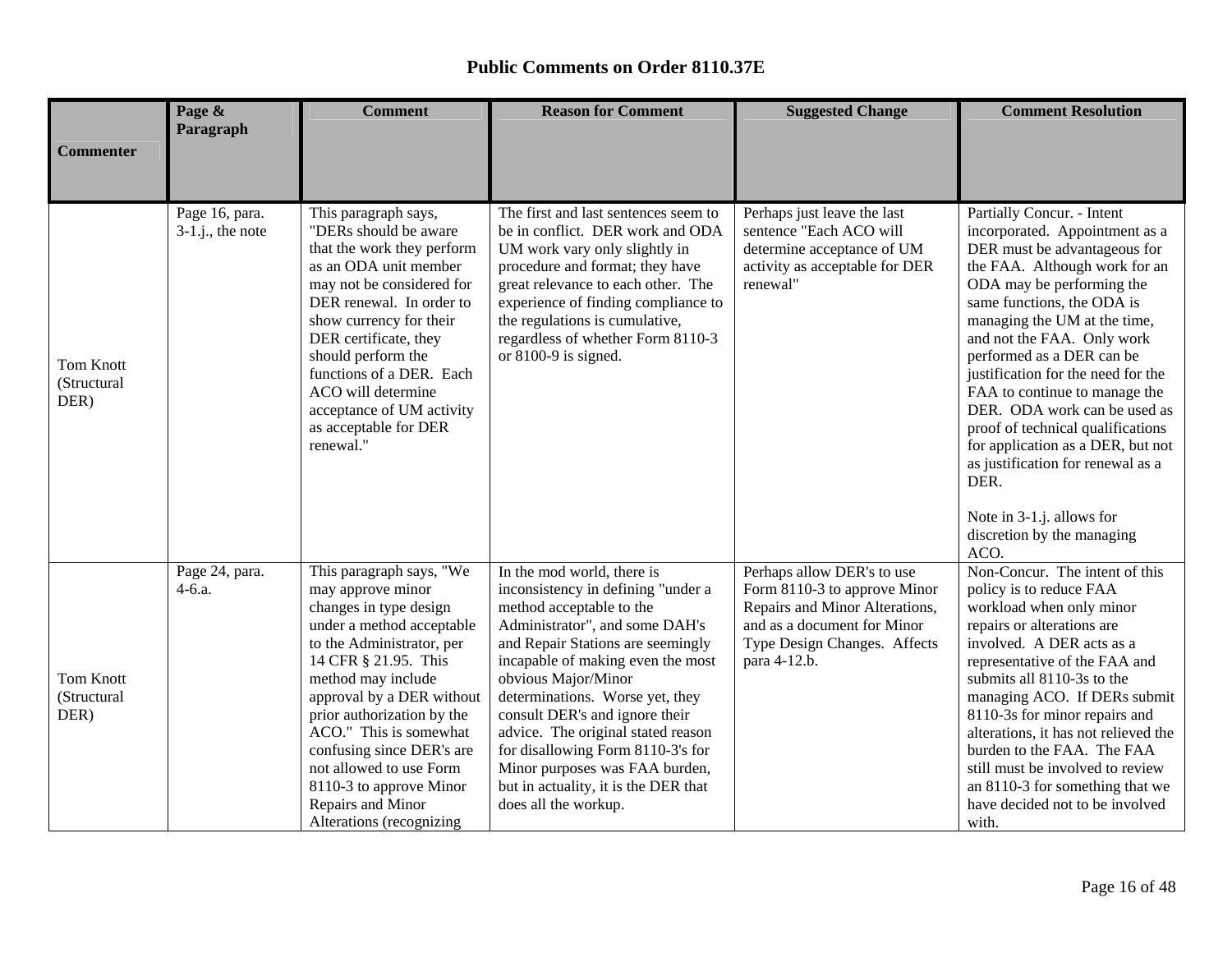| <b>Commenter</b>                 | Page &<br>Paragraph          | <b>Comment</b>                                                                                                                                                                                                                                                                                                                                                      | <b>Reason for Comment</b>                                            | <b>Suggested Change</b>                                                                                                                                                                                                                          | <b>Comment Resolution</b>                                                                                                                                                                                                                                   |
|----------------------------------|------------------------------|---------------------------------------------------------------------------------------------------------------------------------------------------------------------------------------------------------------------------------------------------------------------------------------------------------------------------------------------------------------------|----------------------------------------------------------------------|--------------------------------------------------------------------------------------------------------------------------------------------------------------------------------------------------------------------------------------------------|-------------------------------------------------------------------------------------------------------------------------------------------------------------------------------------------------------------------------------------------------------------|
|                                  |                              | this paragraph refers to<br>TYPE DESIGN changes).                                                                                                                                                                                                                                                                                                                   |                                                                      |                                                                                                                                                                                                                                                  |                                                                                                                                                                                                                                                             |
| Tom Knott<br>(Structural<br>DER) | Page 29, para<br>$4-12.h(1)$ | This paragraph says,<br>"FSIMS, Volume 4,<br>Chapter 9, Figure 4-68,<br>includes a major alterations<br>job aid that must be used to<br>determine if a particular<br>alteration requires approval<br>by STC, or can be<br>supported with DER<br>approved data and/or a<br>field approval by an FAA<br><b>Flight Standards District</b><br>Office (FSDO) inspector." | See earlier discussion related to<br>Page 10, para 2-6.a.(2), note 4 | Change "must" to "should", add<br>options similar to upcoming<br>AC21-93 and for consultation<br>with ACO's. (Hopefully those<br>consultations and determinations<br>could be documented in "case<br>law" so they don't have to be<br>revisited) | Non-Concur. FAA position is<br>that classification in the job aid<br>must be followed unless a<br>deviation is granted. Efforts are<br>ongoing to improve and update<br>8900.1 and this process to make<br>it more comprehensive, current,<br>and flexible. |

| <b>Commenter</b>                 | Page &<br>Paragraph | <b>Comment</b>                                                                                                                                                                                                       | <b>Reason for Comment</b> | <b>Suggested Change</b> | <b>Comment Resolution</b>                |
|----------------------------------|---------------------|----------------------------------------------------------------------------------------------------------------------------------------------------------------------------------------------------------------------|---------------------------|-------------------------|------------------------------------------|
| <b>GE</b> Aviation<br>Andrew May | Appendix C          | There is just one comment<br>that we would like make,<br>with reference to Appendix<br>C, which provides<br>instructions for preparation<br>of form 8110-3,<br>specifically Block 7 on<br>page C-3: Note 2 discusses |                           |                         | Concur. Added examples in<br>Appendix C. |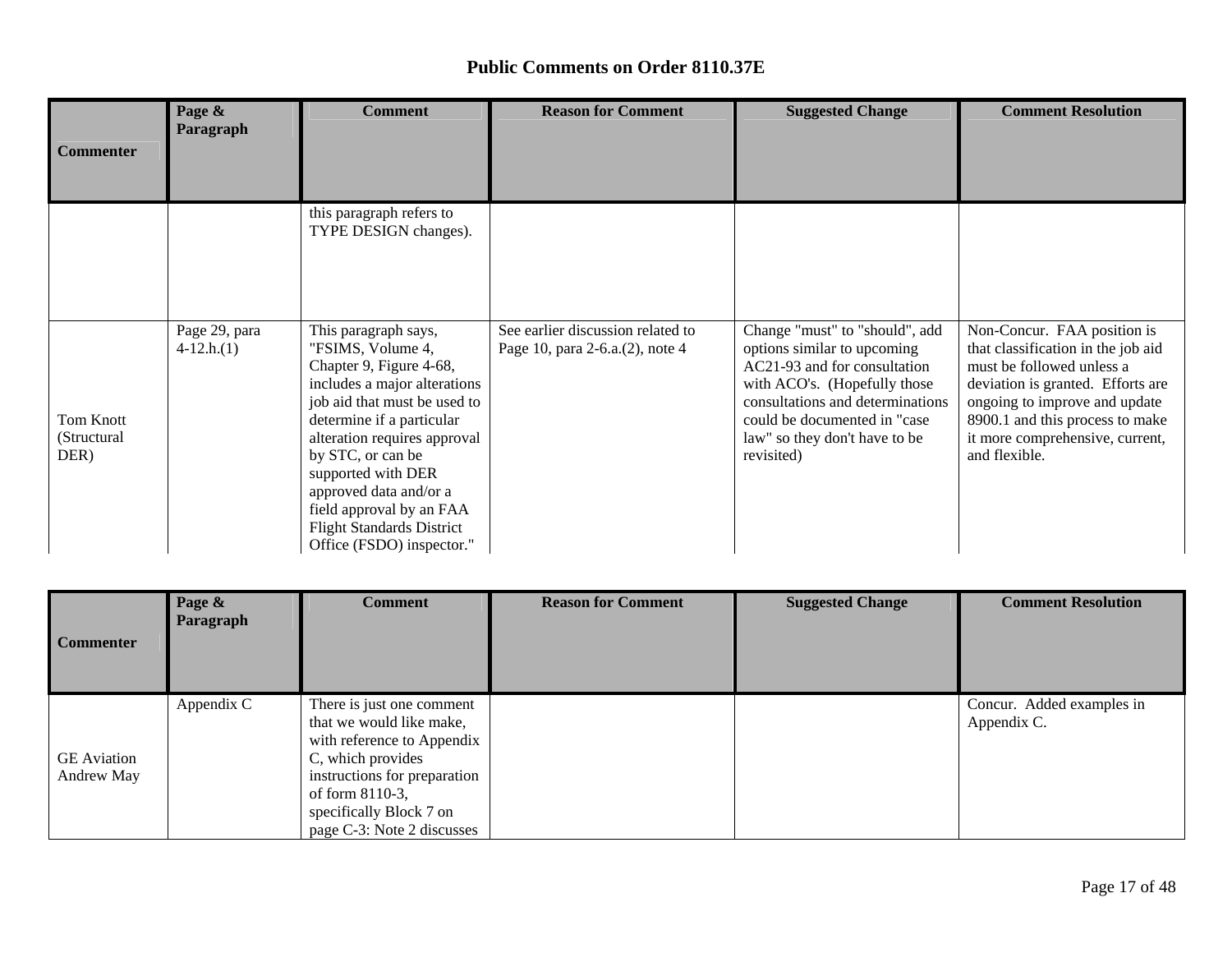| <b>Commenter</b> | Page &<br>Paragraph | <b>Comment</b>                                                                                                                                                                    | <b>Reason for Comment</b> | <b>Suggested Change</b> | <b>Comment Resolution</b> |
|------------------|---------------------|-----------------------------------------------------------------------------------------------------------------------------------------------------------------------------------|---------------------------|-------------------------|---------------------------|
|                  |                     | the situation where<br>multiple DERs sign the<br>same $8110-3$ form. It<br>would be useful to have<br>examples of the couple of<br>different approaches<br>suggested in the note. |                           |                         |                           |

|                        | Page &<br>Paragraph | <b>Comment</b>                                                                                                                                                                                                                                                                                                                                                                 | <b>Reason for Comment</b> | <b>Suggested Change</b> | <b>Comment Resolution</b>                                                                                                                                                                                                                                                                                                                                                                                                                       |
|------------------------|---------------------|--------------------------------------------------------------------------------------------------------------------------------------------------------------------------------------------------------------------------------------------------------------------------------------------------------------------------------------------------------------------------------|---------------------------|-------------------------|-------------------------------------------------------------------------------------------------------------------------------------------------------------------------------------------------------------------------------------------------------------------------------------------------------------------------------------------------------------------------------------------------------------------------------------------------|
| <b>Commenter</b>       |                     |                                                                                                                                                                                                                                                                                                                                                                                |                           |                         |                                                                                                                                                                                                                                                                                                                                                                                                                                                 |
| Cessna<br>Carlos Ayala | General             | In general, Cessna found<br>the draft difficult to<br>navigate as the paragraph<br>numbers are removed from<br>the footer of each page.                                                                                                                                                                                                                                        |                           |                         | Thank you for the comment.<br>Unfortunately, removal of the<br>footers is consistent with the new<br>format for orders and guidance<br>FAA-wide.                                                                                                                                                                                                                                                                                                |
| Cessna<br>Carlos Ayala | Paragraph 4-1.b     | Cessna had one specific<br>comment--In Chapter 4<br>Certification Activities of a<br>DER, section 4-1.b.<br>provides a minimum list of<br>information to be<br>contained in a Certification<br>Plan. The criteria seem to<br>be significantly less<br>stringent than other<br>guidance in FAA Orders<br>8110.4C and 8100.15.<br>Cessna respectfully<br>requests clarification. |                           |                         | No Action Necessary. The<br>governing document for the<br>certification process is Order<br>$8110.4()$ . The list shown in<br>Order 8110-37 is intended to<br>illustrate the minimum<br>requirements for the certification<br>plan to aid in understanding<br>where the DER may be involved<br>in the process. The applicant is<br>ultimately responsible for<br>developing the certification plan<br>and must adhere to Order 8110-<br>$4()$ . |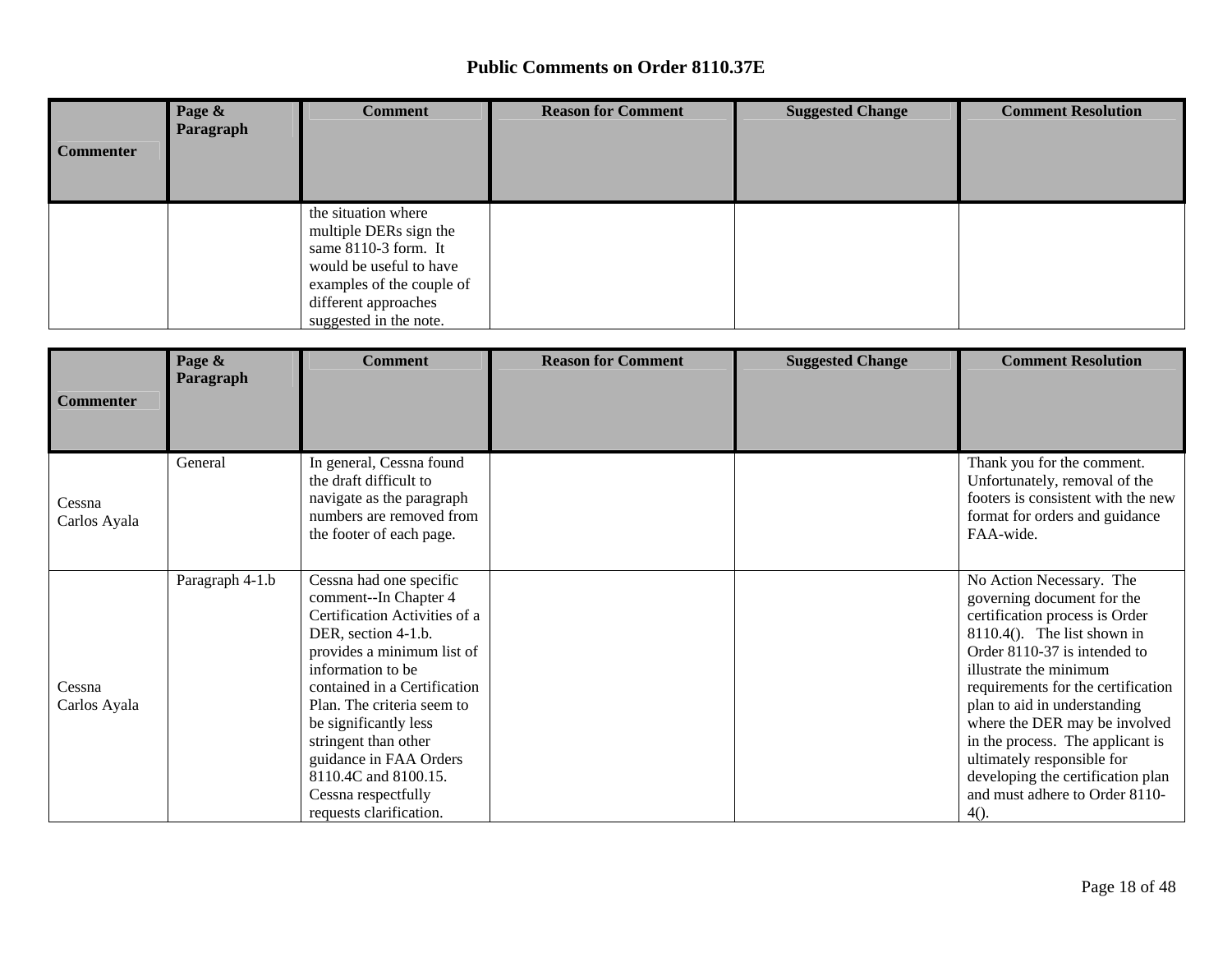| <b>Commenter</b>               | Page &<br>Paragraph                                                                                            | <b>Comment</b>                                                                                                                                                   | <b>Reason for Comment</b>                                                                                                                          | <b>Suggested Change</b>                                                                                                                                                                                                                                                                                                                           | <b>Comment Resolution</b>                    |
|--------------------------------|----------------------------------------------------------------------------------------------------------------|------------------------------------------------------------------------------------------------------------------------------------------------------------------|----------------------------------------------------------------------------------------------------------------------------------------------------|---------------------------------------------------------------------------------------------------------------------------------------------------------------------------------------------------------------------------------------------------------------------------------------------------------------------------------------------------|----------------------------------------------|
| Boeing<br>Terry McVenes        | Appendix B,<br>Figure 3.<br>Chart C1, DER<br>Systems and<br>Equipment<br>Page B-3                              | Delegated function area<br>3M is a shaded square,<br>meaning that the Software<br>Delegated Function is not<br>authorized in Evacuation<br>Systems.              | Currently, there are Authorized<br>Representatives (AR) in the AR<br>database with 3M authority.                                                   | Change the delegated function<br>area 3M to a white square, to<br>indicate that the Software<br>Delegated Function can be<br>authorized in Evacuation<br>Systems.                                                                                                                                                                                 | Concur. Modified Chart C1.                   |
| Boeing<br><b>Terry McVenes</b> | Appendix B,<br>Figure 4,<br>Chart C2, DER<br>Systems and<br>Equipment<br>(Electrical<br>Equipment)<br>Page B-4 | Delegated function area 3I<br>is a white square,<br>indicating that the<br>Software Delegated<br>Function can be authorized<br>in Interior/Exterior<br>Lighting. | Appendix 1 (Figure 3) of FAA<br>Order 8100.8C references FAA<br>Order 8100.37, but does not contain<br>the Software 3I delegated function<br>area. | We agree with the proposed<br>requirement change. However,<br>delegated function area 3I should<br>also be added to the table on page 15<br>in FAA Order 8100.8C<br>("Designated Engineering<br>Management"), Appendix 1<br>(Application Package), Figure 3<br>(DER Application Evaluation -<br>Systems and Equipment - Electrical<br>Equipment). | Concur. Submitted change to<br>Order 8100.8. |

| <b>Commenter</b>      | Page &<br>Paragraph                            | <b>Comment</b>                                                                                                                                                                                                                        | <b>Reason for Comment</b> | <b>Suggested Change</b> | <b>Comment Resolution</b> |
|-----------------------|------------------------------------------------|---------------------------------------------------------------------------------------------------------------------------------------------------------------------------------------------------------------------------------------|---------------------------|-------------------------|---------------------------|
| Delta<br>Peter Lauria | Chapter 2; DER<br>Authority and<br>Limitations | Paragraph 2-7.b.(2) states<br>that when determining if a<br>Type Design Change is<br>Major or Minor, the<br>Design Approval<br>Holder (DAH) decides<br>whether a type design<br>change is major or minor<br>This should be changed to |                           |                         | Concur. Modified wording. |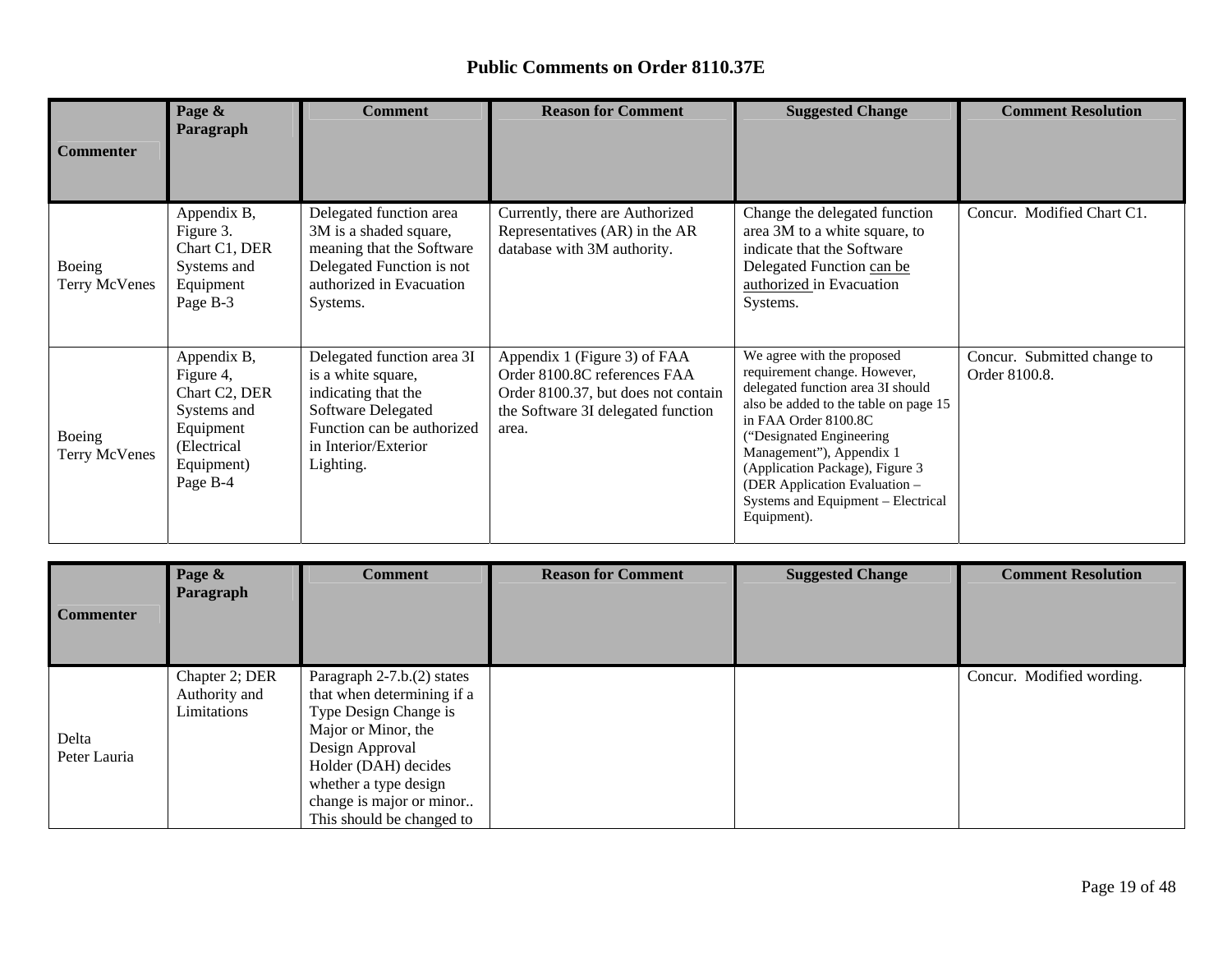|                  | Page &         | <b>Comment</b>                                       | <b>Reason for Comment</b> | <b>Suggested Change</b> | <b>Comment Resolution</b>        |  |  |  |  |
|------------------|----------------|------------------------------------------------------|---------------------------|-------------------------|----------------------------------|--|--|--|--|
|                  | Paragraph      |                                                      |                           |                         |                                  |  |  |  |  |
| <b>Commenter</b> |                |                                                      |                           |                         |                                  |  |  |  |  |
|                  |                |                                                      |                           |                         |                                  |  |  |  |  |
|                  |                |                                                      |                           |                         |                                  |  |  |  |  |
|                  |                | the Applicant for deciding                           |                           |                         |                                  |  |  |  |  |
|                  |                | if a type design change is                           |                           |                         |                                  |  |  |  |  |
|                  |                | major or minor, as defined                           |                           |                         |                                  |  |  |  |  |
|                  |                | in 14 CFR 21.93 and/or                               |                           |                         |                                  |  |  |  |  |
|                  |                | guidance material<br>contained in FSIMS Order        |                           |                         |                                  |  |  |  |  |
|                  |                | 8900-1. The implication is                           |                           |                         |                                  |  |  |  |  |
|                  |                | that, if the DAH is the only                         |                           |                         |                                  |  |  |  |  |
|                  |                | entity who can determine                             |                           |                         |                                  |  |  |  |  |
|                  |                | whether a type design                                |                           |                         |                                  |  |  |  |  |
|                  |                | change is major or minor,                            |                           |                         |                                  |  |  |  |  |
|                  |                | we will be locked into                               |                           |                         |                                  |  |  |  |  |
|                  |                | getting approval from the                            |                           |                         |                                  |  |  |  |  |
|                  |                | DAH. This statement for                              |                           |                         |                                  |  |  |  |  |
|                  |                | DAH determination is in                              |                           |                         |                                  |  |  |  |  |
|                  |                | conflict with the objectives                         |                           |                         |                                  |  |  |  |  |
|                  |                | of the determination in                              |                           |                         |                                  |  |  |  |  |
|                  |                | Paragraph 4-6. This                                  |                           |                         |                                  |  |  |  |  |
|                  |                | statement would also                                 |                           |                         |                                  |  |  |  |  |
|                  |                | require that the applicant                           |                           |                         |                                  |  |  |  |  |
|                  |                | provide proprietary design                           |                           |                         |                                  |  |  |  |  |
|                  |                | data to the DAH in order to                          |                           |                         |                                  |  |  |  |  |
|                  |                | make the determination.<br>Such disclosure would not |                           |                         |                                  |  |  |  |  |
|                  |                | be in anyone's interest but                          |                           |                         |                                  |  |  |  |  |
|                  |                | the DAH.                                             |                           |                         |                                  |  |  |  |  |
|                  |                |                                                      |                           |                         |                                  |  |  |  |  |
|                  | Chapter 3: DER | Paragraph 3.1.j. states that                         |                           |                         | Concur. However, this is         |  |  |  |  |
|                  | Administration | a "DER does not issue                                |                           |                         | allowed only when a TC holder's  |  |  |  |  |
|                  |                | Form 8110-3 in support of                            |                           |                         | DER is supporting an MRA         |  |  |  |  |
| Delta            |                | ODA projects". We                                    |                           |                         | ODA project. Paragraph has       |  |  |  |  |
| Peter Lauria     |                | understand the intent                                |                           |                         | been modified for clarification. |  |  |  |  |
|                  |                | of this paragraph, but there                         |                           |                         |                                  |  |  |  |  |
|                  |                | are instances where an                               |                           |                         |                                  |  |  |  |  |
|                  |                | ODA is not delegated a                               |                           |                         |                                  |  |  |  |  |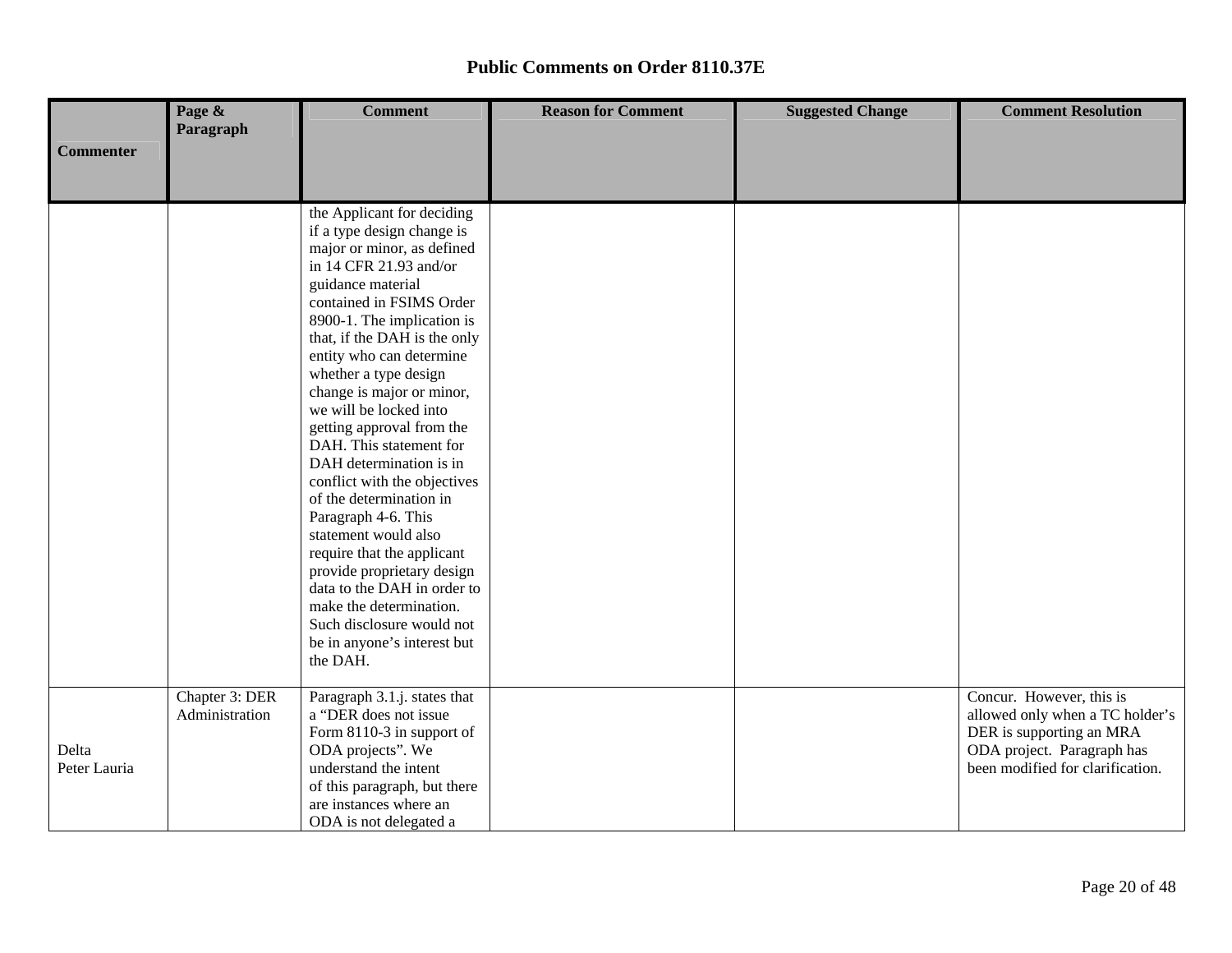|                       | Page &                                                          | <b>Comment</b>                                                                                                                                                                                                                                                                                                                                                                                                                                                                                                                                                 | <b>Reason for Comment</b> | <b>Suggested Change</b> | <b>Comment Resolution</b>                      |  |  |  |  |  |
|-----------------------|-----------------------------------------------------------------|----------------------------------------------------------------------------------------------------------------------------------------------------------------------------------------------------------------------------------------------------------------------------------------------------------------------------------------------------------------------------------------------------------------------------------------------------------------------------------------------------------------------------------------------------------------|---------------------------|-------------------------|------------------------------------------------|--|--|--|--|--|
| <b>Commenter</b>      | Paragraph                                                       |                                                                                                                                                                                                                                                                                                                                                                                                                                                                                                                                                                |                           |                         |                                                |  |  |  |  |  |
|                       |                                                                 |                                                                                                                                                                                                                                                                                                                                                                                                                                                                                                                                                                |                           |                         |                                                |  |  |  |  |  |
|                       |                                                                 | function that the DER<br>holds, and the DER can<br>provide needed data (e.g.;<br>Damage Tolerance<br>Evaluation). In such<br>instances, we would<br>suggest that if the ODA<br>coordinates with, and<br>receives approval from, the<br>OMT, an exemption to this<br>rule could be granted.<br>Otherwise, it would require<br>that the ODA be delegated<br>the given function, then<br>bring the DER in as a UM.<br>Short fuse projects, where<br>the UM would be<br>temporary or limited use,<br>would be unnecessarily<br>delayed due to this<br>requirement. |                           |                         |                                                |  |  |  |  |  |
| Delta<br>Peter Lauria | Chapter 4:<br>Certification<br>Activities of a<br>DER - 4-11.b. | Paragraph 4-11.b. states<br>that to make a finding of<br>identicality for a PMA<br>part, the DER must have an<br>FAA authorization to<br>recommend approval. We<br>are very concerned with<br>that requirement. How is<br>this going to be<br>administered? Will it<br>require a special letter to<br>state that DER is<br>authorized to submit data                                                                                                                                                                                                           |                           |                         | Concur. Modified wording for<br>clarification. |  |  |  |  |  |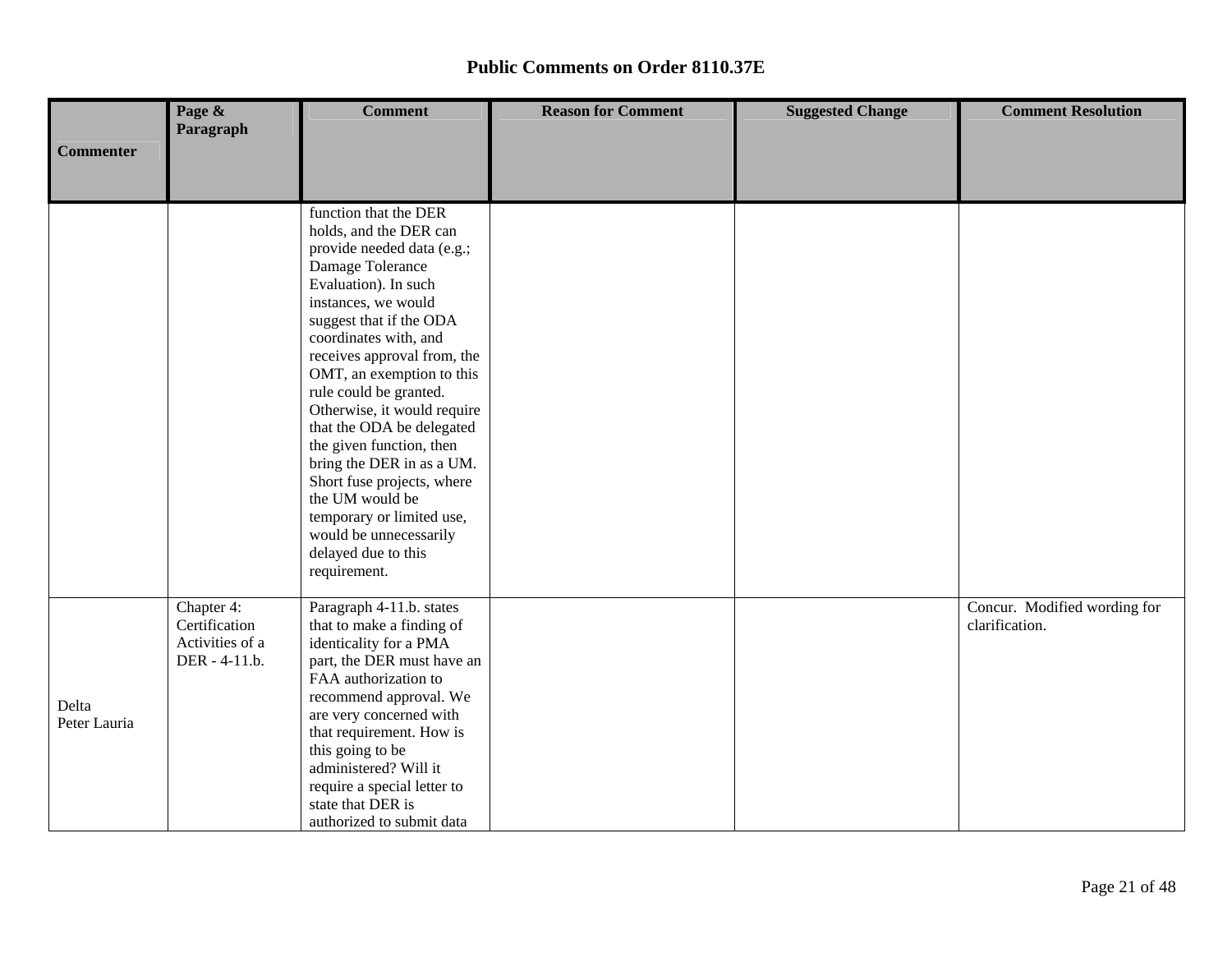|                       | Page &<br>Paragraph                                             | <b>Comment</b>                                                                                                                                                                                                                                                                                                                                                                                                                                                                                                                                 | <b>Reason for Comment</b> | <b>Suggested Change</b> | <b>Comment Resolution</b>                                                                                        |  |  |  |  |
|-----------------------|-----------------------------------------------------------------|------------------------------------------------------------------------------------------------------------------------------------------------------------------------------------------------------------------------------------------------------------------------------------------------------------------------------------------------------------------------------------------------------------------------------------------------------------------------------------------------------------------------------------------------|---------------------------|-------------------------|------------------------------------------------------------------------------------------------------------------|--|--|--|--|
| <b>Commenter</b>      |                                                                 |                                                                                                                                                                                                                                                                                                                                                                                                                                                                                                                                                |                           |                         |                                                                                                                  |  |  |  |  |
|                       |                                                                 |                                                                                                                                                                                                                                                                                                                                                                                                                                                                                                                                                |                           |                         |                                                                                                                  |  |  |  |  |
|                       |                                                                 | for recommending<br>approval? It is clearly<br>stated in the previous<br>sentence that a DER may<br>only recommend approval<br>for these parts. This<br>statement would require us<br>to verify that each DER,<br>whether DAH, company or<br>independent, has authority<br>to submit the data to the<br>FAA. See 4-12; when a<br>DER has the special rating<br>to perform data approvals<br>for major repairs and/or<br>alterations has the FAA not<br>already granted the person<br>to submit data<br>("recommend only") for<br>FAA approval? |                           |                         |                                                                                                                  |  |  |  |  |
| Delta<br>Peter Lauria | Chapter 4:<br>Certification<br>Activities of a<br>DER - 4-12.   | The words "engine" and<br>"component" should be<br>added to the list in the<br>definition of a repair.                                                                                                                                                                                                                                                                                                                                                                                                                                         |                           |                         | Non-Concur. Changed<br>paragraph to reflect current<br>wording in Part 21 which uses<br>"product" and "article." |  |  |  |  |
| Delta<br>Peter Lauria | Chapter 4:<br>Certification<br>Activities of a<br>DER - 4-12.b. | Paragraph 4-12.b. states<br>that DERs cannot approve<br>minor repairs or<br>alterations. While we<br>understand the history<br>behind this change, the<br>wording is of concern.<br>While DER approvals of a                                                                                                                                                                                                                                                                                                                                   |                           |                         | Thank you your interest in<br>aviation safety.                                                                   |  |  |  |  |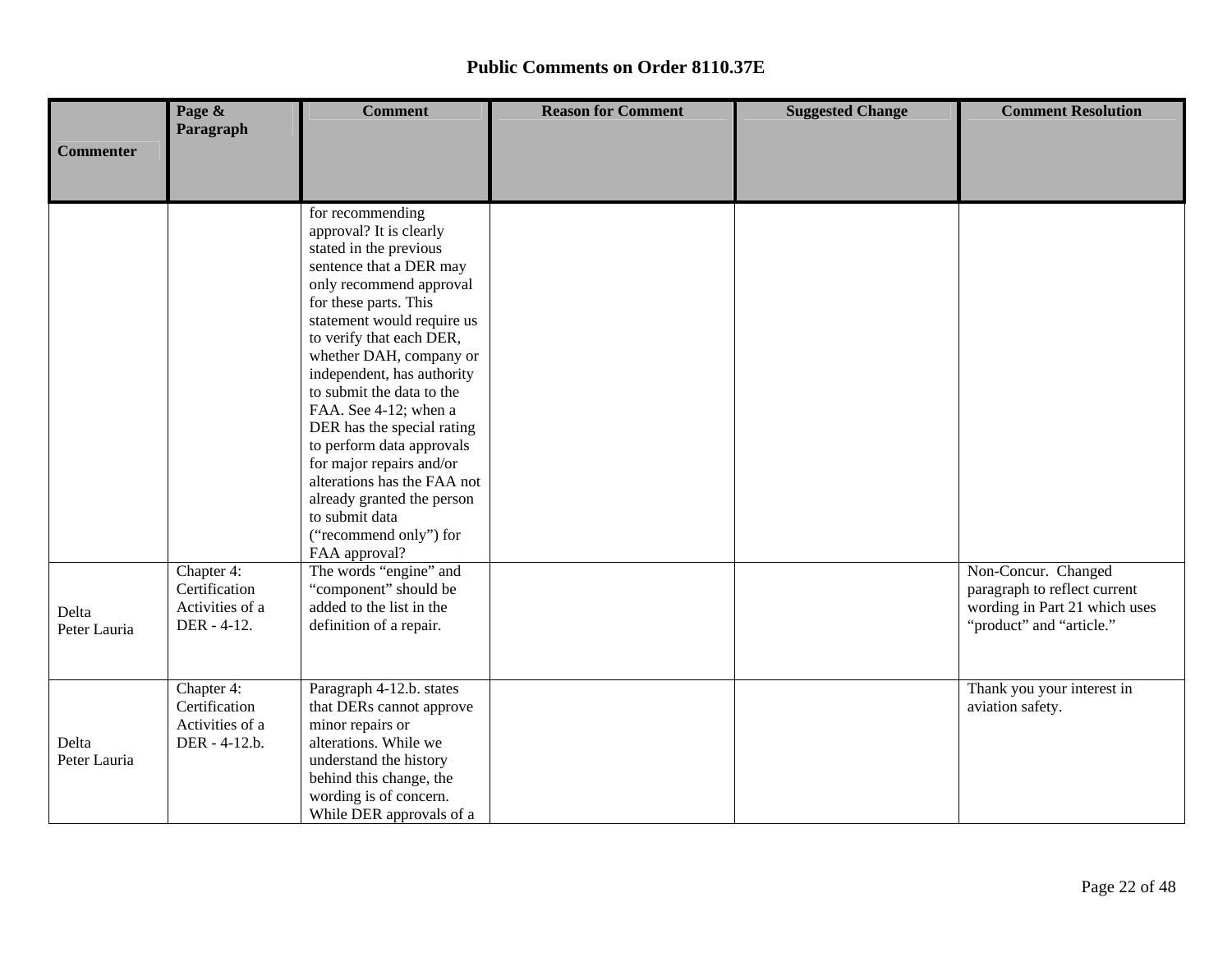|                  | Page &<br><b>Comment</b> |                                                      | <b>Reason for Comment</b> | <b>Suggested Change</b> | <b>Comment Resolution</b>    |  |  |  |  |
|------------------|--------------------------|------------------------------------------------------|---------------------------|-------------------------|------------------------------|--|--|--|--|
|                  | Paragraph                |                                                      |                           |                         |                              |  |  |  |  |
| <b>Commenter</b> |                          |                                                      |                           |                         |                              |  |  |  |  |
|                  |                          |                                                      |                           |                         |                              |  |  |  |  |
|                  |                          | minor repair or alteration                           |                           |                         |                              |  |  |  |  |
|                  |                          | would not be appropriate,                            |                           |                         |                              |  |  |  |  |
|                  |                          | DERs are often presented                             |                           |                         |                              |  |  |  |  |
|                  |                          | with a data package from                             |                           |                         |                              |  |  |  |  |
|                  |                          | the applicant. The                                   |                           |                         |                              |  |  |  |  |
|                  |                          | applicant may include                                |                           |                         |                              |  |  |  |  |
|                  |                          | reasoning behind why they                            |                           |                         |                              |  |  |  |  |
|                  |                          | consider it major, but often<br>the DER is asked to  |                           |                         |                              |  |  |  |  |
|                  |                          | approve the data as                                  |                           |                         |                              |  |  |  |  |
|                  |                          | presented, with the                                  |                           |                         |                              |  |  |  |  |
|                  |                          | presumption that the                                 |                           |                         |                              |  |  |  |  |
|                  |                          | applicant has already made                           |                           |                         |                              |  |  |  |  |
|                  |                          | the determination that the                           |                           |                         |                              |  |  |  |  |
|                  |                          | repair or alteration is                              |                           |                         |                              |  |  |  |  |
|                  |                          | major. Since it is the                               |                           |                         |                              |  |  |  |  |
|                  |                          | responsibility of the                                |                           |                         |                              |  |  |  |  |
|                  |                          | owner/operator to<br>determine major/minor, the      |                           |                         |                              |  |  |  |  |
|                  |                          | DER is obliged to proceed                            |                           |                         |                              |  |  |  |  |
|                  |                          | on that presumption.                                 |                           |                         |                              |  |  |  |  |
|                  |                          |                                                      |                           |                         |                              |  |  |  |  |
|                  | Chapter 4:               | Paragraph 4-12.c(3) states,                          |                           |                         | Concur. Modified wording for |  |  |  |  |
|                  | Certification            | " DERs may not approve                               |                           |                         | clarification.               |  |  |  |  |
|                  | Activities of a          | alteration data for                                  |                           |                         |                              |  |  |  |  |
|                  | DER - $4-12.c(3)$ .      | aircraft/components not<br>undergoing the alteration |                           |                         |                              |  |  |  |  |
|                  |                          | as this would be a "future                           |                           |                         |                              |  |  |  |  |
| Delta            |                          | use approval". The DER                               |                           |                         |                              |  |  |  |  |
| Peter Lauria     |                          | may not list multiple                                |                           |                         |                              |  |  |  |  |
|                  |                          | aircraft/components that                             |                           |                         |                              |  |  |  |  |
|                  |                          | are not currently being                              |                           |                         |                              |  |  |  |  |
|                  |                          | modified as this would be                            |                           |                         |                              |  |  |  |  |
|                  |                          | considered a multiple-use                            |                           |                         |                              |  |  |  |  |
|                  |                          | alteration, which is only                            |                           |                         |                              |  |  |  |  |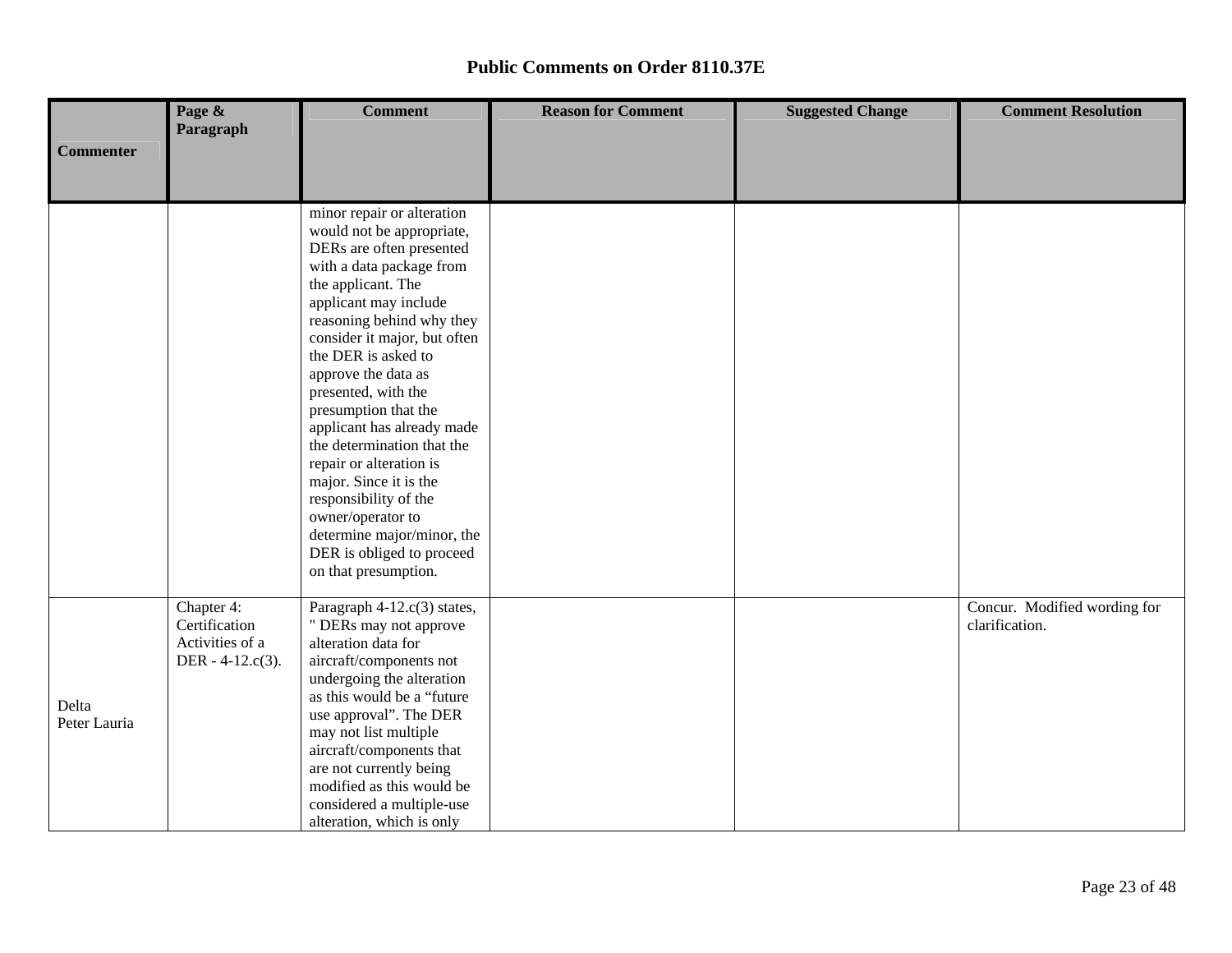|                  | Page &    | <b>Comment</b>                                   | <b>Reason for Comment</b> | <b>Suggested Change</b> | <b>Comment Resolution</b> |
|------------------|-----------|--------------------------------------------------|---------------------------|-------------------------|---------------------------|
|                  | Paragraph |                                                  |                           |                         |                           |
| <b>Commenter</b> |           |                                                  |                           |                         |                           |
|                  |           |                                                  |                           |                         |                           |
|                  |           |                                                  |                           |                         |                           |
|                  |           | appropriate via STC or                           |                           |                         |                           |
|                  |           | ATC." First, in all cases                        |                           |                         |                           |
|                  |           | except unexpected                                |                           |                         |                           |
|                  |           | findings, such as findings                       |                           |                         |                           |
|                  |           | of unexpected damage or                          |                           |                         |                           |
|                  |           | corrosion, operators and                         |                           |                         |                           |
|                  |           | modification stations must                       |                           |                         |                           |
|                  |           | have data for alterations                        |                           |                         |                           |
|                  |           | prepared and approved for                        |                           |                         |                           |
|                  |           | future use. It is not                            |                           |                         |                           |
|                  |           | practical for an operator or                     |                           |                         |                           |
|                  |           | a modification station to                        |                           |                         |                           |
|                  |           | wait until an aircraft is                        |                           |                         |                           |
|                  |           | inducted into modification                       |                           |                         |                           |
|                  |           | prior to obtaining approval                      |                           |                         |                           |
|                  |           | of the data for an                               |                           |                         |                           |
|                  |           | alteration. Proper planning                      |                           |                         |                           |
|                  |           | for modifications mandate                        |                           |                         |                           |
|                  |           | that the alteration                              |                           |                         |                           |
|                  |           | paperwork and the data                           |                           |                         |                           |
|                  |           | approvals are prepared and                       |                           |                         |                           |
|                  |           | complete well in advance                         |                           |                         |                           |
|                  |           | of an airplane being<br>inducted into the hangar |                           |                         |                           |
|                  |           | for the actual modification                      |                           |                         |                           |
|                  |           | work. Second, just                               |                           |                         |                           |
|                  |           | because a particular                             |                           |                         |                           |
|                  |           | alteration will be                               |                           |                         |                           |
|                  |           | performed in the same                            |                           |                         |                           |
|                  |           | manner using the same                            |                           |                         |                           |
|                  |           | substantiation data on                           |                           |                         |                           |
|                  |           | several airplanes, where                         |                           |                         |                           |
|                  |           | the configuration of the                         |                           |                         |                           |
|                  |           | area of concern is the                           |                           |                         |                           |
|                  |           | same, should not                                 |                           |                         |                           |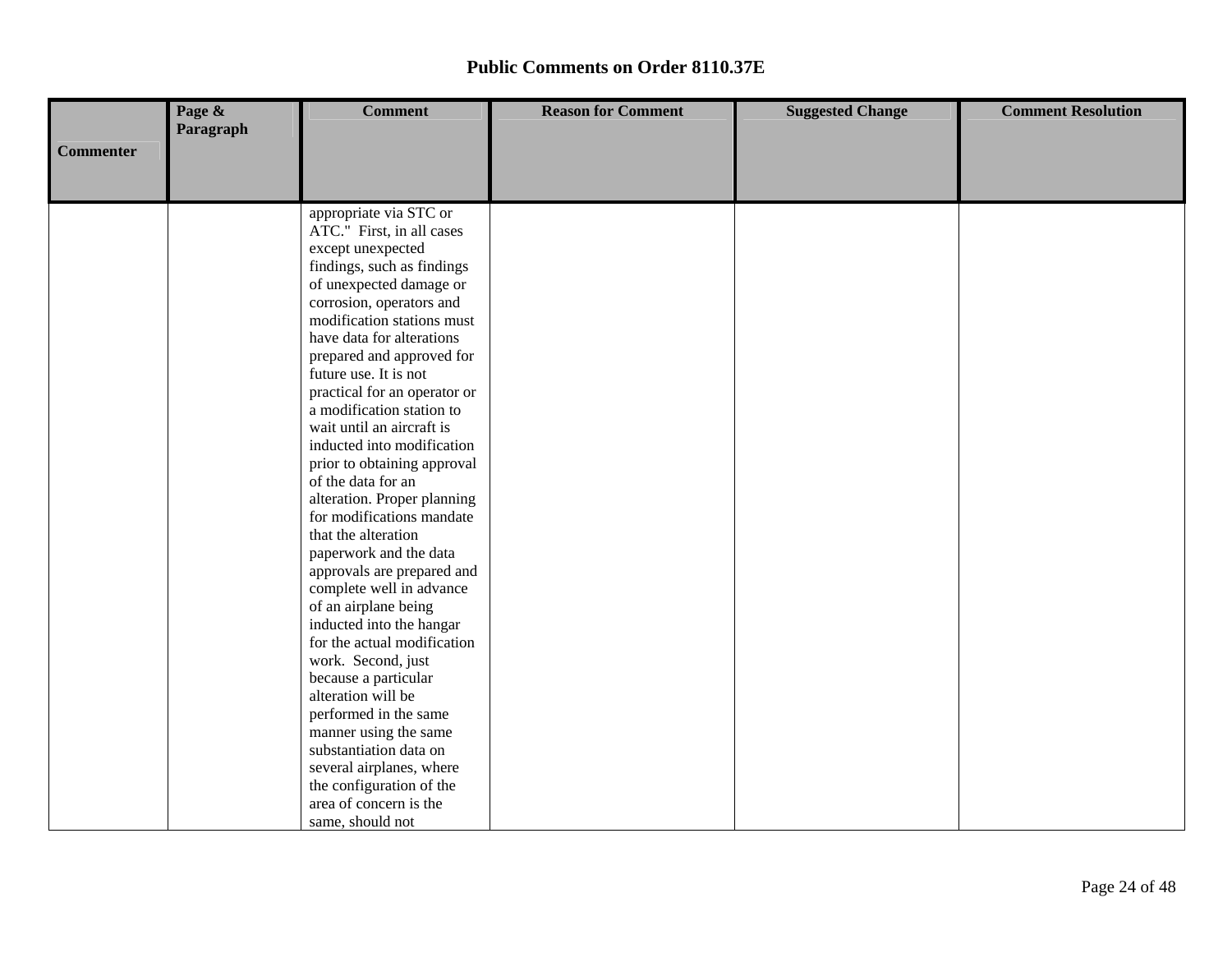|                  | Page &    | <b>Comment</b>                                        | <b>Reason for Comment</b> | <b>Suggested Change</b> | <b>Comment Resolution</b> |
|------------------|-----------|-------------------------------------------------------|---------------------------|-------------------------|---------------------------|
|                  | Paragraph |                                                       |                           |                         |                           |
| <b>Commenter</b> |           |                                                       |                           |                         |                           |
|                  |           |                                                       |                           |                         |                           |
|                  |           |                                                       |                           |                         |                           |
|                  |           | automatically constitute the                          |                           |                         |                           |
|                  |           | need for an STC instead of                            |                           |                         |                           |
|                  |           | using FAA approved data                               |                           |                         |                           |
|                  |           | (such as DER approved                                 |                           |                         |                           |
|                  |           | data) as substantiating data                          |                           |                         |                           |
|                  |           | for the major alterations.                            |                           |                         |                           |
|                  |           | For example, an operator<br>or a modification station |                           |                         |                           |
|                  |           | intends to modify a certain                           |                           |                         |                           |
|                  |           | avionics installation on a                            |                           |                         |                           |
|                  |           | fleet of airplanes where the                          |                           |                         |                           |
|                  |           | configuration of the system                           |                           |                         |                           |
|                  |           | is the same between all of                            |                           |                         |                           |
|                  |           | the airplanes planned for                             |                           |                         |                           |
|                  |           | the modification. The                                 |                           |                         |                           |
|                  |           | operator or modification                              |                           |                         |                           |
|                  |           | station has determined that                           |                           |                         |                           |
|                  |           | the modification is major;                            |                           |                         |                           |
|                  |           | therefore, FAA approved                               |                           |                         |                           |
|                  |           | data is necessary.                                    |                           |                         |                           |
|                  |           | However, the operator or                              |                           |                         |                           |
|                  |           | modification station has                              |                           |                         |                           |
|                  |           | determined (via guidance                              |                           |                         |                           |
|                  |           | from FAA Advisory                                     |                           |                         |                           |
|                  |           | Circular 21.101-1A and                                |                           |                         |                           |
|                  |           | 8900.1, volume 4, Figure                              |                           |                         |                           |
|                  |           | 4-68, Job Aid) that the                               |                           |                         |                           |
|                  |           | alteration is not considered                          |                           |                         |                           |
|                  |           | to be a Significant change;                           |                           |                         |                           |
|                  |           | therefore, it does not                                |                           |                         |                           |
|                  |           | require an STC. In                                    |                           |                         |                           |
|                  |           | circumstances such as this,                           |                           |                         |                           |
|                  |           | it should not be necessary                            |                           |                         |                           |
|                  |           | to process an STC. Forcing                            |                           |                         |                           |
|                  |           | operators or a modification                           |                           |                         |                           |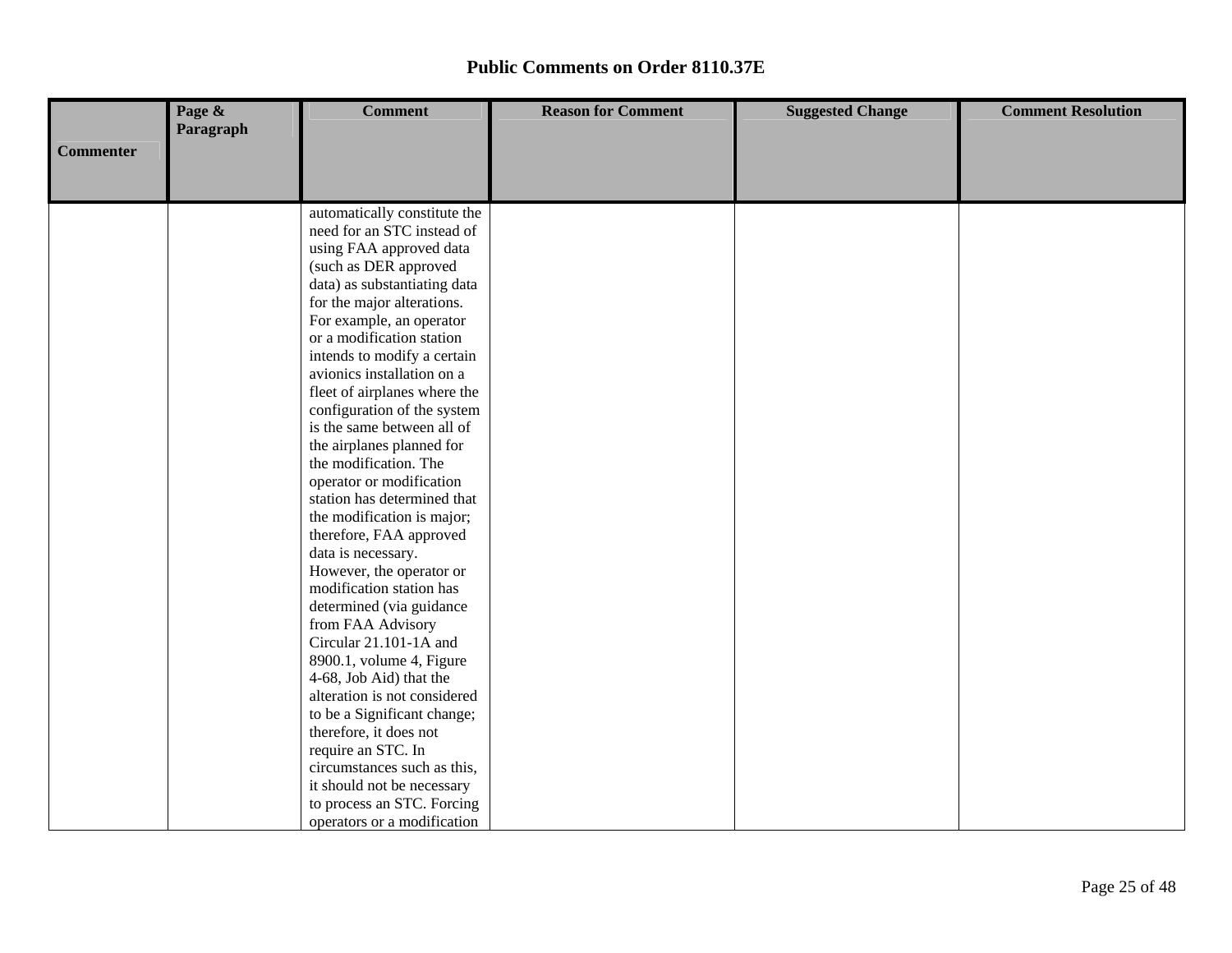|                  | Page &    | <b>Comment</b>                | <b>Reason for Comment</b> | <b>Suggested Change</b> | <b>Comment Resolution</b> |
|------------------|-----------|-------------------------------|---------------------------|-------------------------|---------------------------|
|                  | Paragraph |                               |                           |                         |                           |
| <b>Commenter</b> |           |                               |                           |                         |                           |
|                  |           |                               |                           |                         |                           |
|                  |           |                               |                           |                         |                           |
|                  |           | stations to perform STCs in   |                           |                         |                           |
|                  |           | these circumstances will      |                           |                         |                           |
|                  |           | also greatly increase the     |                           |                         |                           |
|                  |           | workload of the FAA           |                           |                         |                           |
|                  |           | <b>Aircraft Certification</b> |                           |                         |                           |
|                  |           | Offices. As another           |                           |                         |                           |
|                  |           | example, removal of a seat    |                           |                         |                           |
|                  |           | row, in order to increase     |                           |                         |                           |
|                  |           | seat pitch in coach, and      |                           |                         |                           |
|                  |           | respacing of PSUs, without    |                           |                         |                           |
|                  |           | any monument changes,         |                           |                         |                           |
|                  |           | would constitute a major      |                           |                         |                           |
|                  |           | alteration per 8900.1 and     |                           |                         |                           |
|                  |           | industry practice. The        |                           |                         |                           |
|                  |           | application of the major      |                           |                         |                           |
|                  |           | alteration to an operator's   |                           |                         |                           |
|                  |           | fleet of similar aircraft     |                           |                         |                           |
|                  |           | should not push the           |                           |                         |                           |
|                  |           | alteration to an STC in and   |                           |                         |                           |
|                  |           | of itself. Delta believes     |                           |                         |                           |
|                  |           | that FAA AC 21,101-1A         |                           |                         |                           |
|                  |           | and FAA Order 8900.1          |                           |                         |                           |
|                  |           | provide sufficient guidance   |                           |                         |                           |
|                  |           | for determining which         |                           |                         |                           |
|                  |           | alterations require new TC,   |                           |                         |                           |
|                  |           | STC ATC, which                |                           |                         |                           |
|                  |           | alterations require           |                           |                         |                           |
|                  |           | evaluation and which          |                           |                         |                           |
|                  |           | alterations require           |                           |                         |                           |
|                  |           | approved data to              |                           |                         |                           |
|                  |           | accompany the FAA Form        |                           |                         |                           |
|                  |           | 337 or equivalent.            |                           |                         |                           |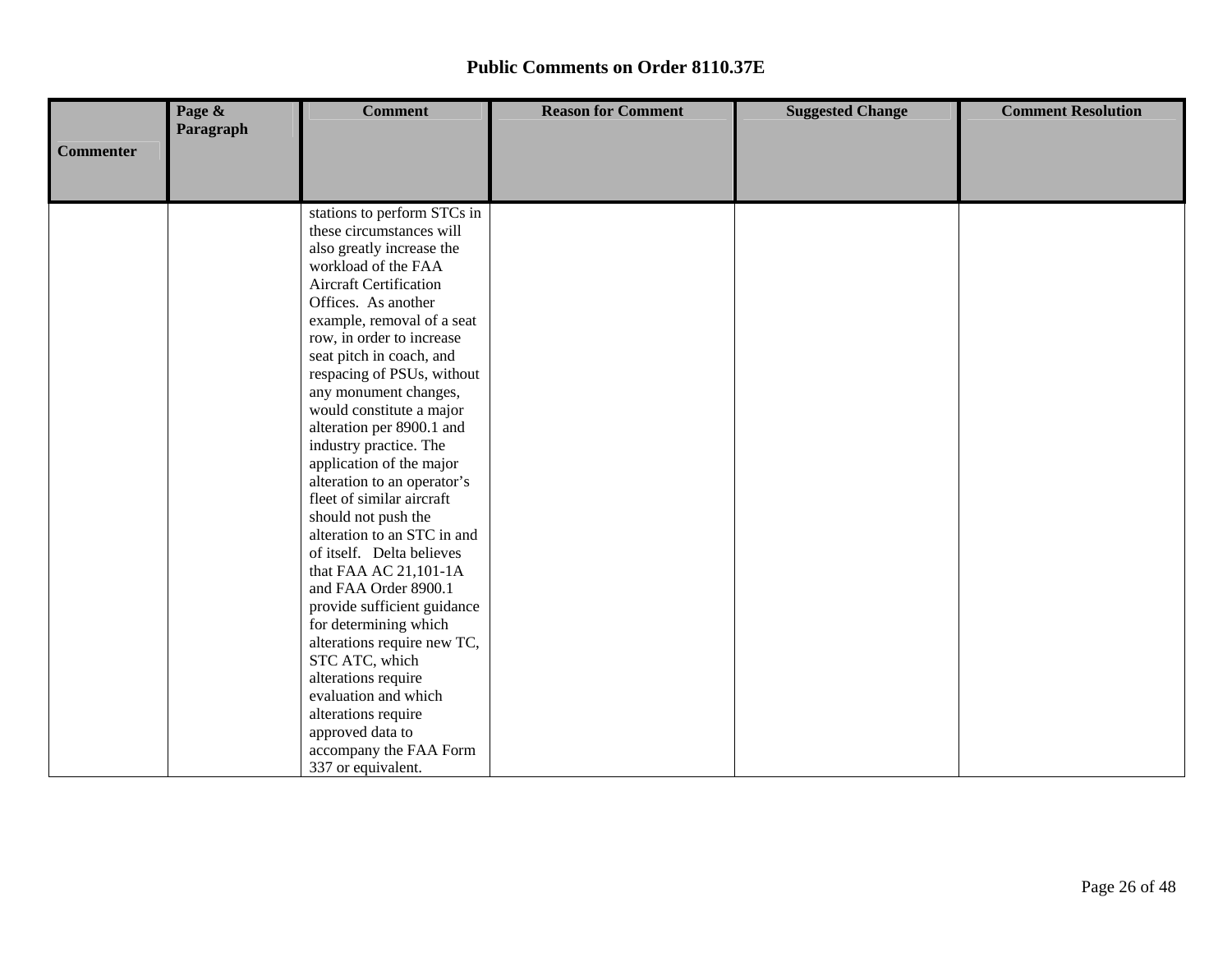|                  | Page &                      | <b>Comment</b>                                              | <b>Reason for Comment</b> | <b>Suggested Change</b> | <b>Comment Resolution</b>                                 |
|------------------|-----------------------------|-------------------------------------------------------------|---------------------------|-------------------------|-----------------------------------------------------------|
|                  | Paragraph                   |                                                             |                           |                         |                                                           |
| <b>Commenter</b> |                             |                                                             |                           |                         |                                                           |
|                  |                             |                                                             |                           |                         |                                                           |
|                  |                             |                                                             |                           |                         |                                                           |
|                  | Chapter 4:<br>Certification | Paragraph 4-12.h.(1) states,<br>"If a particular alteration |                           |                         | Concur. Modified wording to<br>allow DER data approval in |
|                  | Activities of a             | requires an STC, a DER                                      |                           |                         | support of the STC installation.                          |
|                  | DER - $4-12.h(1)$           | cannot approve any data                                     |                           |                         |                                                           |
|                  |                             | for the alteration under the                                |                           |                         |                                                           |
|                  |                             | special delegation for                                      |                           |                         |                                                           |
|                  |                             | major alterations."<br>It is common for an                  |                           |                         |                                                           |
|                  |                             | operator or a modification                                  |                           |                         |                                                           |
|                  |                             | station to use an existing                                  |                           |                         |                                                           |
|                  |                             | STC for modification of                                     |                           |                         |                                                           |
|                  |                             | another airplane. It is also                                |                           |                         |                                                           |
|                  |                             | common to find situations                                   |                           |                         |                                                           |
|                  |                             | on specific aircraft where                                  |                           |                         |                                                           |
|                  |                             | small deviations are                                        |                           |                         |                                                           |
|                  |                             | necessary because of                                        |                           |                         |                                                           |
| Delta            |                             | differences between the                                     |                           |                         |                                                           |
| Peter Lauria     |                             | installation detailed in the                                |                           |                         |                                                           |
|                  |                             | STC and the installation on                                 |                           |                         |                                                           |
|                  |                             | the candidate aircraft to be                                |                           |                         |                                                           |
|                  |                             | modified. For example, it                                   |                           |                         |                                                           |
|                  |                             | is common to find                                           |                           |                         |                                                           |
|                  |                             | circumstances where the                                     |                           |                         |                                                           |
|                  |                             | candidate modification                                      |                           |                         |                                                           |
|                  |                             | aircraft has small<br>differences, such as                  |                           |                         |                                                           |
|                  |                             | different wire numbers or                                   |                           |                         |                                                           |
|                  |                             | different connector                                         |                           |                         |                                                           |
|                  |                             | configurations or different                                 |                           |                         |                                                           |
|                  |                             | module block                                                |                           |                         |                                                           |
|                  |                             | identifications, etc. As                                    |                           |                         |                                                           |
|                  |                             | listed on most STCs, "The                                   |                           |                         |                                                           |
|                  |                             | installer must determine                                    |                           |                         |                                                           |
|                  |                             | whether this design change                                  |                           |                         |                                                           |
|                  |                             | is compatible with                                          |                           |                         |                                                           |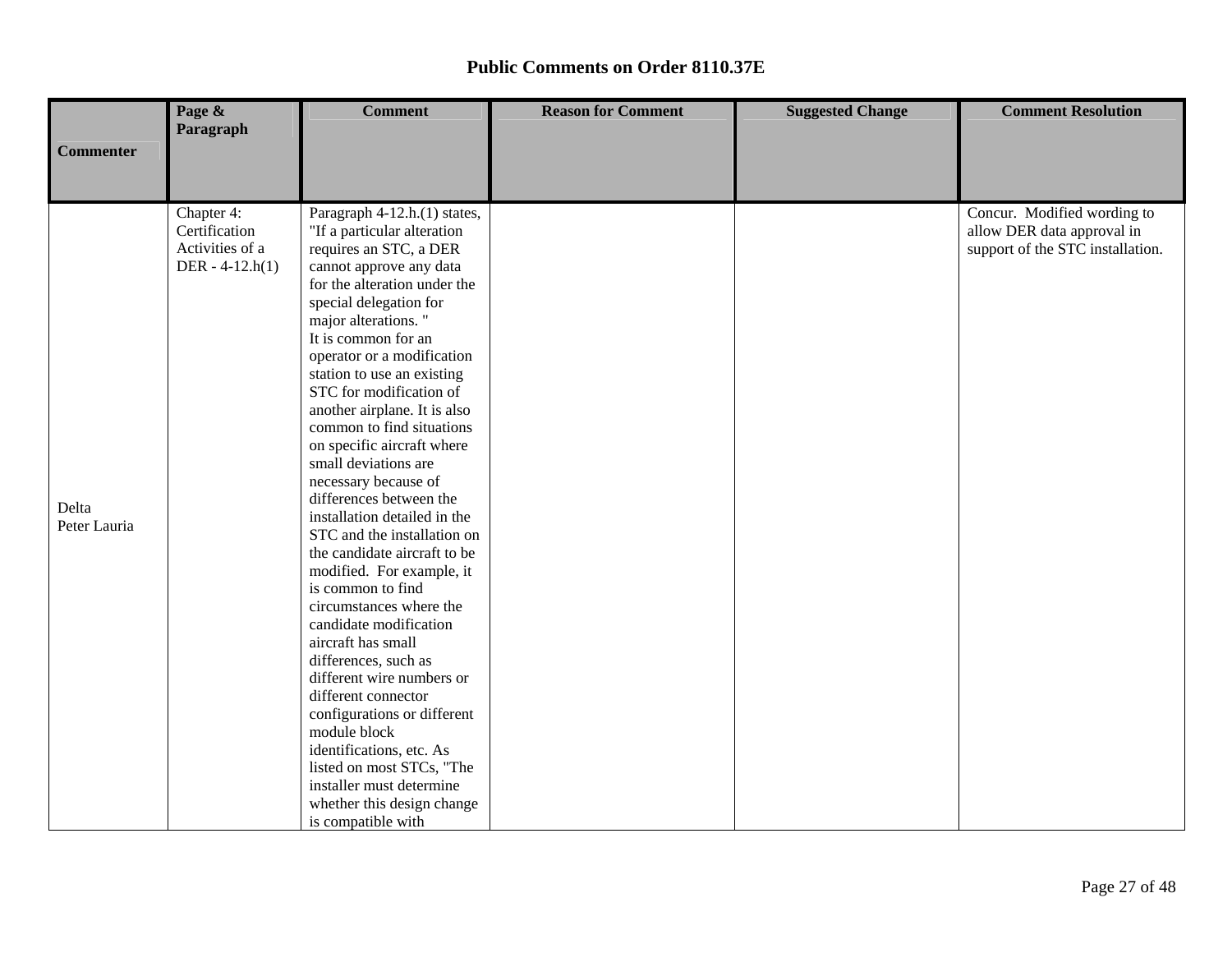|                  | Page &    | <b>Comment</b>                                  | <b>Reason for Comment</b> | <b>Suggested Change</b> | <b>Comment Resolution</b> |
|------------------|-----------|-------------------------------------------------|---------------------------|-------------------------|---------------------------|
|                  | Paragraph |                                                 |                           |                         |                           |
| <b>Commenter</b> |           |                                                 |                           |                         |                           |
|                  |           |                                                 |                           |                         |                           |
|                  |           |                                                 |                           |                         |                           |
|                  |           | previously approved                             |                           |                         |                           |
|                  |           | modifications." Once these                      |                           |                         |                           |
|                  |           | deviations are discovered,                      |                           |                         |                           |
|                  |           | then it is necessary to                         |                           |                         |                           |
|                  |           | perform the engineering                         |                           |                         |                           |
|                  |           | research to determine if                        |                           |                         |                           |
|                  |           | those differences are                           |                           |                         |                           |
|                  |           | acceptable. In many                             |                           |                         |                           |
|                  |           | situations, the differences                     |                           |                         |                           |
|                  |           | have no effect at all on the                    |                           |                         |                           |
|                  |           | system being installed.                         |                           |                         |                           |
|                  |           | However, the installation                       |                           |                         |                           |
|                  |           | drawings must show the                          |                           |                         |                           |
|                  |           | actual installation details.                    |                           |                         |                           |
|                  |           | In these cases, it is                           |                           |                         |                           |
|                  |           | necessary for the FAA or                        |                           |                         |                           |
|                  |           | FAA DER to review those                         |                           |                         |                           |
|                  |           | differences and deviations                      |                           |                         |                           |
|                  |           | and to provide FAA                              |                           |                         |                           |
|                  |           | approval of those                               |                           |                         |                           |
|                  |           | differences. In these<br>circumstances, the STC |                           |                         |                           |
|                  |           | itself is not amended.                          |                           |                         |                           |
|                  |           | Instead, the STC along                          |                           |                         |                           |
|                  |           | with the differences                            |                           |                         |                           |
|                  |           | documents and the FAA                           |                           |                         |                           |
|                  |           | approval of those                               |                           |                         |                           |
|                  |           | differences documents                           |                           |                         |                           |
|                  |           | (normally 8110-3)                               |                           |                         |                           |
|                  |           | approvals) makes up the                         |                           |                         |                           |
|                  |           | substantiating data that is                     |                           |                         |                           |
|                  |           | attached to the FAA Form                        |                           |                         |                           |
|                  |           | 337.                                            |                           |                         |                           |
|                  |           | Forcing operators or a                          |                           |                         |                           |
|                  |           | modification stations to                        |                           |                         |                           |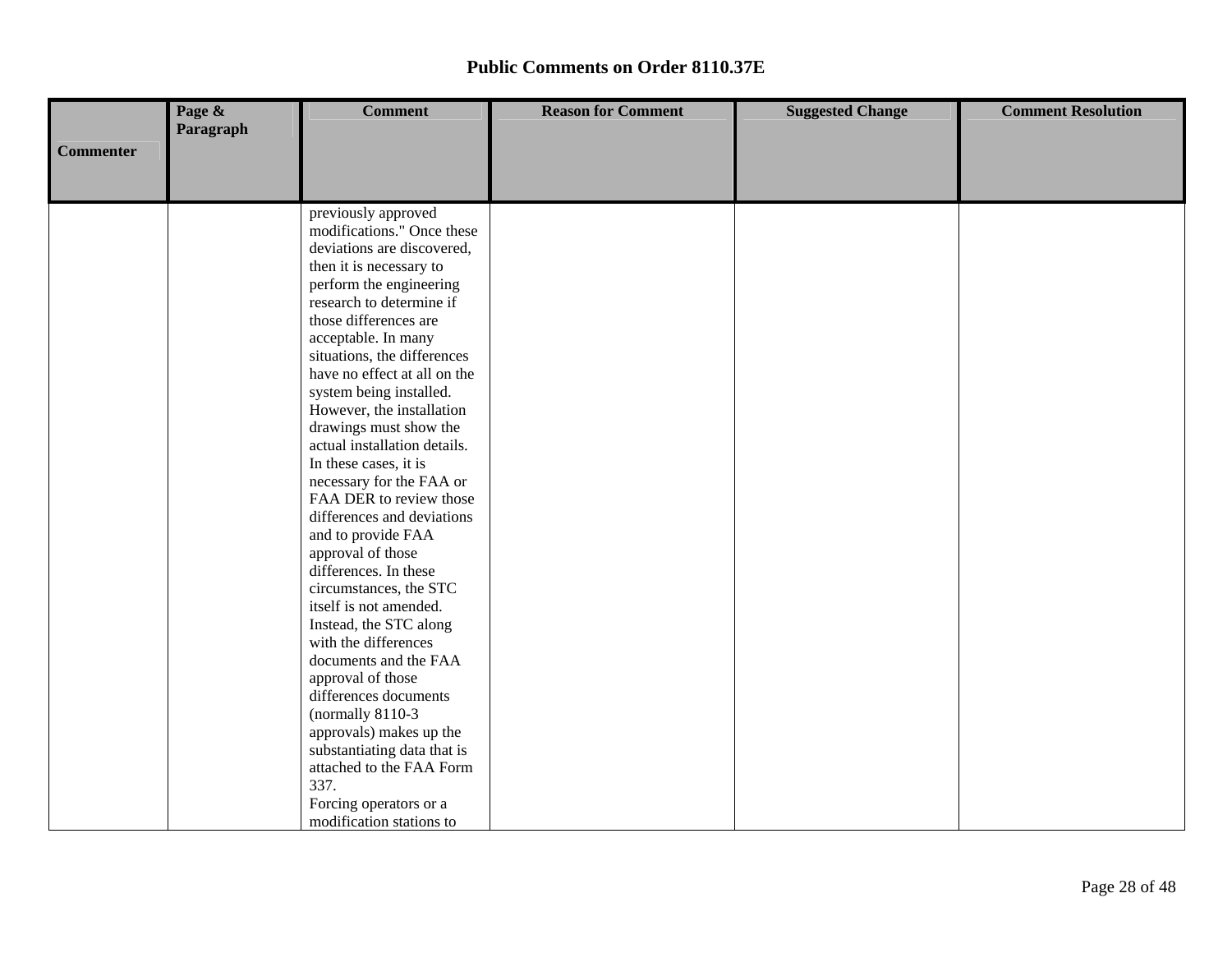|                       | Page &                                                              | <b>Comment</b>                                                                                                                                                                                                                                                                                                                                                                  | <b>Reason for Comment</b> | <b>Suggested Change</b> | <b>Comment Resolution</b>                                                                                                                                                                              |
|-----------------------|---------------------------------------------------------------------|---------------------------------------------------------------------------------------------------------------------------------------------------------------------------------------------------------------------------------------------------------------------------------------------------------------------------------------------------------------------------------|---------------------------|-------------------------|--------------------------------------------------------------------------------------------------------------------------------------------------------------------------------------------------------|
| <b>Commenter</b>      | Paragraph                                                           |                                                                                                                                                                                                                                                                                                                                                                                 |                           |                         |                                                                                                                                                                                                        |
|                       |                                                                     |                                                                                                                                                                                                                                                                                                                                                                                 |                           |                         |                                                                                                                                                                                                        |
|                       |                                                                     | perform STC amendments<br>or to process new STCs in<br>these circumstances will<br>also greatly increase the<br>workload of the FAA<br><b>Aircraft Certification</b><br>Offices. Delta believes<br>this sentence should be<br>removed.                                                                                                                                          |                           |                         |                                                                                                                                                                                                        |
| Delta<br>Peter Lauria | Chapter 4:<br>Certification<br>Activities of a<br>DER - 4-13        | Paragraph 4-13 Repair<br>Specifications. In general,<br>Delta disagrees with the<br>premise that multiple-use<br>major repairs require<br>approval as an RS unless<br>they come from a DAH.<br>We believe that if the<br>expectation for multiple-<br>use repairs requires RS<br>from operators, the same<br>level of review needs to be<br>applied to DAH-approved<br>repairs. |                           |                         | Non-Concur. DAHs have service<br>document vehicles available to<br>them, where non-DAHs must<br>rely on repair specifications.                                                                         |
| Delta<br>Peter Lauria | Chapter 4:<br>Certification<br>Activities of a<br>DER - $4-13.e(2)$ | Paragraph 4-13.e(2) states<br>"DERs approved data in<br>support of a RS must be<br>authorized the special<br>delegation of major repairs,<br>and have specific authority<br>to approve data for<br>multiple-use repairs, but do<br>not need to be RS-DERs."<br>As this reads, we will need<br>to have authorization on                                                          |                           |                         | Concur in part. No action<br>required. This authority has<br>been sufficiently described in<br>FAA Order 8100.8.<br>Charts will be removed when the<br>system of delegation by rule is<br>implemented. |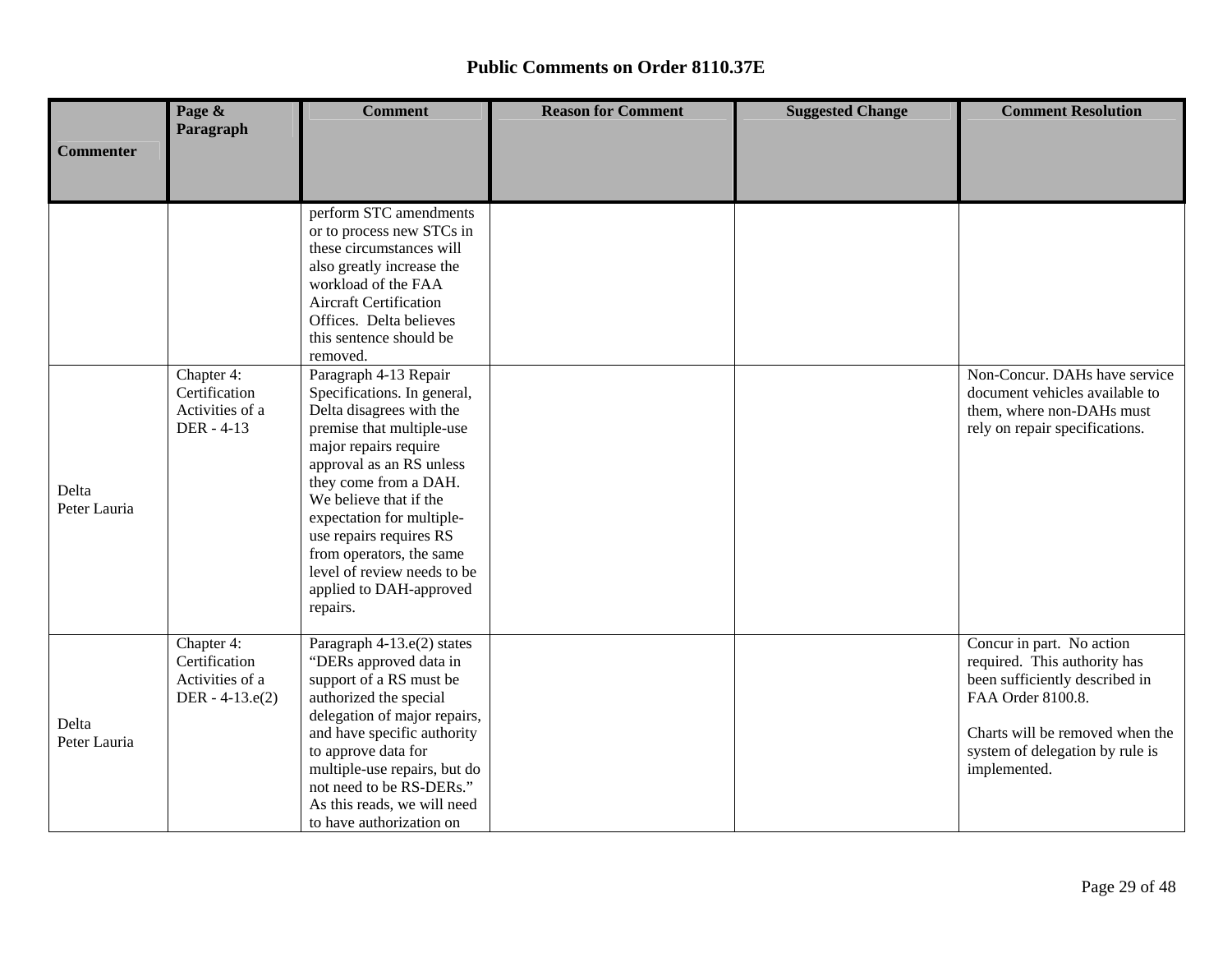|                  | Page &<br>Paragraph | <b>Comment</b>                                                                                                                                     | <b>Reason for Comment</b> | <b>Suggested Change</b> | <b>Comment Resolution</b> |
|------------------|---------------------|----------------------------------------------------------------------------------------------------------------------------------------------------|---------------------------|-------------------------|---------------------------|
| <b>Commenter</b> |                     |                                                                                                                                                    |                           |                         |                           |
|                  |                     | our certificate for multiple-<br>use repairs. In the recent<br>past, however, a number of<br>DERs have been told that<br>the Special Authorization |                           |                         |                           |
|                  |                     | for multiple-use repairs<br>would not be granted due<br>to the redundancy with the<br>new RS-DER designation.<br>We believe that this              |                           |                         |                           |
|                  |                     | revision is stating that both<br>are now an option. If<br>so, we would request that<br>the Delegated Functions<br>and Authorized Areas             |                           |                         |                           |
|                  |                     | Charts in Appendix B<br>include Multiple-Use<br>Repairs as a line item (see<br>below).                                                             |                           |                         |                           |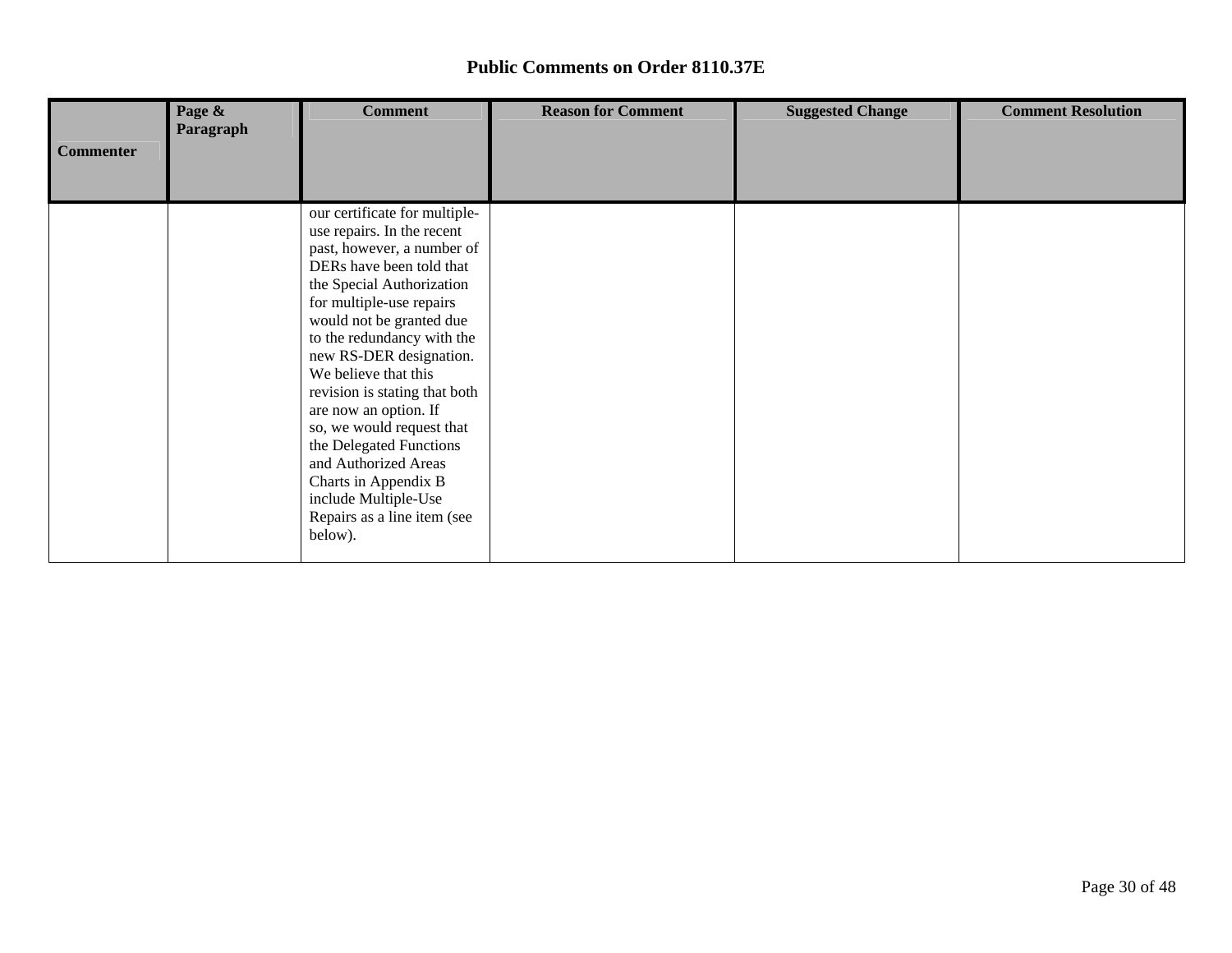# **Figure 1. Chart A, DER Structural**

Functions and areas that *can* be authorized are defined by *white squares*. Each DER's authority may be different, and is identified in their letter of appointment. 

|        | <b>AUTHORIZED</b>                                  | AREAS | Structural-General (1) | Structural Wing Group | Structural-Fuselage Group | Structural-Empennage Group | Structural-Landing Gear | Structural-Flight Controls | Structural-Rotor | Loading Control Documents | Metallic Materials (2) | ල<br>Nonmetallic Materials | Interior Arrangements | Interior Materials | Fire Protection | Evacuation Systems | Door Systems | Special (Specify) |
|--------|----------------------------------------------------|-------|------------------------|-----------------------|---------------------------|----------------------------|-------------------------|----------------------------|------------------|---------------------------|------------------------|----------------------------|-----------------------|--------------------|-----------------|--------------------|--------------|-------------------|
|        | <b>DELEGATED FUNCTIONS</b>                         |       | A                      | в                     | $\mathbf C$               | D                          | E                       | $\mathbf F$                | G                | н                         | I.                     | J                          | K                     | L                  | М               | N                  | $\circ$      | $\mathbf{P}$      |
| 1<br>2 | <b>STATIC ANALYSIS</b><br><b>DYNAMIC ANALYSIS</b>  |       |                        |                       |                           |                            |                         |                            |                  |                           |                        |                            |                       |                    |                 |                    |              |                   |
| 3      | <b>FATIGUE ANALYSIS</b>                            |       |                        |                       |                           |                            |                         |                            |                  |                           |                        |                            |                       |                    |                 |                    |              |                   |
| 4      | DESIGN AND CONSTRUCTION                            |       |                        |                       |                           |                            |                         |                            |                  |                           |                        |                            |                       |                    |                 |                    |              |                   |
| 5      | FLUTTER/GROUND VIBRATION                           |       |                        |                       |                           |                            |                         |                            |                  |                           |                        |                            |                       |                    |                 |                    |              |                   |
| 6      | <b>SAFETY ANALYSIS</b>                             |       |                        |                       |                           |                            |                         |                            |                  |                           |                        |                            |                       |                    |                 |                    |              |                   |
| 7      | <b>FLOTATION &amp; DITCHING</b><br><b>ANALYSIS</b> |       |                        |                       |                           |                            |                         |                            |                  |                           |                        |                            |                       |                    |                 |                    |              |                   |
| 8      | STRUCTURAL LOADING<br><b>LIMITATIONS</b>           |       |                        |                       |                           |                            |                         |                            |                  |                           |                        |                            |                       |                    |                 |                    |              |                   |
| 9      | <b>SERVICE DOCUMENTS</b>                           |       |                        |                       |                           |                            |                         |                            |                  |                           |                        |                            |                       |                    |                 |                    |              |                   |
| 10     | MATERIAL & PROCESS SPEC.                           |       |                        |                       |                           |                            |                         |                            |                  |                           |                        |                            |                       |                    |                 |                    |              |                   |
| 11     | <b>FLAMMABILITY</b>                                |       |                        |                       |                           |                            |                         |                            |                  |                           |                        |                            |                       |                    |                 |                    |              |                   |
| 12     | <b>DAMAGE TOLERANCE</b><br><b>EVALUATIONS</b>      |       |                        |                       |                           |                            |                         |                            |                  |                           |                        |                            |                       |                    |                 |                    |              |                   |
| 13     | <b>Major Repairs</b>                               |       |                        |                       |                           |                            |                         |                            |                  |                           |                        |                            |                       |                    |                 |                    |              |                   |
| 14     | <b>Major Alterations</b>                           |       |                        |                       |                           |                            |                         |                            |                  |                           |                        |                            |                       |                    |                 |                    |              |                   |
| 15     | <b>Multiple-Use Repairs</b>                        |       |                        |                       |                           |                            |                         |                            |                  |                           |                        |                            |                       |                    |                 |                    |              |                   |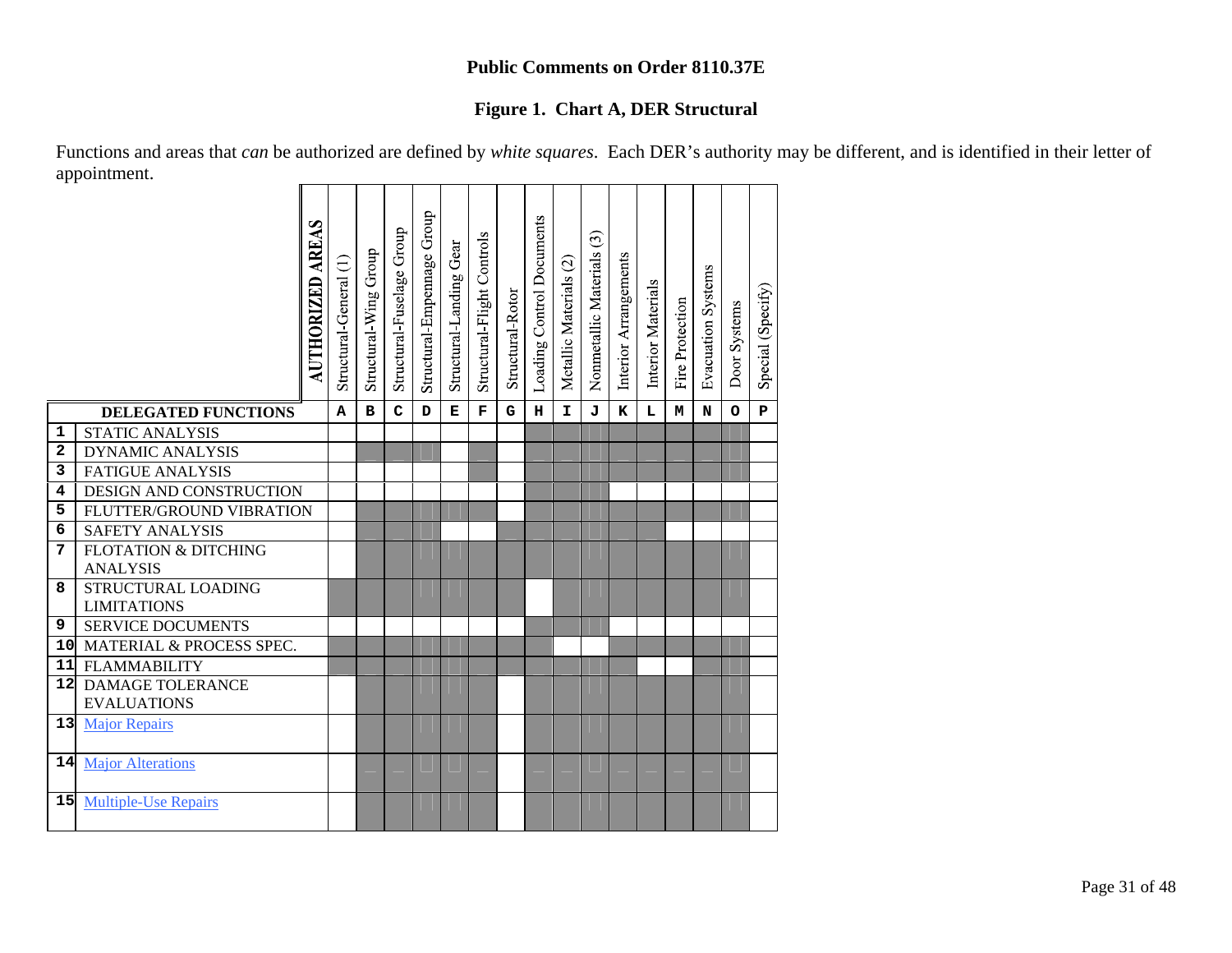|                  | Page &<br>Paragraph     | <b>Comment</b>                                                                                                                                                                                                                                                                                                                                                                                                                                                                                                                                                                                                                                                                                                                                                                                        | <b>Reason for Comment</b> | <b>Suggested Change</b> | <b>Comment Resolution</b>                                                                                                                                                  |
|------------------|-------------------------|-------------------------------------------------------------------------------------------------------------------------------------------------------------------------------------------------------------------------------------------------------------------------------------------------------------------------------------------------------------------------------------------------------------------------------------------------------------------------------------------------------------------------------------------------------------------------------------------------------------------------------------------------------------------------------------------------------------------------------------------------------------------------------------------------------|---------------------------|-------------------------|----------------------------------------------------------------------------------------------------------------------------------------------------------------------------|
| <b>Commenter</b> |                         |                                                                                                                                                                                                                                                                                                                                                                                                                                                                                                                                                                                                                                                                                                                                                                                                       |                           |                         |                                                                                                                                                                            |
| Andy McAnaul     | Appendix 3,<br>Figure 5 | I noticed the Request for<br>Special Authorization form<br>currently in Appendix 3,<br>Figure 5 is missing in the<br>revision. This was a great<br>way to convey special<br>authorizations to DER's I<br>manage or work with for<br>supporting special projects<br>and/or to help them to gain<br>additional experience for<br>possible later expansion of<br>authority, etc. While I<br>understand the Request for<br>Special Authorization<br>methodology is still in<br>effect, the form itself was a<br>great tool to document that<br>authorization for both the<br>advisor/FAA engineer and<br>the DER. I would<br>appreciate it if AIR-140<br>would reconsider including<br>a like form in support of<br>paragraph 2-6.b. special<br>authorization in the<br>appendix of the revised<br>Order. |                           |                         | Non-Concur. Local offices may<br>continue to use the special<br>authorization form, or another<br>process, but this will not be<br>included as part of national<br>policy. |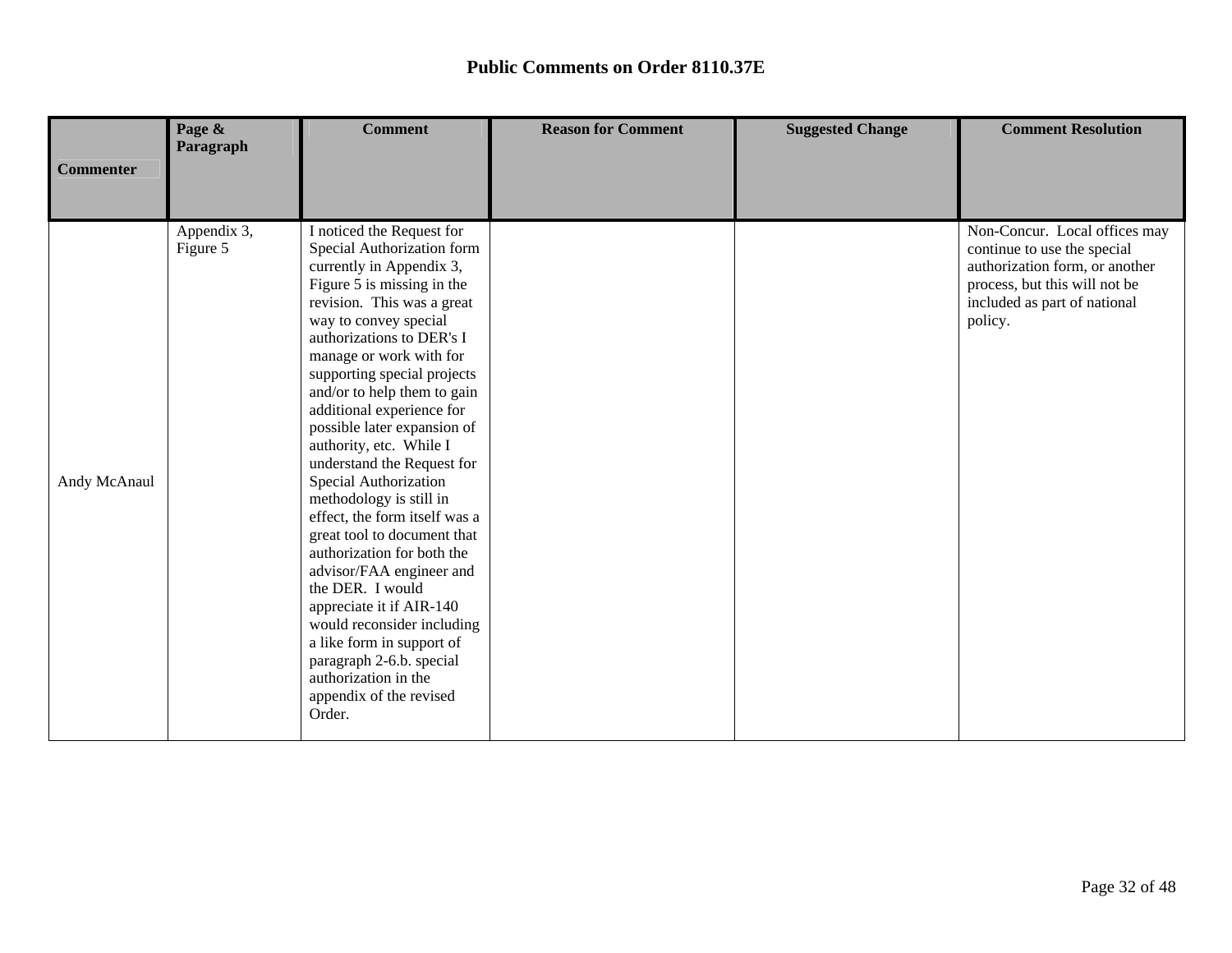|                  | Page &<br>Paragraph    | <b>Comment</b>                                                                                                                                                         | <b>Reason for Comment</b>                                                                                                                                                                                                   | <b>Suggested Change</b>                                                                                | <b>Comment Resolution</b>                                                                                  |
|------------------|------------------------|------------------------------------------------------------------------------------------------------------------------------------------------------------------------|-----------------------------------------------------------------------------------------------------------------------------------------------------------------------------------------------------------------------------|--------------------------------------------------------------------------------------------------------|------------------------------------------------------------------------------------------------------------|
| <b>Commenter</b> |                        |                                                                                                                                                                        |                                                                                                                                                                                                                             |                                                                                                        |                                                                                                            |
| <b>ACE-116W</b>  | Page B-3, Fig 3        | Title of Figure 3 is missing<br>"(Mechanical Equipment)"<br>at the end of the title.                                                                                   | "(Mechanical Equipment)" is listed<br>at the end of the title of Figure 3 in<br>the previous revision of this order,<br>and it was not listed in Section 1-5<br>as a change. This would add<br>clarification to this chart. | At the end of "Figure 3. Chart"<br>C1, DER Systems and<br>Equipment", add "(Mechanical<br>Equipment)". | Concur                                                                                                     |
| <b>ACE-116W</b>  | Page 4<br>Para 1-5.qq. | This section states<br>Appendix D is the "Sample"<br>of Repair Specification<br>Title/Signature Page", but<br>Appendix D actually is<br>"Definitions and<br>Acronyms". | Clarification needed                                                                                                                                                                                                        | Correct Appendix D title in 1-<br>5.qq.                                                                | Concur                                                                                                     |
| <b>ACE-116W</b>  | Page 4<br>Para 1-5.rr. | This section states<br>Appendix E is the updated<br>acronym list, but Appendix<br>E is actually<br>"Administrative<br>Information."                                    | Clarification needed                                                                                                                                                                                                        | Correct Appendix E title in 1-<br>5.rr.                                                                | Concur.                                                                                                    |
| <b>ACE-116W</b>  | Appendix F             | Title of Appendix F is<br>"Form 1320-19, Directives<br>Feedback Form"                                                                                                  | This form should be at the end of<br>the order, but should not be an<br>appendix (it is in every order).                                                                                                                    | Delete the Title of this form.                                                                         | Non-Concur. – New format for<br>Orders attached this form as an<br>appendix at the end of the<br>document. |

|                  | Page &    | Comment | <b>Reason for Comment</b> | <b>Suggested Change</b> | <b>Comment Resolution</b> |
|------------------|-----------|---------|---------------------------|-------------------------|---------------------------|
|                  | Paragraph |         |                           |                         |                           |
| <b>Commenter</b> |           |         |                           |                         |                           |
|                  |           |         |                           |                         |                           |
|                  |           |         |                           |                         |                           |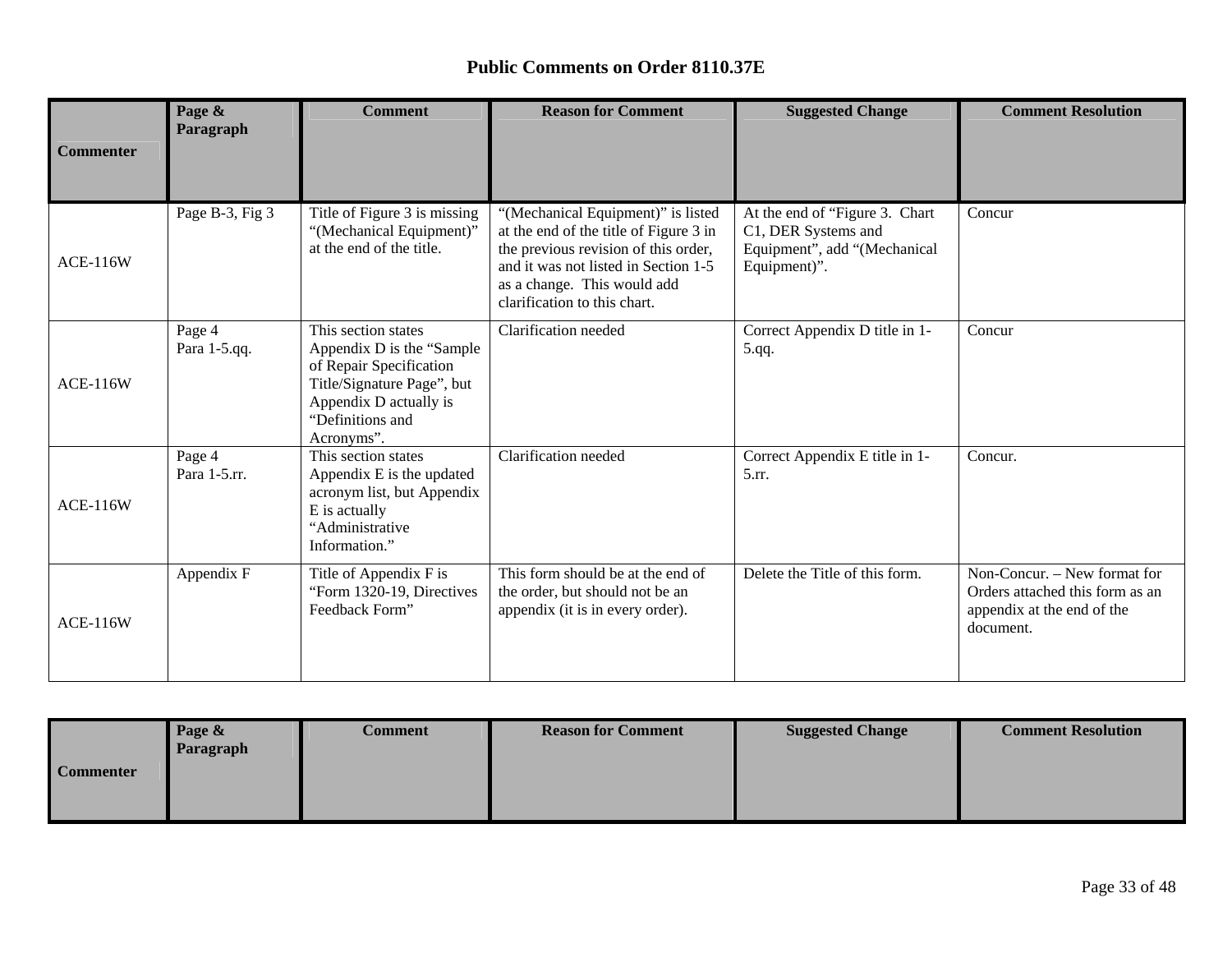|                                          | Page &<br>Paragraph | <b>Comment</b>                                                                                                                                                                                                                                                                                                                                                                                                                                                                                                                                                                                                    | <b>Reason for Comment</b> | <b>Suggested Change</b> | <b>Comment Resolution</b>                                                                                                                |
|------------------------------------------|---------------------|-------------------------------------------------------------------------------------------------------------------------------------------------------------------------------------------------------------------------------------------------------------------------------------------------------------------------------------------------------------------------------------------------------------------------------------------------------------------------------------------------------------------------------------------------------------------------------------------------------------------|---------------------------|-------------------------|------------------------------------------------------------------------------------------------------------------------------------------|
| <b>Commenter</b>                         |                     |                                                                                                                                                                                                                                                                                                                                                                                                                                                                                                                                                                                                                   |                           |                         |                                                                                                                                          |
| <b>Ben Granatek</b><br><b>FAA RS-DER</b> | $4 - 1$             | I find Section 4-1. of Draft<br>Order 8110.37E<br>troublesome, in that the<br>requirement all PMA<br>Projects be broached with<br>the appropriate ACO. This<br>makes sense for Category 1<br>Engine Components in my<br>case but certainly not for<br>simple Components like<br>"washers" for instance.<br>Do we need to check with<br>the ECO on every PMA<br>Project via T and C for<br>Cat. 2 and Cat. 3 Engine<br>Components. I have only<br>done this for Cat. 1 Engine<br>Components.<br>The 8110.37E Draft has us<br>DER's reviewing every<br>PMA Project via T and C<br>with the appropriate ACO.<br>Why? |                           |                         | Concur. Paragraph 4-1 was<br>amended to specify PMA for<br>complex, critical, or life-limited<br>parts based on test and<br>computation. |

|                  | Page &<br>Paragraph | Comment | <b>Reason for Comment</b> | <b>Suggested Change</b> | <b>Comment Resolution</b> |
|------------------|---------------------|---------|---------------------------|-------------------------|---------------------------|
| <b>Commenter</b> |                     |         |                           |                         |                           |
|                  |                     |         |                           |                         |                           |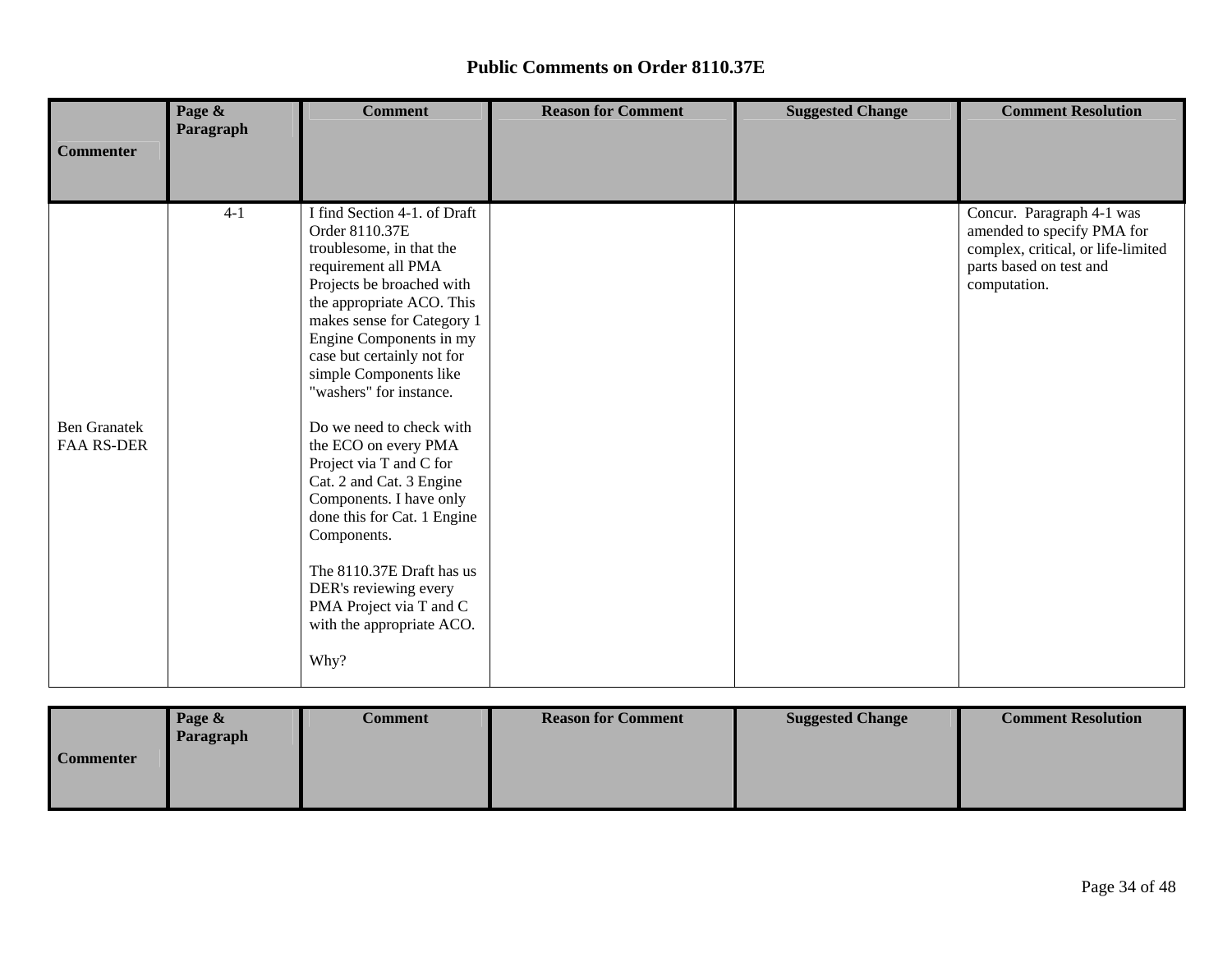| <b>Commenter</b>                                                    | Page &<br>Paragraph                                                                                                                               | <b>Comment</b>                                                                                                                    | <b>Reason for Comment</b>                                                                                                                                | <b>Suggested Change</b>                                                                                                                                                            | <b>Comment Resolution</b>                                                                                                                                                                                                                                                                                                                                                                  |
|---------------------------------------------------------------------|---------------------------------------------------------------------------------------------------------------------------------------------------|-----------------------------------------------------------------------------------------------------------------------------------|----------------------------------------------------------------------------------------------------------------------------------------------------------|------------------------------------------------------------------------------------------------------------------------------------------------------------------------------------|--------------------------------------------------------------------------------------------------------------------------------------------------------------------------------------------------------------------------------------------------------------------------------------------------------------------------------------------------------------------------------------------|
|                                                                     |                                                                                                                                                   |                                                                                                                                   |                                                                                                                                                          |                                                                                                                                                                                    |                                                                                                                                                                                                                                                                                                                                                                                            |
| Wencor, LLC<br>1625 North<br>1100 West,<br>Springville, UT<br>84663 | 2-3 Third<br>sentence: "An<br>ACO may also<br>authorize a DER<br>to witness FAA<br>compliance tests<br>and perform<br>compliance<br>inspections." | Expand to allow selected<br>DARs to witness testing<br>when approved by the<br>responsible DER.                                   | Many DARs are fully qualified to<br>understand and witness testing and<br>many times are more readily<br>available for such duty.                        | "An ACO may also authorize a<br>DER or DAR, approved by the<br>responsible DER, to witness<br>FAA compliance tests, however,<br>only a DER can perform<br>compliance inspections." | Non-Concur. - Not all tests<br>require witnessing by the FAA,<br>or DER, only those that the FAA<br>deems to be critical. If the FAA<br>authorizes a DER as a test<br>witness, it is a special case.<br>Therefore, for the DER to further<br>delegate this function would not<br>be in the FAA's best interest.                                                                            |
| Wencor, LLC                                                         | $2-5.b.(3)$                                                                                                                                       | Expand to cover parts.                                                                                                            | Clarification needed.                                                                                                                                    | "Other data relating to<br>powerplant installations,<br>including all systems, parts and<br>equipment necessary for the<br>proper operation of a<br>powerplant."                   | Concur.                                                                                                                                                                                                                                                                                                                                                                                    |
| Wencor, LLC                                                         | $2-5.c.(3)$                                                                                                                                       | Expand to cover parts.                                                                                                            | Clarification needed.                                                                                                                                    | "Other data relating to aircraft<br>systems, parts and equipment<br>design not covered by structural<br>or powerplant representatives."                                            | Concur.                                                                                                                                                                                                                                                                                                                                                                                    |
| Wencor, LLC                                                         | $3-1$ .j.Note                                                                                                                                     | This note unnecessarily<br>restricts DERs from using<br>ODA work as supporting<br>activity to help retain DER<br>activity status. | Restriction is not fair to DERs who<br>also are supporting ODA UMs.<br>DER and ODA work can be cyclical<br>but covering the same technical<br>expertise. | Delete this note restriction.                                                                                                                                                      | Partially Concur. - Intent<br>incorporated. Appointment as a<br>DER must be advantageous for<br>the FAA. Although work for an<br>ODA may be performing the<br>same functions, the ODA is<br>managing the UM at the time,<br>and not the FAA. Only work<br>performed as a DER can be<br>justification for the need for the<br>FAA to continue to manage the<br>DER. ODA work can be used as |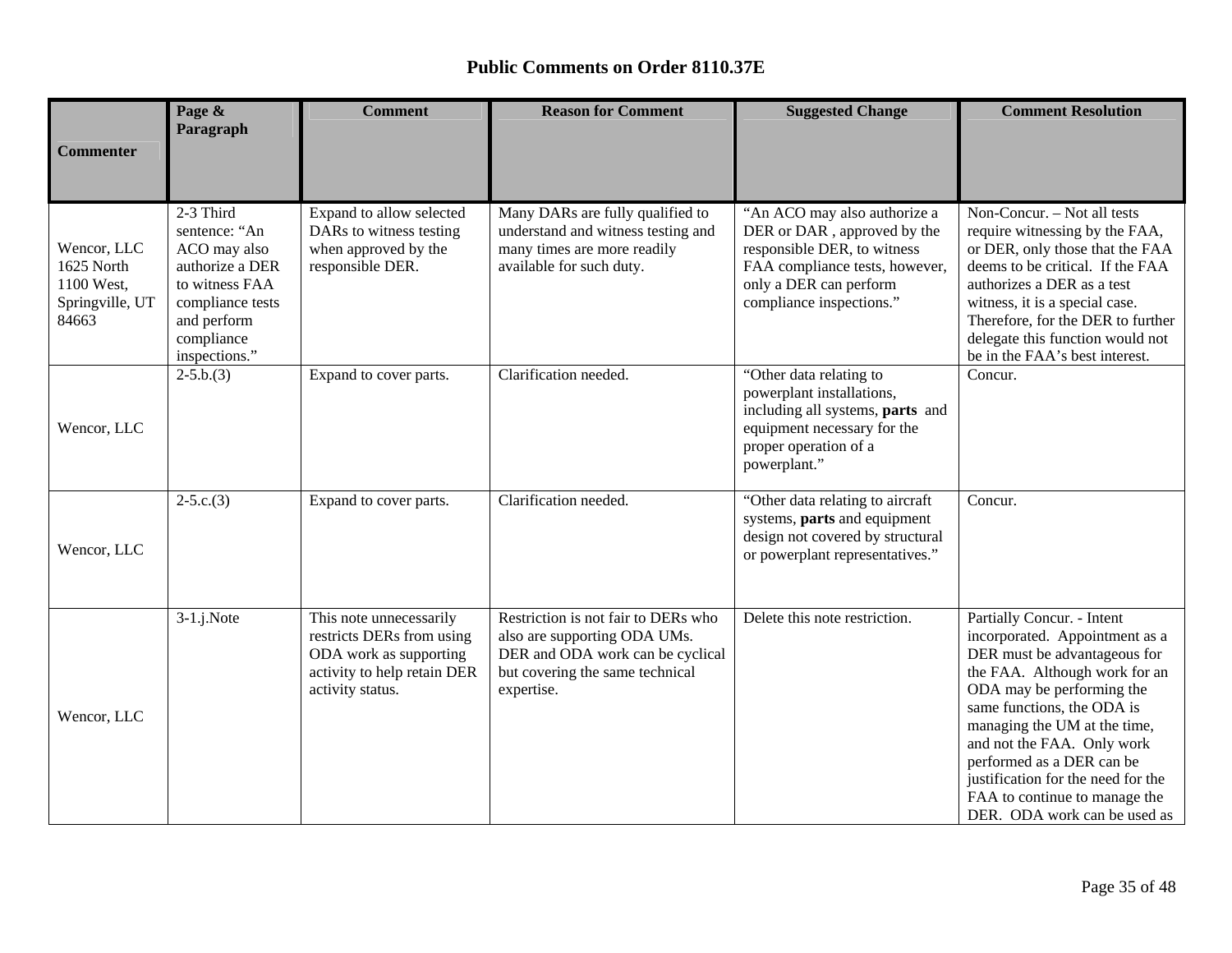|                  | Page &    | <b>Comment</b>                                                                               | <b>Reason for Comment</b>                                                                                          | <b>Suggested Change</b>                                                                                                                                                                                      | <b>Comment Resolution</b>                                                                                                                                                                                                                                                                                         |
|------------------|-----------|----------------------------------------------------------------------------------------------|--------------------------------------------------------------------------------------------------------------------|--------------------------------------------------------------------------------------------------------------------------------------------------------------------------------------------------------------|-------------------------------------------------------------------------------------------------------------------------------------------------------------------------------------------------------------------------------------------------------------------------------------------------------------------|
| <b>Commenter</b> | Paragraph |                                                                                              |                                                                                                                    |                                                                                                                                                                                                              |                                                                                                                                                                                                                                                                                                                   |
|                  |           |                                                                                              |                                                                                                                    |                                                                                                                                                                                                              |                                                                                                                                                                                                                                                                                                                   |
|                  |           |                                                                                              |                                                                                                                    |                                                                                                                                                                                                              | proof of technical qualifications<br>for application as a DER, but not<br>as justification for renewal as a<br>DER.                                                                                                                                                                                               |
|                  |           |                                                                                              |                                                                                                                    |                                                                                                                                                                                                              | Note in 3-1.j. allows for<br>discretion by the managing<br>ACO.                                                                                                                                                                                                                                                   |
| Wencor, LLC      | 4.1.i(1)  | Document directly on the<br>8100-1 form needs to allow<br>attachments as needed.             | Clarify that on the form can also<br>include an entry with attachments<br>when needed.                             | Revise first sentence to read:<br>"Document the disposition of an<br>unsatisfactory condition on or<br>attached to Form 8100-1,<br>Conformity Inspection Record or<br>as agreed to with the project<br>ACO." | No Action Necessary. -<br>Continuation sheets used should<br>be additional forms 8100-1 with<br>the correct page number noted in<br>block 2. This procedure already<br>allows for multiple pages if<br>necessary. All pages are actually<br>part of 8100-1, and not "attached<br>sheets."                         |
| Wencor, LLC      | 4.4.b     | <b>Restricts DER from</b><br>delegating Test Witnessing<br>and can be schedule<br>impacting. | Allow DER to delegate Test<br>Witnessing of testing Non-Critical<br>Parts when a qualified DAR can be<br>assigned. | Add; "The only exception is the<br>DER can delegate Test<br>Witnessing of testing Non-<br>Critical Parts when a qualified<br>DAR can be assigned."                                                           | Not Accepted. - Not all tests<br>require witnessing by the FAA,<br>or DER, only those that the FAA<br>deems to be critical. If the FAA<br>authorizes a DER as a test<br>witness, it is a special case.<br>Therefore, for the DER to further<br>delegate this function would not<br>be in the FAA's best interest. |

| <b>Company</b><br>& Group | Page &<br>Paragraph | <b>Comment</b> | <b>Rationale for Comment</b> | <b>Recommendation</b> | <b>Disposition</b> |
|---------------------------|---------------------|----------------|------------------------------|-----------------------|--------------------|
|                           |                     |                |                              |                       |                    |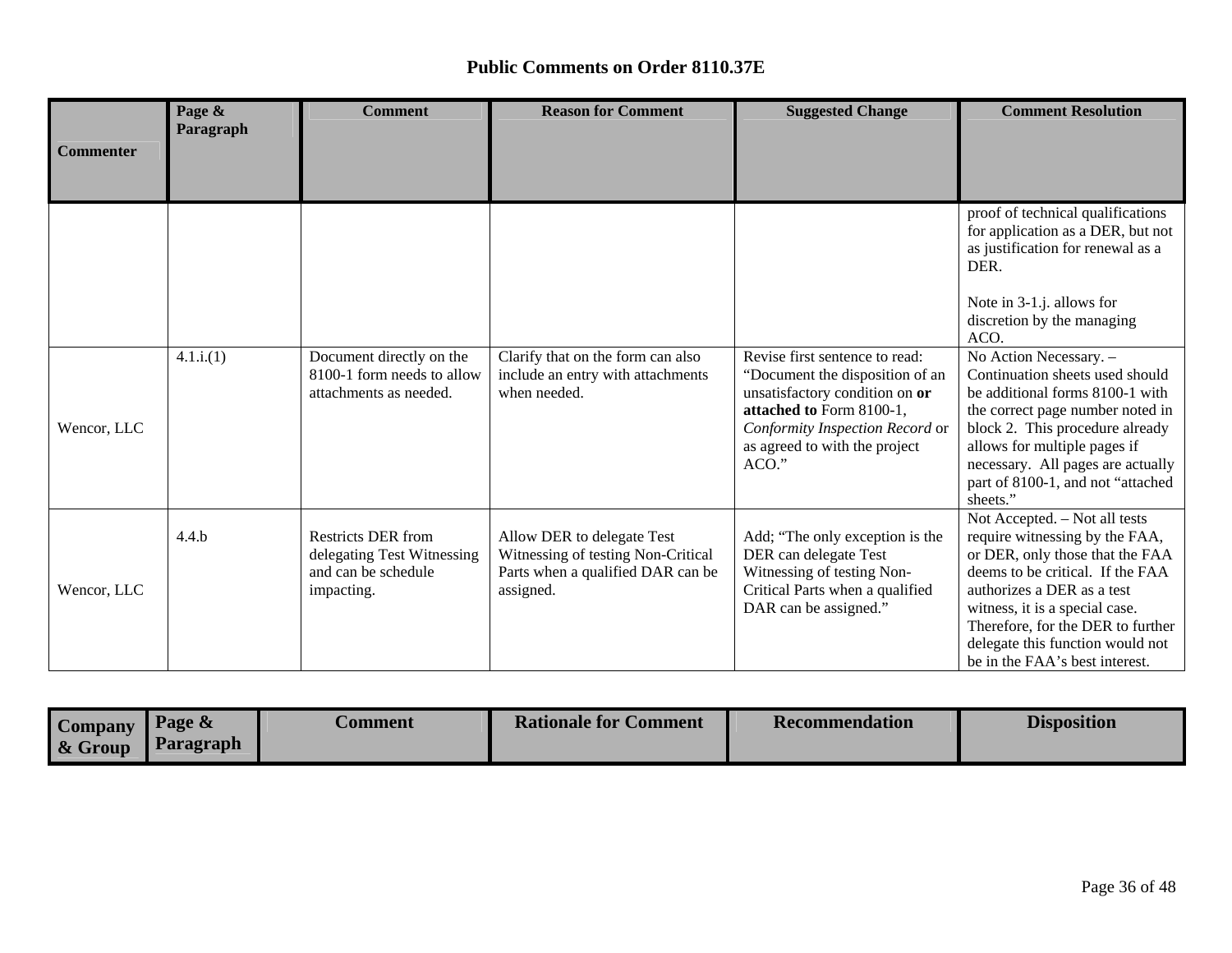| Company<br>& Group | Page &<br>Paragraph | <b>Comment</b>       | <b>Rationale for Comment</b>                                                                                                            | <b>Recommendation</b>                                                                                                                                                                                                                                                                                                                                                                                                                               | <b>Disposition</b>                                                                                                                    |
|--------------------|---------------------|----------------------|-----------------------------------------------------------------------------------------------------------------------------------------|-----------------------------------------------------------------------------------------------------------------------------------------------------------------------------------------------------------------------------------------------------------------------------------------------------------------------------------------------------------------------------------------------------------------------------------------------------|---------------------------------------------------------------------------------------------------------------------------------------|
| AD CRT             | $2-7c(6)$           | Add another sentence | There may be times when an<br>individual AMOC is repetitious<br>and could be better served as a<br>global AMOC.                         | " In rare circumstances, when the<br>DER has documented a pattern of<br>identical approvals and it has<br>been demonstrated that the<br>AMOC is applicable to a defined<br>fleet of aircraft, the DER may be<br>authorized to approve a global<br>AMOC if coordinated with the<br>responsible ACO."                                                                                                                                                 | Concur. Added sentence                                                                                                                |
| <b>AD CRT</b>      | $2-7c(6)$           | Add new $(c)$        | The scope of what a structural<br>DER may approve under an<br>AMOC should be expanded to<br>include the recommendation.                 | (3) An authorized DER may<br>approve an alternate<br>inspection method,<br>threshold, or interval where<br>a new repair or modification<br>results in the inability to<br>accomplish the existing AD<br>mandated inspection or<br>necessitates a change in the<br>existing AD inspection<br>threshold. The standard for<br>these approvals is the<br>appropriate damage<br>tolerance regulation (e.g., 14<br>CFR 25.571, Amendment 45<br>or later). | Concur. Added paragraph                                                                                                               |
| AD CRT             | $3-2(b)$            | Add new paragraph    | Previous versions were silent on<br>the distribution of 8110-3 forms in<br>support of AMOCs. This clarifies<br>where to send the forms. | (4) Alternate Methods of<br><b>Compliance.</b> For a Form<br>8110-3 used to support an<br>AMOC issued by the AD-<br>issuing ACO, submit the<br>original to the ACO<br>responsible for the AD with<br>a copy to the managing<br>ACO. DERs must distribute<br>delegated AMOCs in<br>accordance with FAA Order<br>8110.103                                                                                                                             | Concur. Added paragraph, but<br>changed wording of "Alternate"<br>to "Alternative," and "AD-<br>issuing ACO" to "responsible<br>ACO." |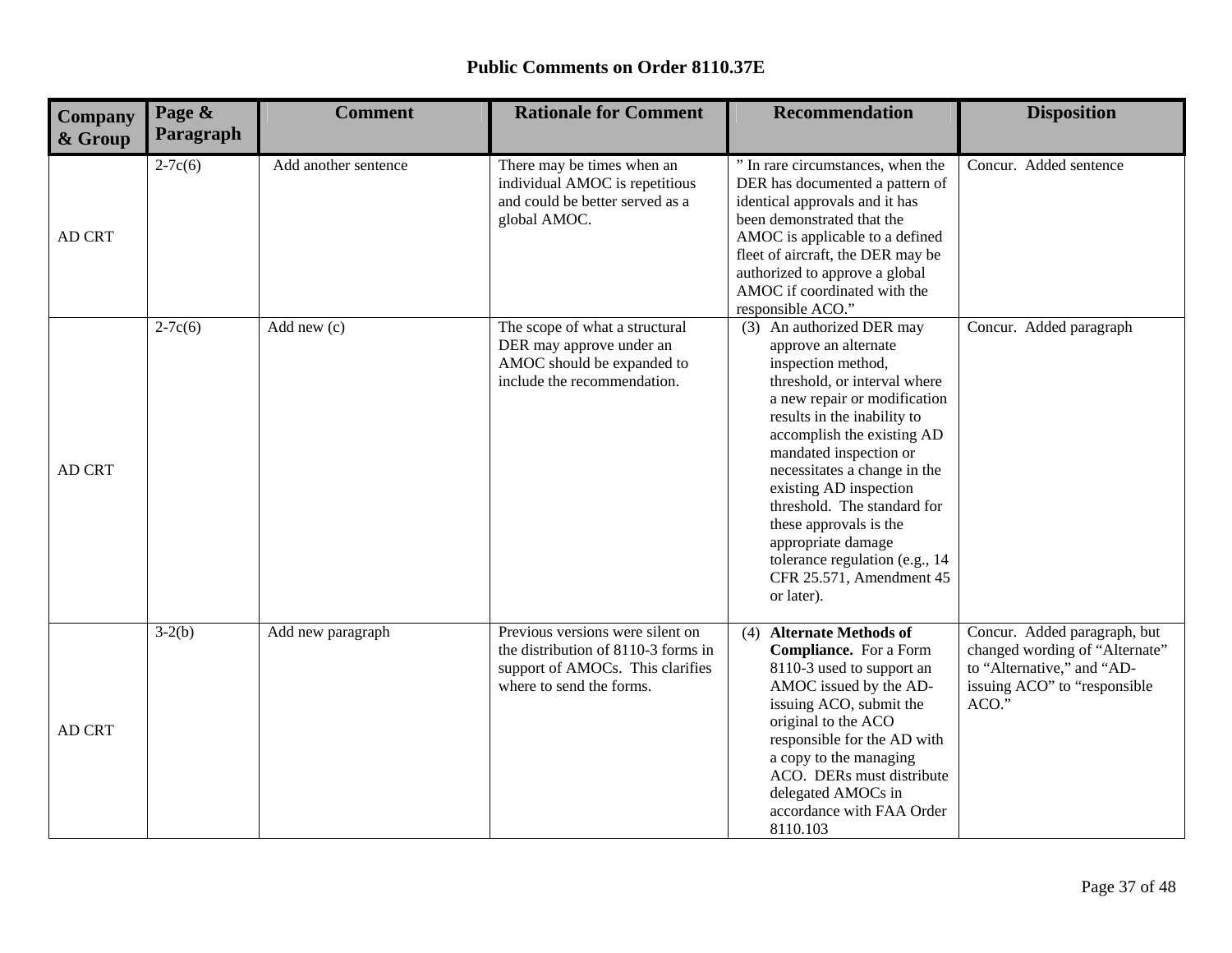| <b>Public Comments on Order 8110.37E</b> |  |
|------------------------------------------|--|
|------------------------------------------|--|

| <b>Company</b><br>& Group | Page &<br>Paragraph                   | <b>Comment</b>               | <b>Rationale for Comment</b>                                                                                                                                    | <b>Recommendation</b>                                                                                                                                                                                                                                                                                                         | <b>Disposition</b>       |
|---------------------------|---------------------------------------|------------------------------|-----------------------------------------------------------------------------------------------------------------------------------------------------------------|-------------------------------------------------------------------------------------------------------------------------------------------------------------------------------------------------------------------------------------------------------------------------------------------------------------------------------|--------------------------|
| <b>AD CRT</b>             | $4-8(a)(1)$                           | Add criteria for global AMOC | Now that we are allowing some<br>global AMOC delegation, we need<br>to adjust the criteria appropriately.<br>Serial numbers and owner/operator<br>not required. | Add second sentence to $(1)$ , "For<br>a global AMOC, identify the<br>applicable aircraft for which the<br>AMOC is approved. This can be<br>accomplished through a listing of<br>applicable operators, serial<br>numbers, or other limiting<br>criteria; or if the global AMOC<br>applies to all serial numbers, so<br>state" | Concur. Added sentence.  |
| <b>AD CRT</b>             | Appendix C<br>Block 8<br>instructions | Delete unnecessary words     | In the first sentence, on the second<br>line, delete the words "to him".<br>They are unnecessary.                                                               | As proposed, delete "to him"                                                                                                                                                                                                                                                                                                  | Concur. Deleted wording. |
| <b>AD CRT</b>             | Appendix C<br>Block 8<br>instructions | Add new example              | Need example for global AMOC                                                                                                                                    | Add another example after the<br>other AMOC example:<br>8. PURPOSE OF DATA<br>In support of a global AMOC.                                                                                                                                                                                                                    | Concur. Added example.   |

| <b>Commenter</b>                                          | Page &<br>Paragraph | Comment                                                                                                                                                                                               | <b>Reason for Comment</b>                                                                                                                                             | <b>Suggested Change</b>                                                                                                                                         | <b>Comment Resolution</b>                                                                                                                                                                                                 |
|-----------------------------------------------------------|---------------------|-------------------------------------------------------------------------------------------------------------------------------------------------------------------------------------------------------|-----------------------------------------------------------------------------------------------------------------------------------------------------------------------|-----------------------------------------------------------------------------------------------------------------------------------------------------------------|---------------------------------------------------------------------------------------------------------------------------------------------------------------------------------------------------------------------------|
| <b>Bill Wright</b><br>Advantage<br>Aviation Tech,<br>Inc. | $4-13.e(1)$         | In an effort to relieve the<br>FAA inspectors from<br>having to update Op Specs<br>each time we got approval<br>on repair data and speed up<br>a very slow process, by<br>rule, the responsibility to | Interpretation #1.<br>This is being interpreted by some<br>ACO's to mean that the applicant<br>has all the materials, equipment,<br>trained personnel,<br>facilities, | First recommendation. Delete<br>paragraph. Regulations are<br>already in place to determine<br>applicant capability by FSDO.<br>Alternate recommendation if the | Non-Concur. It is not the DER's<br>responsibility to assess the<br>capability of the applicant. The<br>FAA managing office will mak<br>the proper assessment and<br>determine whether or not to<br>adjust the applicant's |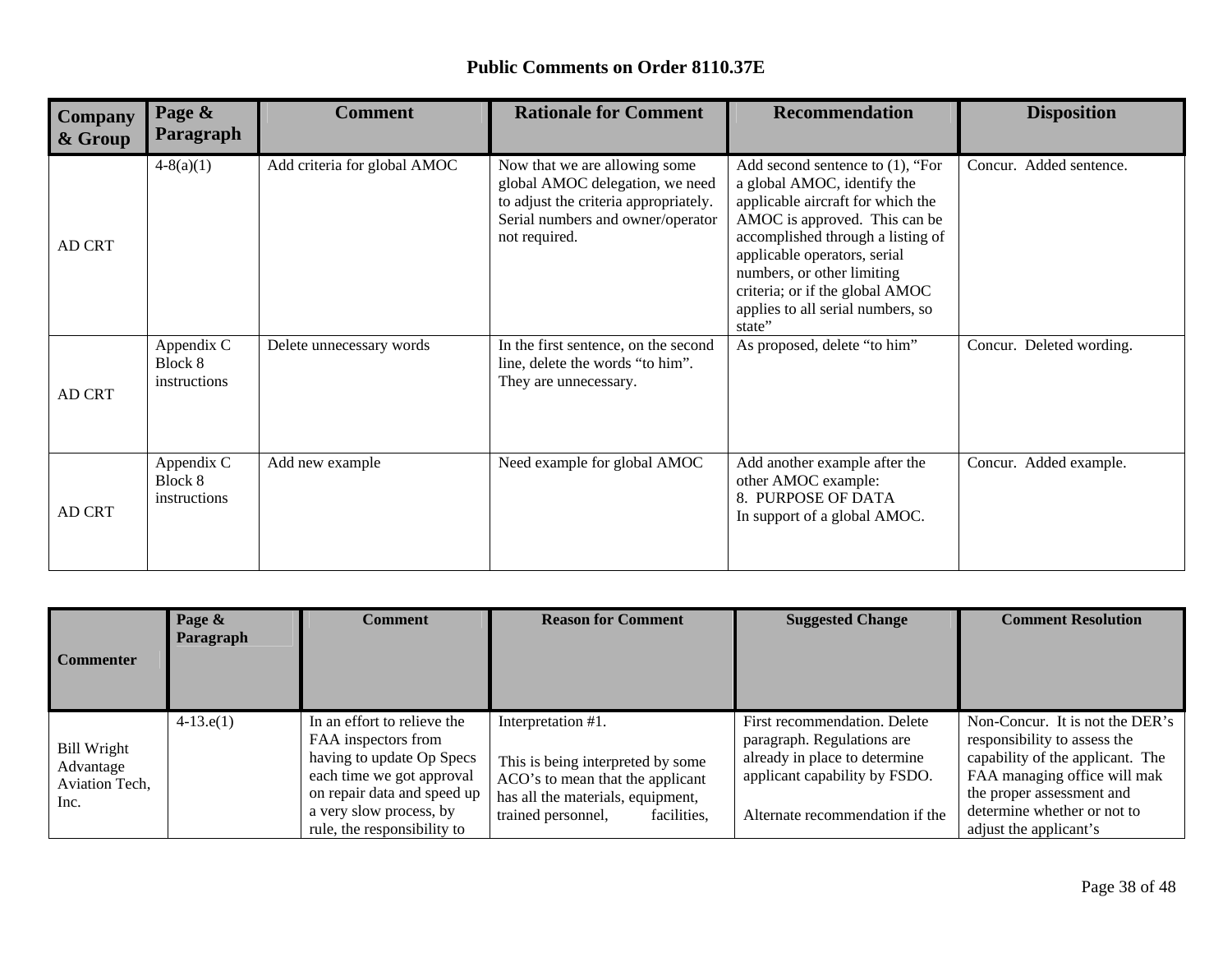|                  | Page &<br>Paragraph | <b>Comment</b>                                                                                                                                                                                                                                                                                                                                                                                                                                                                                                                                                                                                                                                                                                                                                                                                                                                                                                                                                                        | <b>Reason for Comment</b>                                                                                                                                                                                                                                                                                                                                                                                                                                                                                                                                                                                                                                                                                                                                                                                                                                                                                                                                                                                                                                                                                                       | <b>Suggested Change</b>                                                                                                                                                                                                                                                                                                                                                                                                                 | <b>Comment Resolution</b> |
|------------------|---------------------|---------------------------------------------------------------------------------------------------------------------------------------------------------------------------------------------------------------------------------------------------------------------------------------------------------------------------------------------------------------------------------------------------------------------------------------------------------------------------------------------------------------------------------------------------------------------------------------------------------------------------------------------------------------------------------------------------------------------------------------------------------------------------------------------------------------------------------------------------------------------------------------------------------------------------------------------------------------------------------------|---------------------------------------------------------------------------------------------------------------------------------------------------------------------------------------------------------------------------------------------------------------------------------------------------------------------------------------------------------------------------------------------------------------------------------------------------------------------------------------------------------------------------------------------------------------------------------------------------------------------------------------------------------------------------------------------------------------------------------------------------------------------------------------------------------------------------------------------------------------------------------------------------------------------------------------------------------------------------------------------------------------------------------------------------------------------------------------------------------------------------------|-----------------------------------------------------------------------------------------------------------------------------------------------------------------------------------------------------------------------------------------------------------------------------------------------------------------------------------------------------------------------------------------------------------------------------------------|---------------------------|
| <b>Commenter</b> |                     |                                                                                                                                                                                                                                                                                                                                                                                                                                                                                                                                                                                                                                                                                                                                                                                                                                                                                                                                                                                       |                                                                                                                                                                                                                                                                                                                                                                                                                                                                                                                                                                                                                                                                                                                                                                                                                                                                                                                                                                                                                                                                                                                                 |                                                                                                                                                                                                                                                                                                                                                                                                                                         |                           |
|                  |                     | document and maintain a<br>Capabilities List was<br>assigned to a Repair<br>Station that required<br>frequent changes to its Op.<br>Specs. This placed the<br>burden of proof on the<br>Repair Station to ensure it<br>was capable of performing<br>the repair by completing an<br>Audit Checklist that<br>contains all the<br>requirements to determine<br>capability such as proper<br>rating, approved data,<br>trained personnel,<br>equipment, qualified<br>personnel, appropriate<br>facilities, tools, and<br>capability such as repair,<br>overhaul, inspect, rebuild,<br>or test. The answer must be<br>"yes" to all before<br>proceeding any further.<br>Also required on this form<br>is to list the specific tools<br>and equipment, materials,<br>technical data (Repair<br>Specification) to be used,<br>and list the type of<br>qualified personnel needed<br>and available to perform<br>and inspect the repair. A<br>copy of the repair<br>specification with signed | etc. to perform the repair process in<br>place and ready to go before the<br>cover sheet can be signed.<br>The Repair Station needs the<br>approved data in hand before it can<br>complete the audit checklist which<br>determines Capability. Catch-22.<br>Another situation is where a Repair<br>Station writes a repair that involves<br>a huge capital investment in<br>equipment. They are not going to<br>make that investment if they don't<br>have a signed approved repair in<br>hand first. Catch-22<br>Ultimately, It is the FSDO that<br>determines capability and to do that<br>there has to be approved data in the<br>hands of the repair station.<br>Technically, a PMI cannot say "yes<br>they are capable" because the repair<br>has not been signed and approved.<br>An audit checklist has not been<br>completed, a revised capability list<br>has not been sent to and reviewed by<br>the PMI, signed and sent back to the<br>Repair Station, and the DER cannot<br>sign and approve the data until the<br>PMI says "yes they are capable".<br>Catch-22. The PMI can determine if<br>they will be capable. | first is unacceptable. Change<br>paragraph to read:<br>Change/Additions in <b>bold</b> print<br>the RS-DER shall coordinate<br>with the managing<br>email that the proposed RS will<br>be within the capability of the<br>applicant or that their rating will<br>be adjusted to allow its use if the<br>DER has reasonable doubt as<br>to the applicants ability to<br>meet capability requirements<br>for the RS. This<br>coordination | authorization.            |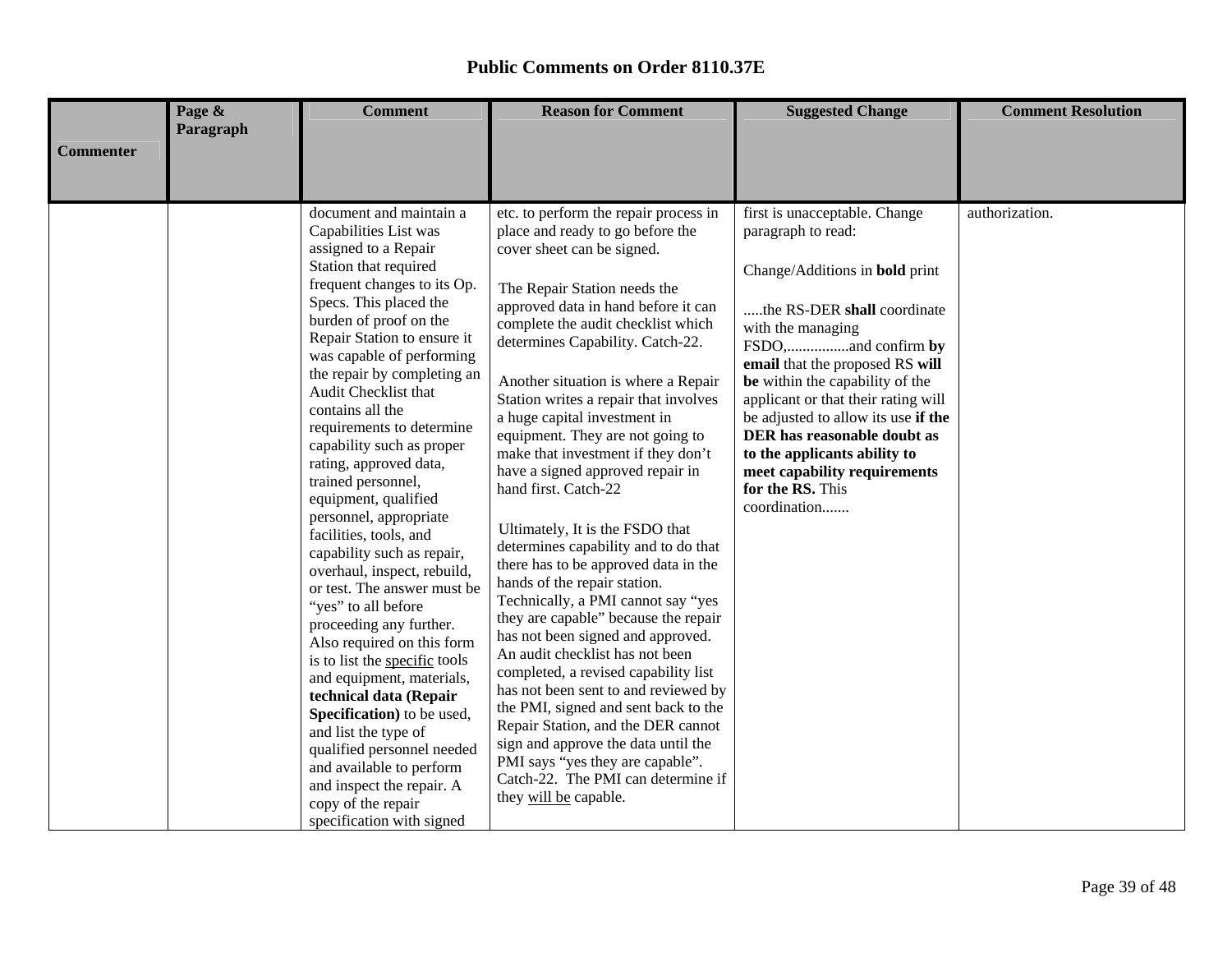| <b>Commenter</b> | Page &<br>Paragraph | <b>Comment</b>                                                                                                                                                                                                                                                                                                                                                                                                                                          | <b>Reason for Comment</b>                                                                                                                                                                                                                                                                                                                                                                                                                                                                                                                                                                                                                                                                                                                                        | <b>Suggested Change</b> | <b>Comment Resolution</b> |
|------------------|---------------------|---------------------------------------------------------------------------------------------------------------------------------------------------------------------------------------------------------------------------------------------------------------------------------------------------------------------------------------------------------------------------------------------------------------------------------------------------------|------------------------------------------------------------------------------------------------------------------------------------------------------------------------------------------------------------------------------------------------------------------------------------------------------------------------------------------------------------------------------------------------------------------------------------------------------------------------------------------------------------------------------------------------------------------------------------------------------------------------------------------------------------------------------------------------------------------------------------------------------------------|-------------------------|---------------------------|
|                  |                     | cover sheet and a revised<br>capability list with the<br>repair listed and any new<br>part numbers added is then<br>sent to the PMI for review<br>and approval signature. He<br>sends the signed copy of<br>the capability list Table of<br>Content page back to the<br>repair station, and retains a<br>copy of the revised<br>capability list. Therefore,<br>this seems to be an<br>unnecessary requirement<br>and extra work for the PMI<br>and DER. | Interpretation #2.<br>Some DER's do not feel the need to<br>contact the PMI because they are<br>aware of the capabilities of the<br>repair station thru a long working<br>relationship.<br>Sometimes the repair is revised to<br>just add a new part number that can<br>be repaired under the current repair<br>specification, and notifying the PMI<br>in this case would be unnecessary.<br>The method of contacting the PMI<br>should be identified as some will<br>accept phone conversation, some<br>will accept email, and some will<br>only accept communication via the<br>postal service. Delay causes<br>frustration for the DER, anxiety for<br>the applicant waiting for an<br>approved cover sheet, and reason for<br>the customer to go elsewhere. |                         |                           |

|                  | Page &    | <b>Comment</b> | <b>Reason for Comment</b> | <b>Suggested Change</b> | <b>Comment Resolution</b> |
|------------------|-----------|----------------|---------------------------|-------------------------|---------------------------|
|                  | Paragraph |                |                           |                         |                           |
| <b>Commenter</b> |           |                |                           |                         |                           |
|                  |           |                |                           |                         |                           |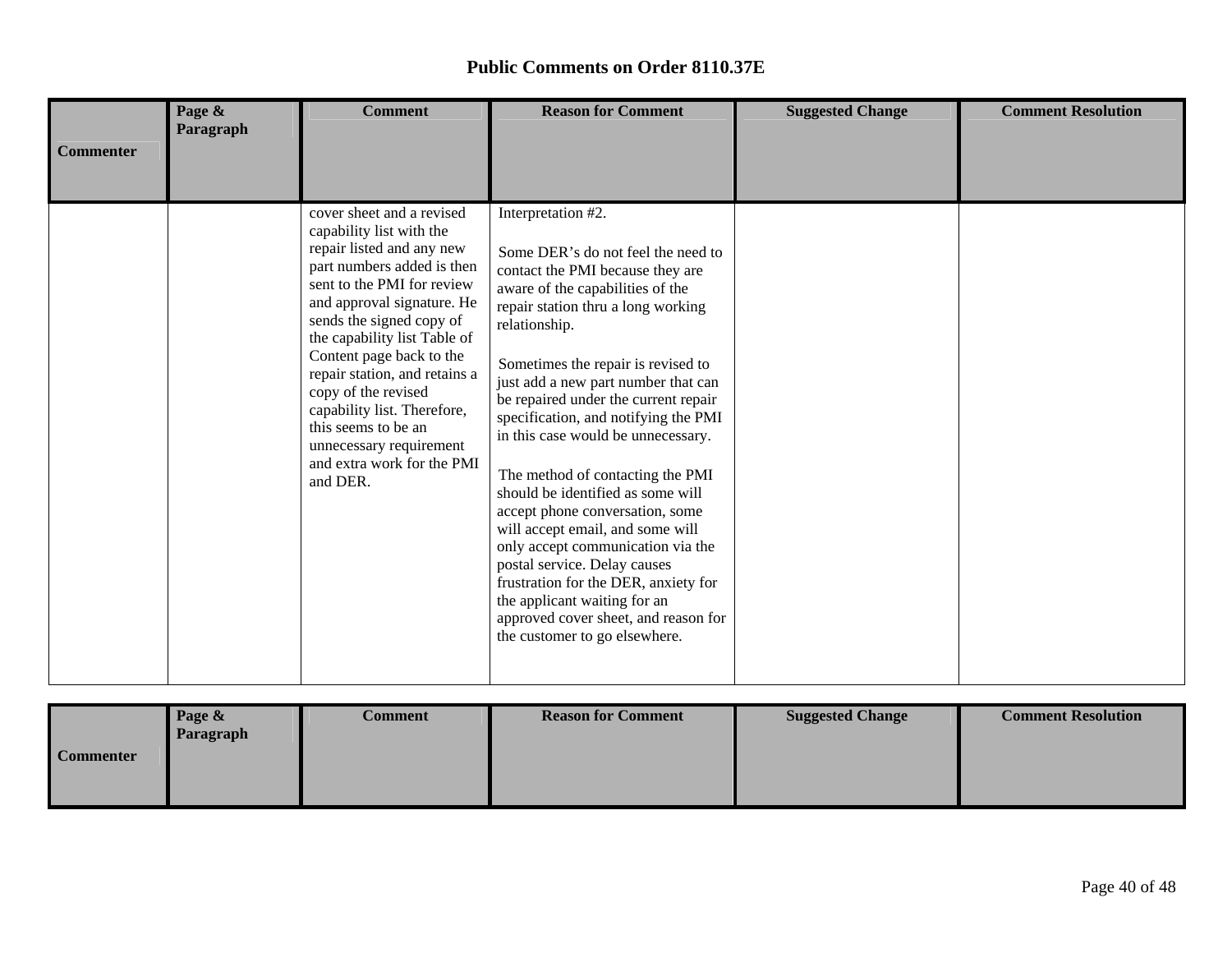|                                 | Page &    | <b>Comment</b>                                                                                                                                                                                                                                                                                                                                                                                                                                                                                                                                                                                                                                          | <b>Reason for Comment</b>                                                                                                                                                                                                                                                                                                                                                                                                                                                                                                                                                                                                                                                                                                                                                                                                                                                                                                                    | <b>Suggested Change</b> | <b>Comment Resolution</b>                                                            |
|---------------------------------|-----------|---------------------------------------------------------------------------------------------------------------------------------------------------------------------------------------------------------------------------------------------------------------------------------------------------------------------------------------------------------------------------------------------------------------------------------------------------------------------------------------------------------------------------------------------------------------------------------------------------------------------------------------------------------|----------------------------------------------------------------------------------------------------------------------------------------------------------------------------------------------------------------------------------------------------------------------------------------------------------------------------------------------------------------------------------------------------------------------------------------------------------------------------------------------------------------------------------------------------------------------------------------------------------------------------------------------------------------------------------------------------------------------------------------------------------------------------------------------------------------------------------------------------------------------------------------------------------------------------------------------|-------------------------|--------------------------------------------------------------------------------------|
|                                 | Paragraph |                                                                                                                                                                                                                                                                                                                                                                                                                                                                                                                                                                                                                                                         |                                                                                                                                                                                                                                                                                                                                                                                                                                                                                                                                                                                                                                                                                                                                                                                                                                                                                                                                              |                         |                                                                                      |
|                                 |           |                                                                                                                                                                                                                                                                                                                                                                                                                                                                                                                                                                                                                                                         |                                                                                                                                                                                                                                                                                                                                                                                                                                                                                                                                                                                                                                                                                                                                                                                                                                                                                                                                              |                         |                                                                                      |
|                                 |           |                                                                                                                                                                                                                                                                                                                                                                                                                                                                                                                                                                                                                                                         |                                                                                                                                                                                                                                                                                                                                                                                                                                                                                                                                                                                                                                                                                                                                                                                                                                                                                                                                              |                         |                                                                                      |
| <b>Commenter</b><br><b>GAMA</b> | $1-5.i.$  | GAMA believes this<br>statement could be<br>misleading and may be<br>misunderstood to mean<br>that all authority of DERs<br>have been removed in the<br>TSOA process and would<br>conflict with the verbiage<br>in $2-7$ (c)(5). GAMA<br>recommends the FAA<br>reword the statement to<br>"Removed FAA approval<br>delegation of software<br>DER's for approvals done<br>under the TSOA process."<br>Also, it is unclear if this<br>includes DER approval of<br>software DO-178B<br>compliance data for TSOs<br>as well. Currently, certain<br>DERs hold a "Special<br>Function" authorization for<br>"Findings of Compliance"<br>to TSO for Software". | Removing the Software/CEH DERs<br>will likely increase the cost for<br>equipment suppliers and those<br>installing their equipment. Since<br>there are no coordinated plans to<br>increase oversight by the FAA or<br>provide consistency on<br>organizational delegations,<br>oversight by those installing the<br>components will likely be required<br>to increase. Disjointed certification<br>direction from multiple sources will<br>increase cost for both the equipment<br>manufacturers and those providing<br>oversight.<br>Since the size and complexity of<br>software and CEH continues to<br>increase and it appears that there is<br>not a legitimate method to write<br>compliance to 14 CFR Part 21 for<br>Software and CEH, GAMA<br>recommends keeping the DERs and<br>having them perform component<br>level approvals on the software for<br>all (23, 25, 27, 29, etc.) xx.1301 and<br>xx.1309 parts the component could |                         | Non-Concur. Component level<br>approvals must be done as part<br>of an installation. |
|                                 |           | With the upcoming change<br>to DO-178C coming in the                                                                                                                                                                                                                                                                                                                                                                                                                                                                                                                                                                                                    | be installed on. Compliance to DO-<br>178B is not aircraft specific, and                                                                                                                                                                                                                                                                                                                                                                                                                                                                                                                                                                                                                                                                                                                                                                                                                                                                     |                         |                                                                                      |
|                                 |           | near future, it will be                                                                                                                                                                                                                                                                                                                                                                                                                                                                                                                                                                                                                                 | could be written with the limitation                                                                                                                                                                                                                                                                                                                                                                                                                                                                                                                                                                                                                                                                                                                                                                                                                                                                                                         |                         |                                                                                      |
|                                 |           | important to have an                                                                                                                                                                                                                                                                                                                                                                                                                                                                                                                                                                                                                                    | that it is not an installation approval.                                                                                                                                                                                                                                                                                                                                                                                                                                                                                                                                                                                                                                                                                                                                                                                                                                                                                                     |                         |                                                                                      |
|                                 |           | established approval                                                                                                                                                                                                                                                                                                                                                                                                                                                                                                                                                                                                                                    |                                                                                                                                                                                                                                                                                                                                                                                                                                                                                                                                                                                                                                                                                                                                                                                                                                                                                                                                              |                         |                                                                                      |
|                                 |           | structure to determine                                                                                                                                                                                                                                                                                                                                                                                                                                                                                                                                                                                                                                  |                                                                                                                                                                                                                                                                                                                                                                                                                                                                                                                                                                                                                                                                                                                                                                                                                                                                                                                                              |                         |                                                                                      |
|                                 |           | compliance methods.                                                                                                                                                                                                                                                                                                                                                                                                                                                                                                                                                                                                                                     |                                                                                                                                                                                                                                                                                                                                                                                                                                                                                                                                                                                                                                                                                                                                                                                                                                                                                                                                              |                         |                                                                                      |
|                                 |           | Dissolving this established                                                                                                                                                                                                                                                                                                                                                                                                                                                                                                                                                                                                                             |                                                                                                                                                                                                                                                                                                                                                                                                                                                                                                                                                                                                                                                                                                                                                                                                                                                                                                                                              |                         |                                                                                      |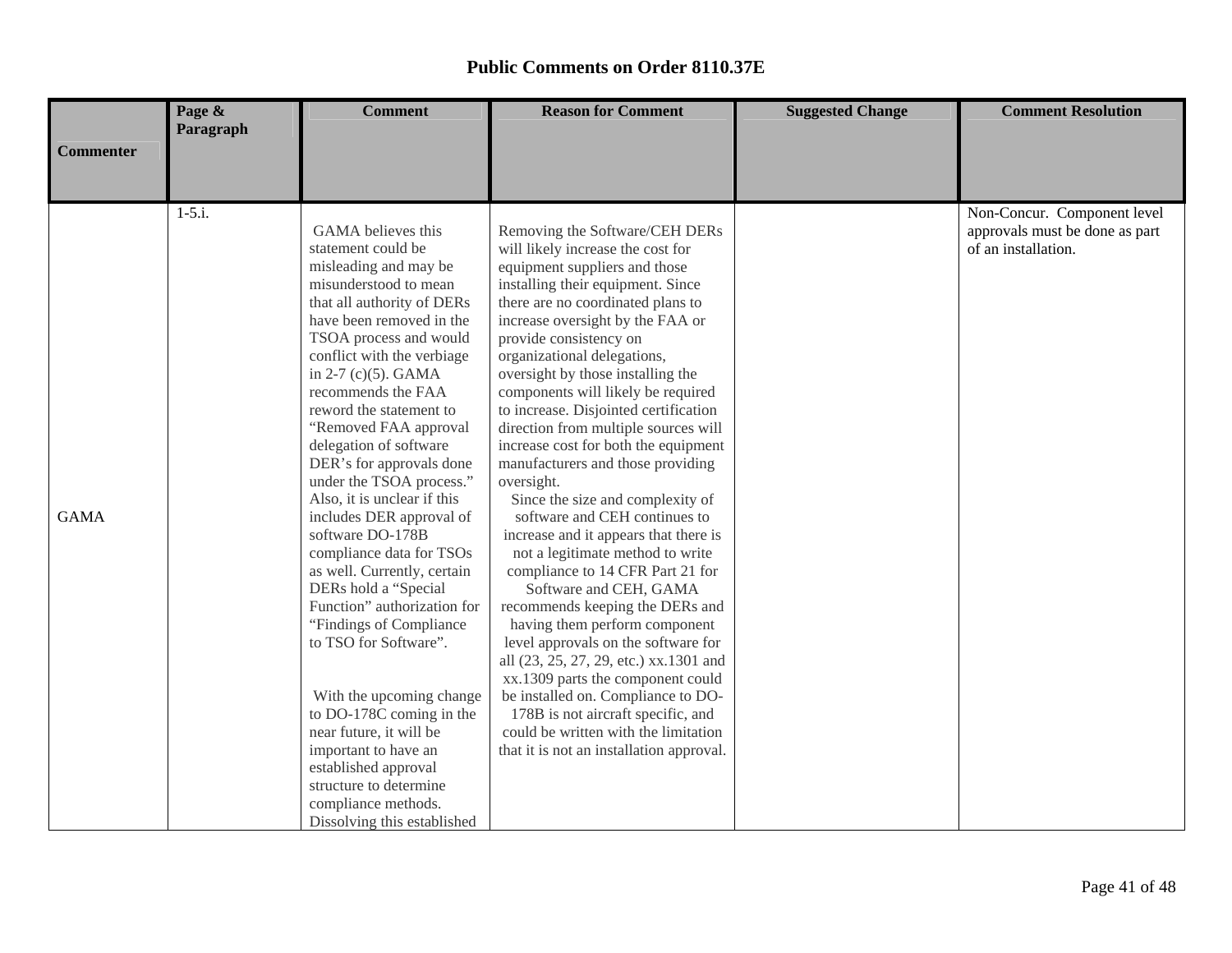|                  | Page &       | <b>Comment</b>                                                                                                                                                                                                                                                                                          | <b>Reason for Comment</b> | <b>Suggested Change</b>                                                                                                                                                                                      | <b>Comment Resolution</b>                                                                                                                                                       |
|------------------|--------------|---------------------------------------------------------------------------------------------------------------------------------------------------------------------------------------------------------------------------------------------------------------------------------------------------------|---------------------------|--------------------------------------------------------------------------------------------------------------------------------------------------------------------------------------------------------------|---------------------------------------------------------------------------------------------------------------------------------------------------------------------------------|
| <b>Commenter</b> | Paragraph    |                                                                                                                                                                                                                                                                                                         |                           |                                                                                                                                                                                                              |                                                                                                                                                                                 |
|                  |              |                                                                                                                                                                                                                                                                                                         |                           |                                                                                                                                                                                                              |                                                                                                                                                                                 |
|                  |              | approval system before the<br>transition will leave it to<br>individual opinions to<br>determine how to comply<br>with the new requirements<br>of DO-178C.<br>GAMA recommends the<br>FAA wait until after DO-<br>178C has been<br>implemented, and used for<br>a time, before<br>implementing a change. |                           |                                                                                                                                                                                                              |                                                                                                                                                                                 |
| <b>GAMA</b>      | $1-5.r.$     |                                                                                                                                                                                                                                                                                                         |                           | GAMA requests a national<br>policy regarding electronic<br>signatures be developed and<br>referenced in this order.                                                                                          | Out of scope for this revision.<br>However, Paragraph 3-2.f.<br>allows the use of electronic<br>signatures on form 8110-3 under<br>an agreement with the DER's<br>managing ACO. |
| <b>GAMA</b>      | $1-5.2$ .    |                                                                                                                                                                                                                                                                                                         |                           | $1-5z$<br>GAMA suggests this statement<br>change "ACO do properly<br>define" to "ACO to properly<br>define"                                                                                                  | Concur.                                                                                                                                                                         |
| <b>GAMA</b>      | $1 - 5.$ rr. |                                                                                                                                                                                                                                                                                                         |                           | GAMA requests that the FAA<br>include the following acronyms<br>in the appendix and change<br>acronym list reference to "D"<br>instead of "E".<br>$AC$ – see Section 5-1<br>EWIS – see Appendix A $2.c.(10)$ | Concur. Added to list                                                                                                                                                           |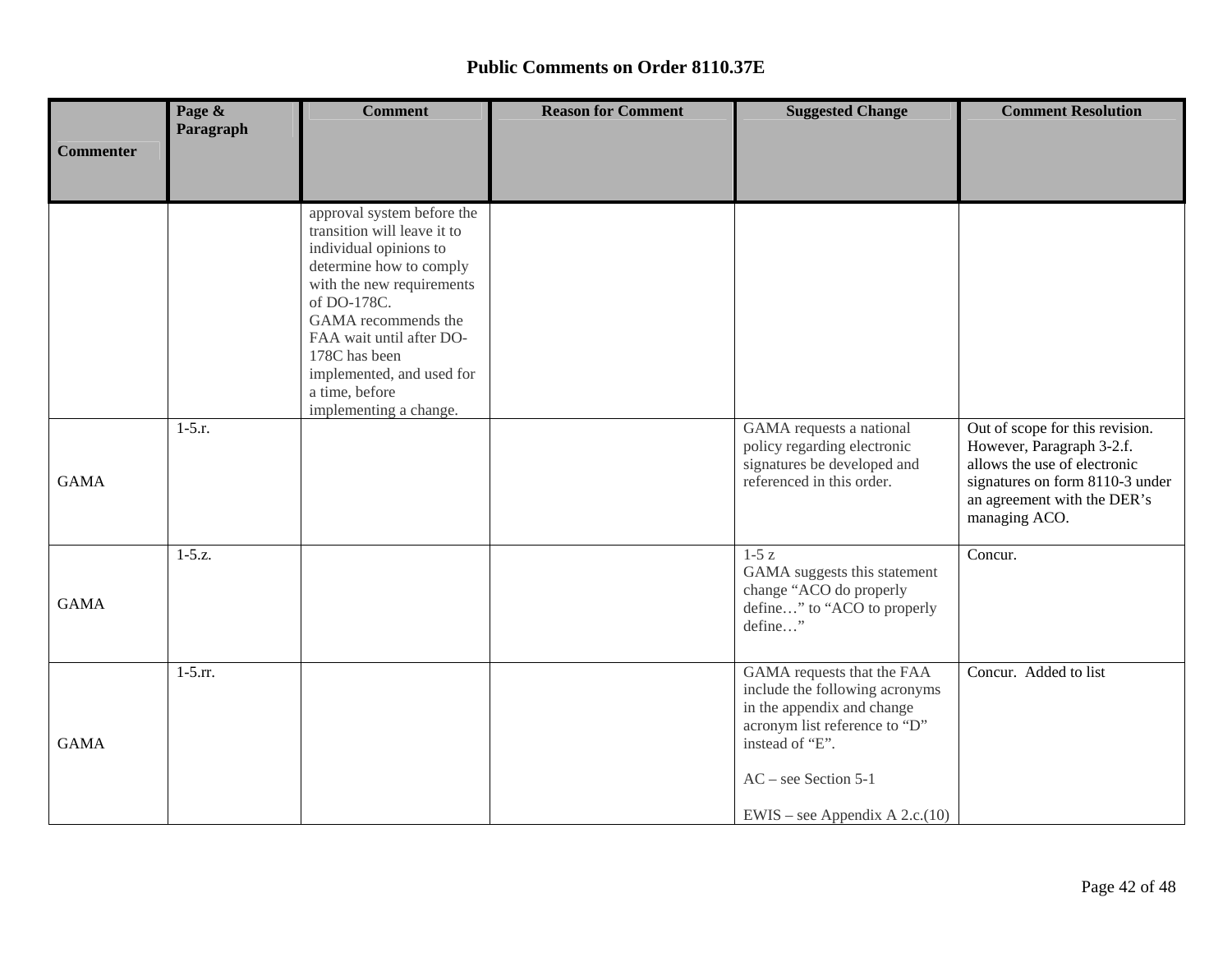|             | Page &<br>Paragraph | <b>Comment</b>                                                                                                                                                                                                                                                                                                                                                                                                                                                                                                                                                                                               | <b>Reason for Comment</b> | <b>Suggested Change</b>                                                                                                                                                                                                                                                                                                                                                                                                                                                                                                                    | <b>Comment Resolution</b>                                  |
|-------------|---------------------|--------------------------------------------------------------------------------------------------------------------------------------------------------------------------------------------------------------------------------------------------------------------------------------------------------------------------------------------------------------------------------------------------------------------------------------------------------------------------------------------------------------------------------------------------------------------------------------------------------------|---------------------------|--------------------------------------------------------------------------------------------------------------------------------------------------------------------------------------------------------------------------------------------------------------------------------------------------------------------------------------------------------------------------------------------------------------------------------------------------------------------------------------------------------------------------------------------|------------------------------------------------------------|
| Commenter   |                     |                                                                                                                                                                                                                                                                                                                                                                                                                                                                                                                                                                                                              |                           |                                                                                                                                                                                                                                                                                                                                                                                                                                                                                                                                            |                                                            |
|             |                     |                                                                                                                                                                                                                                                                                                                                                                                                                                                                                                                                                                                                              |                           |                                                                                                                                                                                                                                                                                                                                                                                                                                                                                                                                            |                                                            |
| <b>GAMA</b> | $1-5$ .pp.          |                                                                                                                                                                                                                                                                                                                                                                                                                                                                                                                                                                                                              |                           | GAMA suggests changing the<br>reference of appendix "C3" to<br>" $C$ ".                                                                                                                                                                                                                                                                                                                                                                                                                                                                    | Concur.                                                    |
| <b>GAMA</b> | $2-6.a.(4) Note$    | Paragraph 4-15 points to<br>Order 8150.1B, Technical<br>Standard Order Program.<br>Order 8150.1B paragraph<br>9.d states that the use of<br>DERs in a TSOA capacity<br>will be allowed at the<br>discretion of the ACO.<br>Order 8150.1B paragraph<br>9.d appears to be in<br>conflict with the removal<br>of DERs from the TSOA<br>process in Order 8110.37E.<br>The text inside Order<br>8150.1B says in part: "To<br>be considered, the DER<br>must have an appropriate<br>delegation to make<br>findings of compliance to a<br>TSO." Order 8150.1B<br>paragraph 9.d is in conflict<br>with the new Order |                           | This section used to be titled<br>"TSO Software" as a DER<br>delegation; now $2-6.a(4)$ is titled<br>"AMOC with AD"This newly<br>titled $2-6.a(4)$ which is obviously<br>not about TSO Software<br>delegation now has a Note:<br>saying that DERs cannot find<br>compliance to any TSO<br>requirement The note is<br>misplaced as it has nothing to do<br>with the section in which it is<br>contained.<br>Recommendation - It would be<br>more appropriate to put the<br>DER/TSO prohibition in section<br>2-7 DER Limitations.<br>Page 2 | Concur. Note was misplaced.<br>Moved note to $2-7.c.(5)$ . |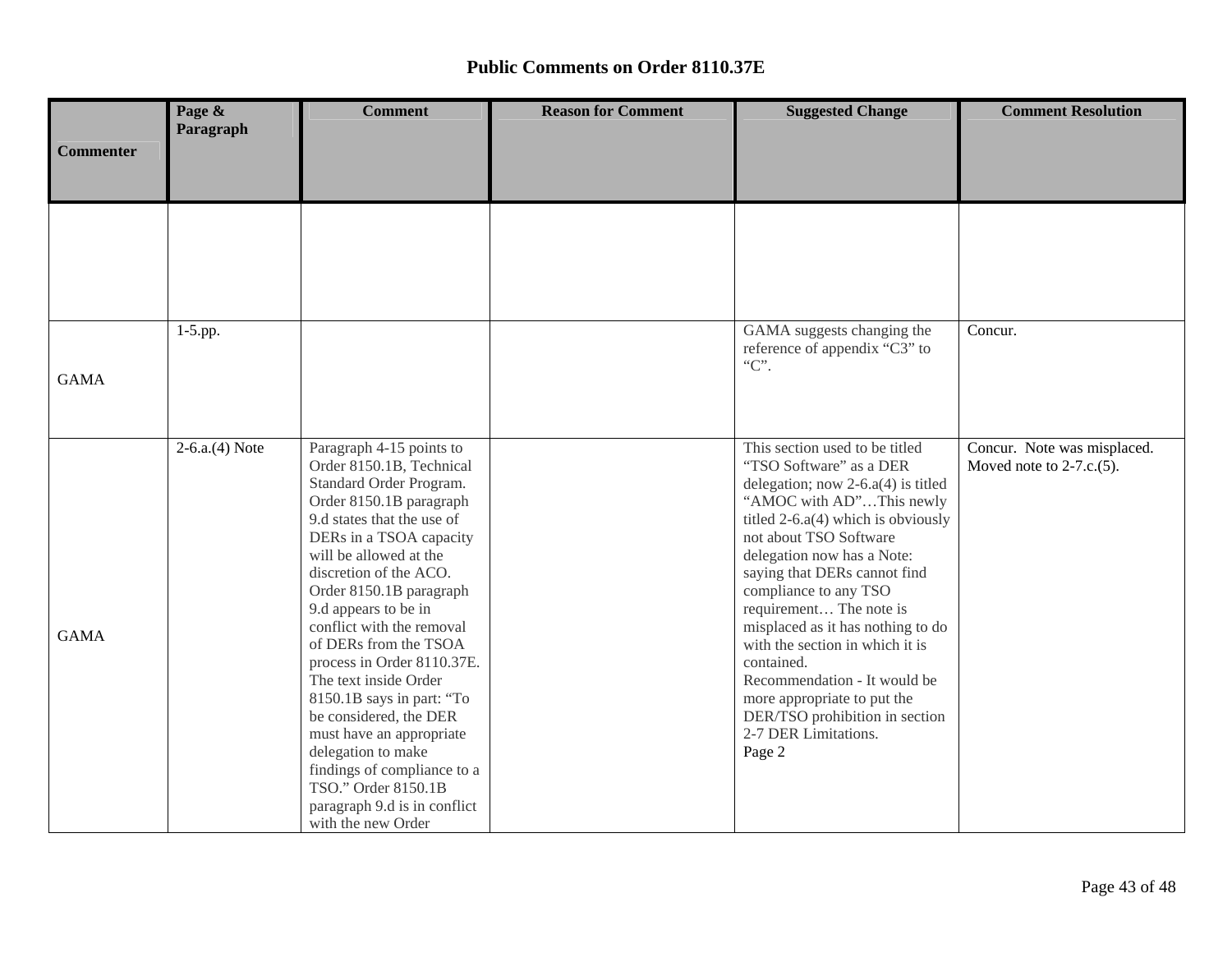|                  | Page &<br>Paragraph          | <b>Comment</b>                                                                                                                                                                                                                                     | <b>Reason for Comment</b> | <b>Suggested Change</b>                                                                                                                                                                                                                                                                                                                                                             | <b>Comment Resolution</b>                                                                                                                               |
|------------------|------------------------------|----------------------------------------------------------------------------------------------------------------------------------------------------------------------------------------------------------------------------------------------------|---------------------------|-------------------------------------------------------------------------------------------------------------------------------------------------------------------------------------------------------------------------------------------------------------------------------------------------------------------------------------------------------------------------------------|---------------------------------------------------------------------------------------------------------------------------------------------------------|
| <b>Commenter</b> |                              |                                                                                                                                                                                                                                                    |                           |                                                                                                                                                                                                                                                                                                                                                                                     |                                                                                                                                                         |
|                  |                              | 8110.37E paragraph 4-15<br>which says that DERs will<br>not be delegated for TSOA<br>purposes.<br>GAMA recommends the<br>FAA consult Order<br>8150.1B paragraph 9.d and<br>resolve disagreement with<br>new wording in 8110.37E<br>paragraph 4-15. |                           |                                                                                                                                                                                                                                                                                                                                                                                     |                                                                                                                                                         |
| <b>GAMA</b>      | $2 - 7 \cdot c \cdot (5)(a)$ | The use of the terms<br>"prepare" and "conduct<br>test" in this context is<br>misleading as a DER does<br>not normally prepare data<br>or conduct tests.                                                                                           |                           | GAMA recommends changing<br>the statement to "Review and<br>submit data or witness tests"                                                                                                                                                                                                                                                                                           | Concur. Modified wording.                                                                                                                               |
| <b>GAMA</b>      | $2 - 7.c.(6)$                |                                                                                                                                                                                                                                                    |                           | GAMA requests clarification on<br>why delegation is limited to a<br>single aircraft when the same<br>AMOC may be approved<br>repeatedly on separate 8110-3s<br>for multiple aircraft. If the data<br>supporting the AMOC is<br>approvable for multiple aircraft,<br>then the generation of separate<br>8110-3s or limitations for single<br>aircraft appears to be<br>inconsistent. | Concur.<br>This comment was submitted by<br>Rolls Royce and addressed<br>previously on this list.                                                       |
| <b>GAMA</b>      | $2 - 7.c.(6)(b)$             | Although the language is<br>not new to Order 8110.37<br>Revision E, we are<br>perplexed by the apparent<br>safety gap set up by the<br>requirements that force the                                                                                 |                           |                                                                                                                                                                                                                                                                                                                                                                                     | No action. Paragraph defines the<br>requirements as intended.<br>This comment was submitted by<br>Rolls Royce and addressed<br>previously on this list. |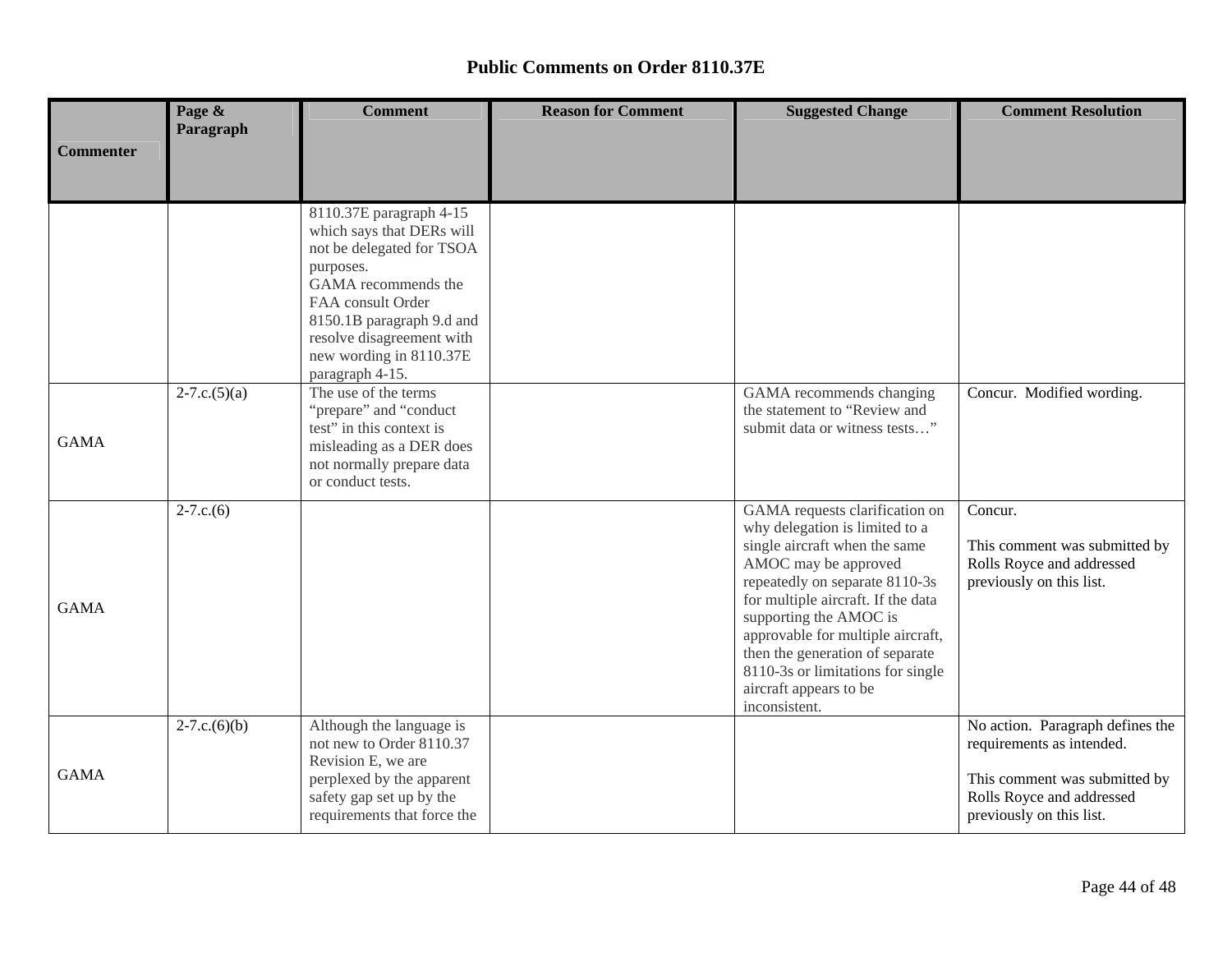|                  | Page &    | <b>Comment</b>                                                                                                                                                                                                                                                                                                                                                                                  | <b>Reason for Comment</b> | <b>Suggested Change</b>                                                                                                                                                                                                                                                                            | <b>Comment Resolution</b>                                                                       |
|------------------|-----------|-------------------------------------------------------------------------------------------------------------------------------------------------------------------------------------------------------------------------------------------------------------------------------------------------------------------------------------------------------------------------------------------------|---------------------------|----------------------------------------------------------------------------------------------------------------------------------------------------------------------------------------------------------------------------------------------------------------------------------------------------|-------------------------------------------------------------------------------------------------|
| <b>Commenter</b> | Paragraph |                                                                                                                                                                                                                                                                                                                                                                                                 |                           |                                                                                                                                                                                                                                                                                                    |                                                                                                 |
|                  |           |                                                                                                                                                                                                                                                                                                                                                                                                 |                           |                                                                                                                                                                                                                                                                                                    |                                                                                                 |
|                  |           |                                                                                                                                                                                                                                                                                                                                                                                                 |                           |                                                                                                                                                                                                                                                                                                    |                                                                                                 |
|                  |           | durability of the temporary<br>repair to be greater than 18<br>months, and the<br>requirement for the<br>replacement with a<br>permanent repair to be<br>completed within 24<br>months. Shouldn't the<br>durability of the temporary<br>repair at least exceed the<br>time period before<br>replacement by a<br>permanent repair,<br>especially since no interim<br>inspection of the temporary |                           |                                                                                                                                                                                                                                                                                                    |                                                                                                 |
|                  |           | repair is intended?                                                                                                                                                                                                                                                                                                                                                                             |                           |                                                                                                                                                                                                                                                                                                    |                                                                                                 |
| <b>GAMA</b>      | $4-1.b$   |                                                                                                                                                                                                                                                                                                                                                                                                 |                           | As section 4-1b provides a<br>minimum list of information to<br>be contained in a certification<br>plan the criteria seem to be<br>significantly less stringent than<br>other guidance in FAA orders<br>8110.4C and 8100.15. GAMA<br>requests the FAA provide<br>clarification on the differences. |                                                                                                 |
| <b>GAMA</b>      | $4-1.h.$  |                                                                                                                                                                                                                                                                                                                                                                                                 |                           | The statement forbidding use of<br>an 8110-3 for conformity<br>appears to be at odds with Order<br>8110.49 Chapter 4<br>GAMA recommends the FAA<br>consult 8110.49 Chapter 4<br>reference to the use of 8110-3<br>for conformity and resolve any<br>disagreement.                                  | No Action.<br>This comment was submitted by<br>Garmin and addressed<br>previously on this list. |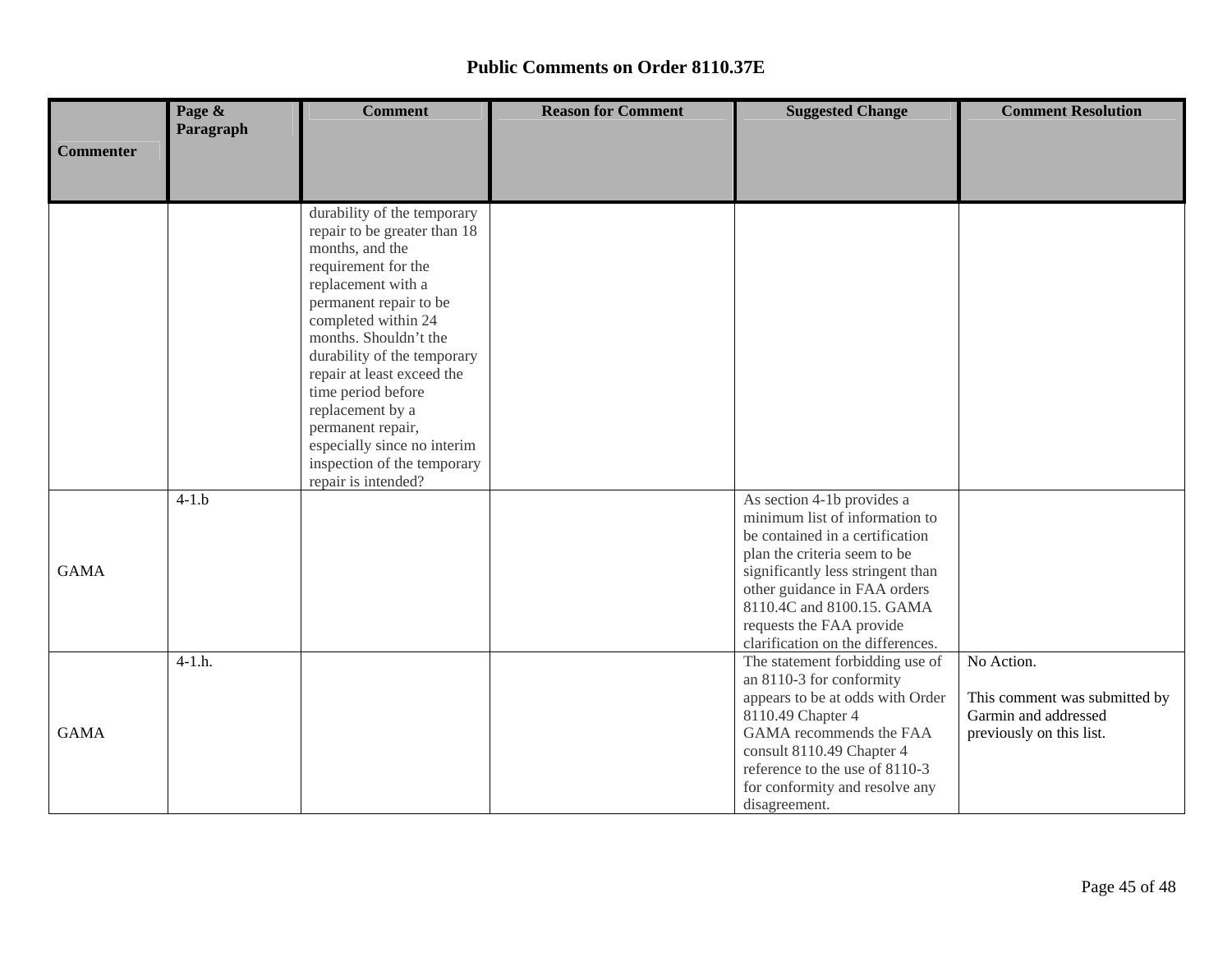|                  | Page &     | <b>Comment</b>                                                                                                                                                                                                                                                                                                                                                                                                                           | <b>Reason for Comment</b> | <b>Suggested Change</b>                                                                                                                                                                                                                                                                                                                                                                                                                                                                                 | <b>Comment Resolution</b>                                                                                                                                              |
|------------------|------------|------------------------------------------------------------------------------------------------------------------------------------------------------------------------------------------------------------------------------------------------------------------------------------------------------------------------------------------------------------------------------------------------------------------------------------------|---------------------------|---------------------------------------------------------------------------------------------------------------------------------------------------------------------------------------------------------------------------------------------------------------------------------------------------------------------------------------------------------------------------------------------------------------------------------------------------------------------------------------------------------|------------------------------------------------------------------------------------------------------------------------------------------------------------------------|
| <b>Commenter</b> | Paragraph  |                                                                                                                                                                                                                                                                                                                                                                                                                                          |                           |                                                                                                                                                                                                                                                                                                                                                                                                                                                                                                         |                                                                                                                                                                        |
| <b>GAMA</b>      | $5 - 1$    | The use of the phrase "<br>maintaining the required<br>material." is misleading as<br>"maintaining" can imply<br>that the responsible person<br>should hold the data, but it<br>can also imply that the<br>responsible person is the<br>one to modify the required<br>material, which is certainly<br>not the case.                                                                                                                      |                           | GAMA recommends the FAA<br>change the verbiage to "<br>acquiring and retaining the<br>required material."                                                                                                                                                                                                                                                                                                                                                                                               | Concur in part. Modified<br>wording to require DERs to<br>access the material. The need<br>not retain the data since current<br>versions are now available on<br>line. |
| <b>GAMA</b>      | Appendix A |                                                                                                                                                                                                                                                                                                                                                                                                                                          |                           | Appendix A 2 b(4) references a<br>note. GAMA recommends<br>deleting this reference or<br>defining the note and location.                                                                                                                                                                                                                                                                                                                                                                                | Concur. Added information on<br>location of note.                                                                                                                      |
| <b>GAMA</b>      | Appendix B | Appendix B, Chart B,<br>Chart E, Chart F Software<br>delegation is applied<br>inconsistently. Radios<br>often contain software and<br>there is no delegation for<br>software, while the<br>mechanical systems (C1)<br>has a delegation for<br>software and a mechanical<br>device cannot contain<br>software without<br>supporting electronics that<br>are usually evaluated by<br>electrical systems (C2).<br>The delegation is applied |                           | GAMA recommends the FAA<br>create Chart C3, Systems and<br>Equipment (Logical), with<br>Software, CEH, and possibly<br>Safety Analysis as the Delegated<br>Functions and Authorized areas<br>of Level A, Level B, Level C,<br>Level D, Component<br>Page 3 of 4 GAMA 11-15:<br>Comments on Draft Order<br>8110.37E Designated<br><b>Engineering Representative</b><br>(DER) Handbook Page 4 of 4<br>Data and Aircraft Data, where<br>Component Data is for box level<br>issues and Aircraft Data is for | Out of scope for this revision.<br>This comment was submitted by<br>Garmin and addressed<br>previously on this list.                                                   |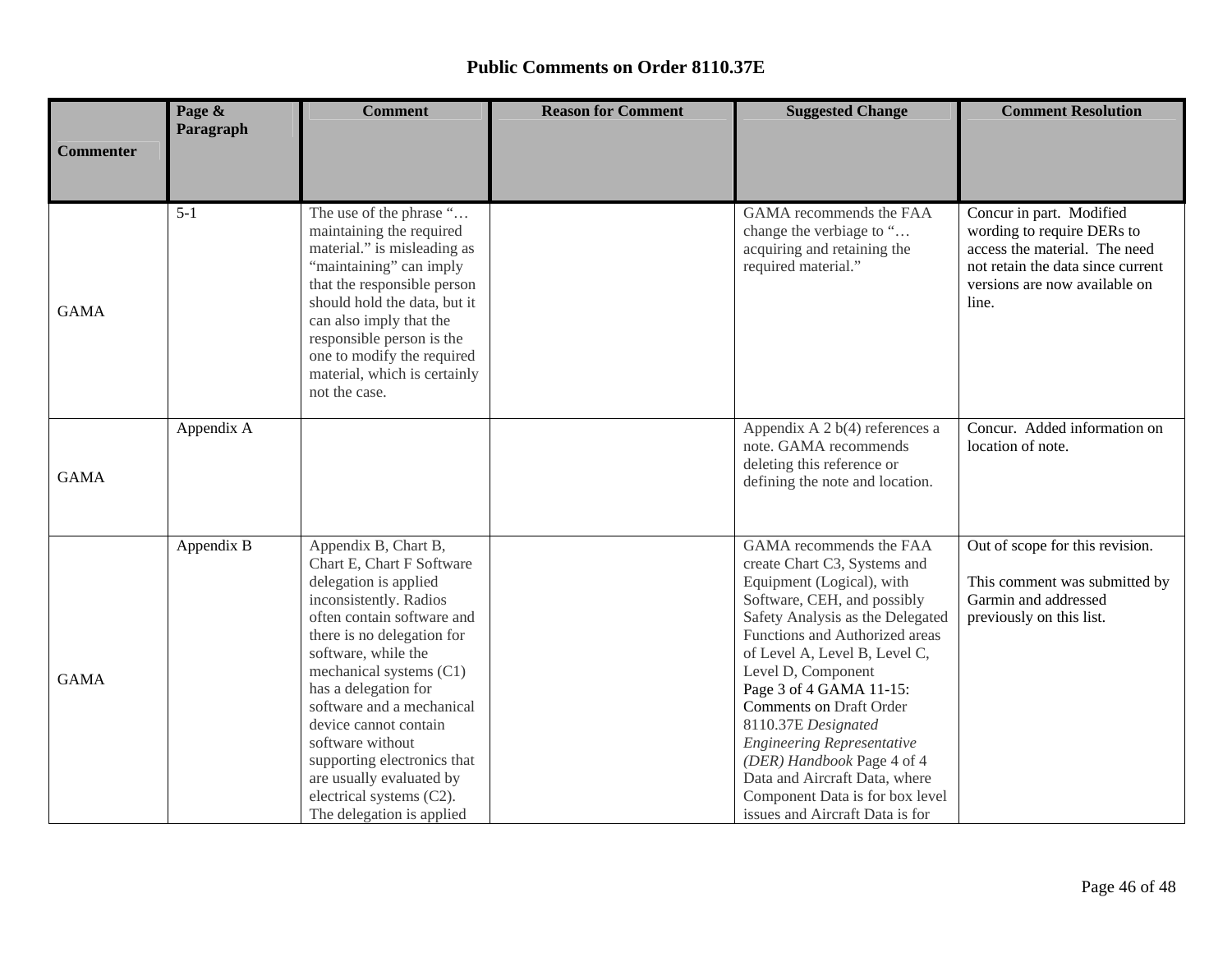|                  | Page &<br>Paragraph | <b>Comment</b>                                                                                                                                                                                                                                                                                                                                                                                                                                                                                                          | <b>Reason for Comment</b> | <b>Suggested Change</b>                                                                                                                                                                                           | <b>Comment Resolution</b> |
|------------------|---------------------|-------------------------------------------------------------------------------------------------------------------------------------------------------------------------------------------------------------------------------------------------------------------------------------------------------------------------------------------------------------------------------------------------------------------------------------------------------------------------------------------------------------------------|---------------------------|-------------------------------------------------------------------------------------------------------------------------------------------------------------------------------------------------------------------|---------------------------|
| <b>Commenter</b> |                     |                                                                                                                                                                                                                                                                                                                                                                                                                                                                                                                         |                           |                                                                                                                                                                                                                   |                           |
|                  |                     | differently at ACOs with<br>some requiring specific<br>delegation in every<br>function and others only<br>allowing Chart C2<br>Software delegation.<br>Also, software is a<br>Verification activity, not a<br>Validation activity, so<br>extensive knowledge of the<br>function is not required.<br>The work involved in a<br>finding of compliance for<br>software for a propeller<br>controller is virtually the<br>same as a radio. A DER<br>that can do one, can do<br>most others without<br>additional knowledge. |                           | aircraft level issues and<br>installation approval.<br>It would also help to have<br>specific regulations created to<br>clearly define the task instead<br>of implying the task is part of<br>xx.1301 and xx.1309 |                           |

| <b>Commenter</b>                   | Page &<br>Paragraph | <b>Comment</b>                                                                                                                                                                                                                     | <b>Reason for Comment</b> | <b>Suggested Change</b>                                                                                                                                                                                                     | <b>Comment Resolution</b>                                                                                                                                                                                                                                                                                 |
|------------------------------------|---------------------|------------------------------------------------------------------------------------------------------------------------------------------------------------------------------------------------------------------------------------|---------------------------|-----------------------------------------------------------------------------------------------------------------------------------------------------------------------------------------------------------------------------|-----------------------------------------------------------------------------------------------------------------------------------------------------------------------------------------------------------------------------------------------------------------------------------------------------------|
| <b>Steve Schultz</b><br>Chromalloy |                     | We do a significant amount<br>of APU component repair<br>development at our facility<br>and we have for many<br>years found compliance<br>with TSO-C77 in APU<br>component repair<br>approvals. We all<br>understood that this was |                           | I would suggest that either the<br>prohibition on use of TSO-C77<br>for APU component repairs be<br>removed from the subject order<br>or the appropriate replacement<br>for it be identified along with the<br>prohibition. | Non-Concur. Out of scope for<br>this revision. TSO-C77 should<br>not be listed as an applicable<br>regulation for an APU repair.<br>Appropriate regulations should<br>be those for the airplane where<br>the APU is installed. A DER<br>may note that a repair does not<br>invalidate conformance to TSO- |